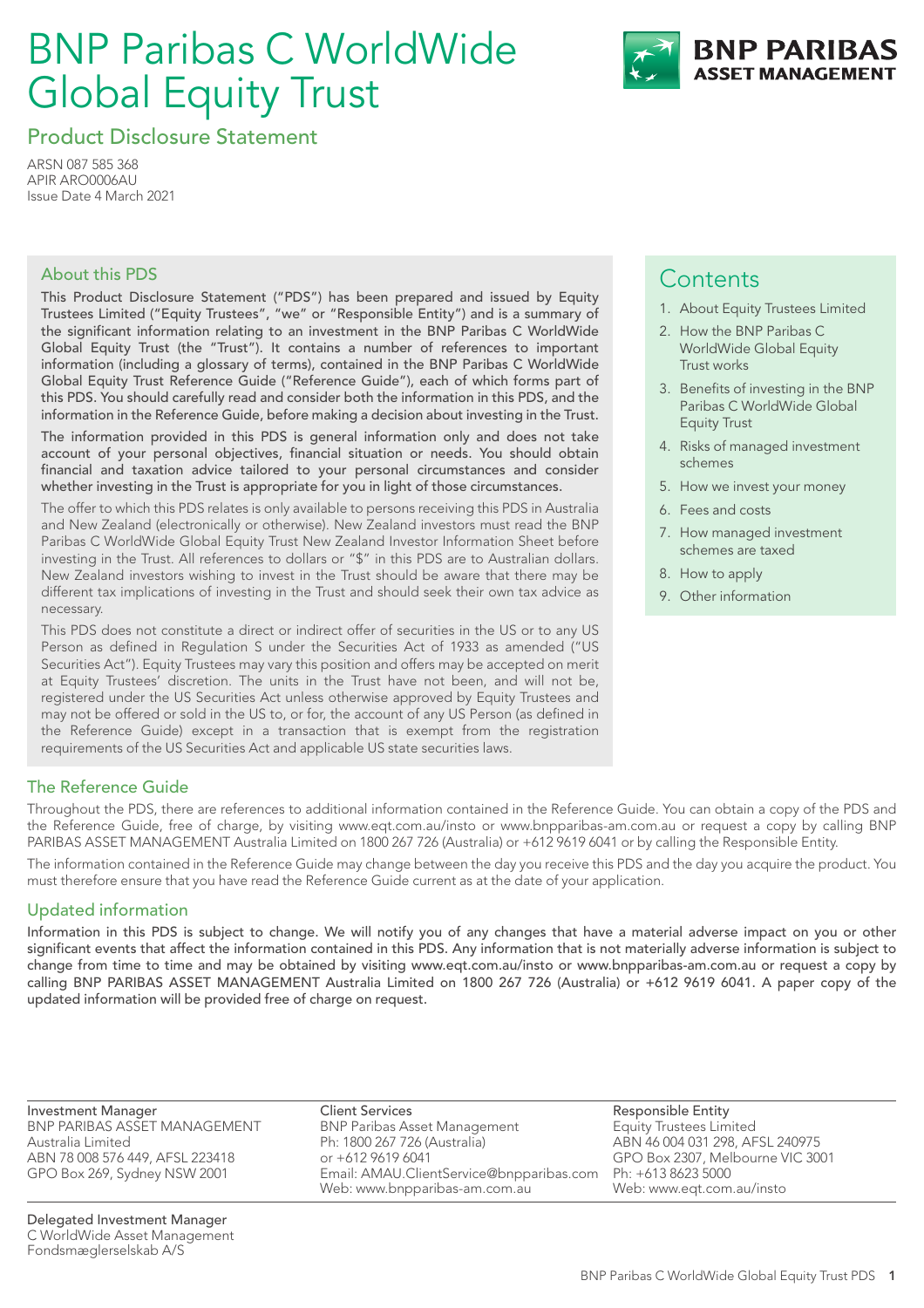## 1. About Equity Trustees Limited

## The Responsible Entity

#### Equity Trustees Limited

Equity Trustees Limited ABN 46 004 031 298 AFSL 240975, a subsidiary of EQT Holdings Limited ABN 22 607 797 615, which is a public company listed on the Australian Securities Exchange (ASX: EQT), is the Trust's responsible entity and issuer of this PDS. Established as a trustee and executorial service provider by a special Act of the Victorian Parliament in 1888, today Equity Trustees is a dynamic financial services institution which continues to grow the breadth and quality of products and services on offer.

Equity Trustees' responsibilities and obligations as the Trust's responsible entity are governed by the Trust's constitution ("Constitution"), the Corporations Act and general trust law. Equity Trustees has appointed BNP PARIBAS ASSET MANAGEMENT Australia Limited as the Investment Manager of the Trust. Equity Trustees has appointed a custodian to hold the assets of the Trust. The custodian has no supervisory role in relation to the operation of the Trust and is not responsible for protecting your interests.

#### The Investment Manager

#### BNP PARIBAS ASSET MANAGEMENT Australia Limited

BNP PARIBAS ASSET MANAGEMENT Australia Limited ("BNP Paribas Asset Management" or "BNPP AM"), the Australian asset management business line of BNP Paribas SA, is the Investment Manager of the Trust. BNP Paribas SA is a listed company with a market capitalisation of EUR 66.0 billion as at 31 December 2019.

### The Delegated Investment Manager

#### C WorldWide Asset Management Fondsmæglerselskab A/S

C WorldWide Asset Management Fondsmæglerselskab A/S ("C WorldWide Asset Management", "CWW" or the "Delegated Investment Manager") is a Danish based global equity Investment Manager, founded in 1986. Formerly named Carnegie Asset Management, C WorldWide Asset Management is a part of C WorldWide Group Holding, which is approximately 80% owned by Altor Fund III, a private equity fund, and approximately 20% owned by the employees. C WorldWide Asset Management is a focused and independent asset manager. With assets under management of AUD 29 billion as at June 2020, the majority of which is invested in global equities, their objective is to deliver consistent, long-term asset growth for their clients.

C WorldWide Asset Management has an alliance with BNP Paribas Asset Management whereby BNPP AM has the exclusive right to distribute C WorldWide Asset Management's global equity products in Australia and New Zealand.

## 2. How the BNP Paribas C WorldWide Global Equity Trust works

The Trust is a registered managed investment scheme governed by the Constitution. The Trust comprises assets which are acquired in accordance with the Trust's investment strategy. Direct investors receive units in the Trust when they invest. In general, each unit represents an equal interest in the assets of the Trust subject to liabilities; however, it does not give investors an interest in any particular asset of the Trust.

If you invest in the Trust through an IDPS (as defined in the Reference Guide) you will not become an investor in the Trust. The operator or custodian of the IDPS will be the investor entered in the Trust's register and will be the only person who is able to exercise the rights and receive the benefits of a direct investor. Your investment in the Trust through the IDPS will be governed by the terms of your IDPS. Please direct any queries and requests relating to your investment to your IDPS Operator. Unless otherwise stated, the information in the PDS applies to direct investors.

#### Applying for units

You can acquire units by completing the Application Form that accompanies this PDS or completing the application process online once available, potentially by the end of 2021. The minimum initial investment amount for the Trust is \$25,000.

Completed Application Forms should be sent along with your identification documents (if applicable) to:

BNP Paribas Asset Management GPO Box 804

Melbourne, VIC, 3001

Please note that cash and cheques cannot be accepted.

If completing the application process online, please go to www.bnpparibas-am.com.au for further instructions.

We reserve the right to accept or reject applications in whole or in part at our discretion. We have the discretion to delay processing applications where we believe this to be in the best interest of the Trust's investors.

The price at which units are acquired is determined in accordance with the Constitution ("Application Price"). The Application Price on a Business Day is, in general terms, equal to the Net Asset Value ("NAV") of the Trust, divided by the number of units on issue and adjusted for transaction costs ("Buy Spread"). At the date of this PDS, the Buy Spread is 0.15%.

The Application Price will vary as the market value of assets in the Trust rises or falls.

#### Making additional investments

You can make additional investments into the Trust at any time by sending us your additional investment amount together with a completed Additional Investment Form. There is no minimum additional investment into the Trust.

#### Distributions

An investor's share of any distributable income is calculated in accordance with the Constitution and is generally based on the number of units held by the investor at the end of the distribution period.

The Trust usually distributes income annually at 30 June. Distributions are calculated effective the last day of each distribution period and are normally paid to investors as soon as practicable after the distribution calculation date.

Investors in the Trust can indicate a preference to have their distribution:

- reinvested back into the Trust; or
- directly credited to their AUD Australian domiciled bank account.

Investors who do not indicate a preference will have their distributions automatically reinvested. Applications for reinvestment will be taken to be received immediately prior to the next Business Day after the relevant distribution period. There is no Buy Spread on distributions that are reinvested.

In some circumstances, the Constitution may allow for an investor's withdrawal proceeds to be taken to include a component of distributable income.

Indirect Investors should review their IDPS guide for information on how and when they receive any income distribution.

New Zealand investors can only have their distribution directly credited if an AUD Australian domiciled bank account is provided, otherwise it must be reinvested (refer to the BNP Paribas C WorldWide Global Equity Trust New Zealand Investor Information Sheet for further information).

#### Access to your money

Investors in the Trust can generally withdraw their investment by completing a written request to withdraw from the Trust and mailing it to:

BNP Paribas Asset Management GPO Box 804 Melbourne, VIC, 3001

Or sending it by email to bnppam.transactions@onevue.com.au or sending it by fax to +612 8244 1918

The minimum withdrawal amount is \$50. Once we receive and accept your withdrawal request, we may act on your instruction without further enquiry if the instruction bears your account number or investor details and your (apparent) signature(s), or your authorised signatory's (apparent) signature(s).

Equity Trustees will generally allow an investor to access their investment within 3 days of acceptance of a withdrawal request by transferring the withdrawal proceeds to such investor's nominated bank account. However, Equity Trustees is allowed to reject withdrawal requests, and also to make payment up to 30 days after acceptance of a request (which may be extended in certain circumstances) as outlined in the Constitution and Reference Guide. We reserve the right to accept or reject withdrawal requests in whole or in part at our discretion.

The price at which units are withdrawn is determined in accordance with the Constitution ("Withdrawal Price"). The Withdrawal Price on a Business Day is, in general terms, equal to the NAV of the Trust, divided by the number of units on issue and adjusted for transaction costs ("Sell Spread"). At the date of this PDS, the Sell Spread is 0.15%.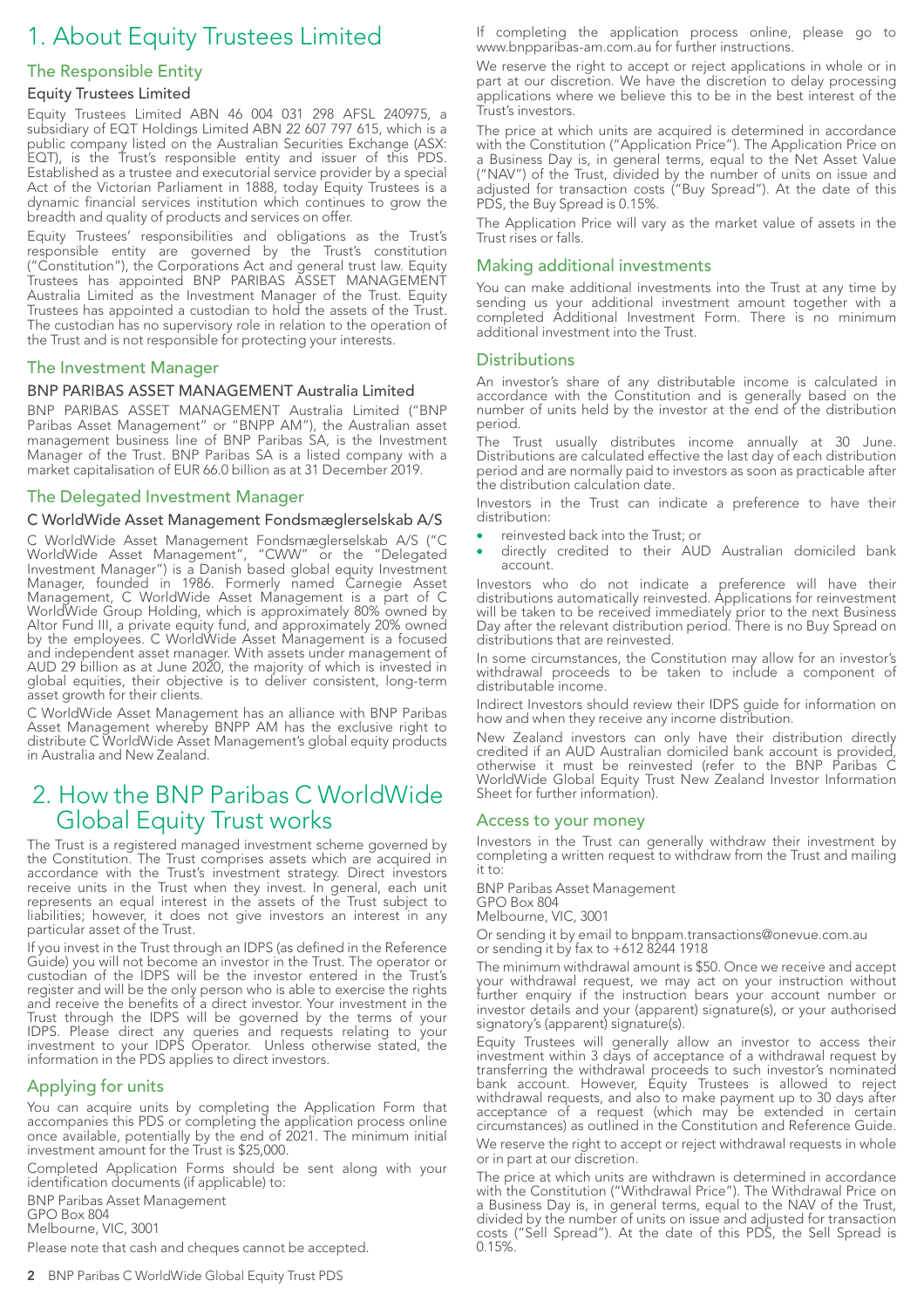The Withdrawal Price will vary as the market value of assets in the Trust rises or falls.

Equity Trustees reserves the right to fully redeem your investment if your investment balance in the Trust falls below \$25,000 as a result of processing your withdrawal request. We also reserve the right to fully withdraw your investment if your investment balance in the Trust is less than \$25,000. In certain circumstances, for example, when there is a freeze on withdrawals, where accepting a withdrawal is not in the best interests of investors in the Trust including due to one or more circumstances outside its control or where the Trust is not liquid (as defined in the Corporations Act), Equity Trustees can deny or suspend a withdrawal request and you may not be able to withdraw your funds in the usual processing times or at all. When the Trust is not liquid, an investor can only withdraw when Equity Trustees makes a withdrawal offer to investors in accordance with the Corporations Act. Equity Trustees is not obliged to make such offers.

If you are an Indirect Investor, you need to provide your withdrawal request directly to your IDPS Operator. The time to process a withdrawal request will depend on the particular IDPS Operator and the terms of the IDPS.

#### Unit pricing discretions policy

Equity Trustees has developed a formal written policy in relation to the guidelines and relevant factors taken into account when exercising any discretion in calculating unit prices (including determining the value of the assets and liabilities). A copy of the policy and, where applicable and to the extent required, any other relevant documents in relation to the policy will be made available free of charge on request.

#### Additional information

If and when the Trust has 100 or more direct investors, it will be classified by the Corporations Act as a 'disclosing entity'. As a disclosing entity, the Trust will be subject to regular reporting and disclosure obligations. Investors would then have a right to obtain a copy, free of charge, of any of the following documents:

- the most recent annual financial report lodged with ASIC ("Annual Report");
- any subsequent half yearly financial report lodged with ASIC after the lodgement of the Annual Report; and
- any continuous disclosure notices lodged with ASIC after the Annual Report but before the date of this PDS.

Equity Trustees will comply with any continuous disclosure obligation by lodging documents with ASIC as and when required.

Copies of these documents lodged with ASIC in relation to the Trust may be obtained from ASIC through ASIC's website.

## Further reading

You should read the important information in the Reference Guide about:

- Application cut-off times;
- Application terms;
- Online applications;
- Authorised signatories;
- Reports;
- Withdrawal cut-off times;
- Withdrawal terms; and
- Withdrawal restrictions,

under the "Investing in the BNP Paribas C WorldWide Global Equity Trust", "Managing your investment" and "Withdrawing your investment" sections before making a decision. Go to the Reference Guide which is available at www.eqt.com.au/insto or www.bnpparibas-am.com.au. The material relating to these matters may change between the time when you read this PDS and the day when you acquire the product.

## 3. Benefits of investing in the BNP Paribas C WorldWide Global Equity Trust

Team Approach: CWW's collaborative team approach is key to the decision making process – ideas are shared and actively discussed in a group forum. A key differentiator is the stability and experience of the global decision team which has managed the global portfolio since the early 1990s. The global decision team, with input from other regional portfolio managers, works diligently in understanding each investment to ensure a relatively low risk, high conviction portfolio. The competitive edge is achieved by the simplicity of the focused concept, both from an investment and risk control perspective.

Style Consistency: CWW's investment philosophy has been unchanged since the firm's inception in 1986. The most distinctive feature of this strategy is the 30 high conviction stock target which has been consistent since inception of the strategy. This is one of CWW's competitive advantages, as the relatively concentrated portfolio ensures a disciplined and focused approach emphasising selectivity. Importantly, a focused portfolio results in a disciplined buy and sell approach based on the one in-one out better alternative principle.

Risk Management: CWW's investments are not constrained by Benchmark limitations and restrictions. They accept that their focused portfolio management style of 30 high conviction stocks can result in significant deviations from the Benchmark and therefore a relatively higher Tracking Error. However the resulting portfolio is diversified from a country, sector and company perspective and CWW actively monitors portfolio risk to achieve market-like standard deviation. The concentrated portfolio of stocks results in a high degree of focus which in turn ensures operational simplicity and efficiency as well as easier oversight of portfolio risks.

Global Mandate: The portfolio of 30 stocks gives CWW an edge in focusing on what really matters – they are not necessarily exploiting any market inefficiencies, but rather avoiding over diversification with too much focus on the Benchmark and too many portfolio positions, thereby diluting skill set. Too many investors focus on the short term and try to maximise portfolio returns by actively trading news flow. CWW believes that by focusing on the long-term structural environment and selected global themes and trends, coupled with a long holding period when investing, the best risk adjusted return can be achieved. Finding and investing in a select few good ideas is the key to how CWW adds value over the long term.

## 4. Risks of managed investment schemes

All investments carry risks. Different investment strategies may carry different levels of risk, depending on the assets acquired under the strategy. Assets with the highest long-term returns may also carry the highest level of short-term risk. The significant risks below should be considered in light of your risk profile when deciding whether to invest in the Trust. Your risk profile will vary depending on a range of factors, including your age, the investment time frame (how long you wish to invest for), your other investments or assets and your risk tolerance.

The Responsible Entity, Investment Manager, Delegated Investment Manager, BNP Paribas SA, or any member of the BNP Paribas Group do not guarantee the liquidity of the Trust's investments, repayment of capital or any rate of return or the Trust's investment performance. The value of the Trust's investments will vary. Returns are not guaranteed and you may lose money by investing in the Trust. The level of returns will vary and future returns may differ from past returns. Laws affecting managed investment schemes may change in the future. The structure and administration of the Trust is also subject to change.

In addition, we do not offer advice that takes into account your personal financial situation, including advice about whether the Trust is suitable for your circumstances. If you require personal financial or taxation advice, you should contact a licensed financial adviser and/or taxation adviser.

The Trust offered in this PDS is not a deposit with or other liability of BNP Paribas SA or any other member company of BNP Paribas SA.

#### Active Management Risk

CWW does not invest in a predetermined basket of securities, such as a basket of securities that reflects an index, but instead selects securities that meets its investment criteria. This carries with it the risk that the Trust may underperform the market generally.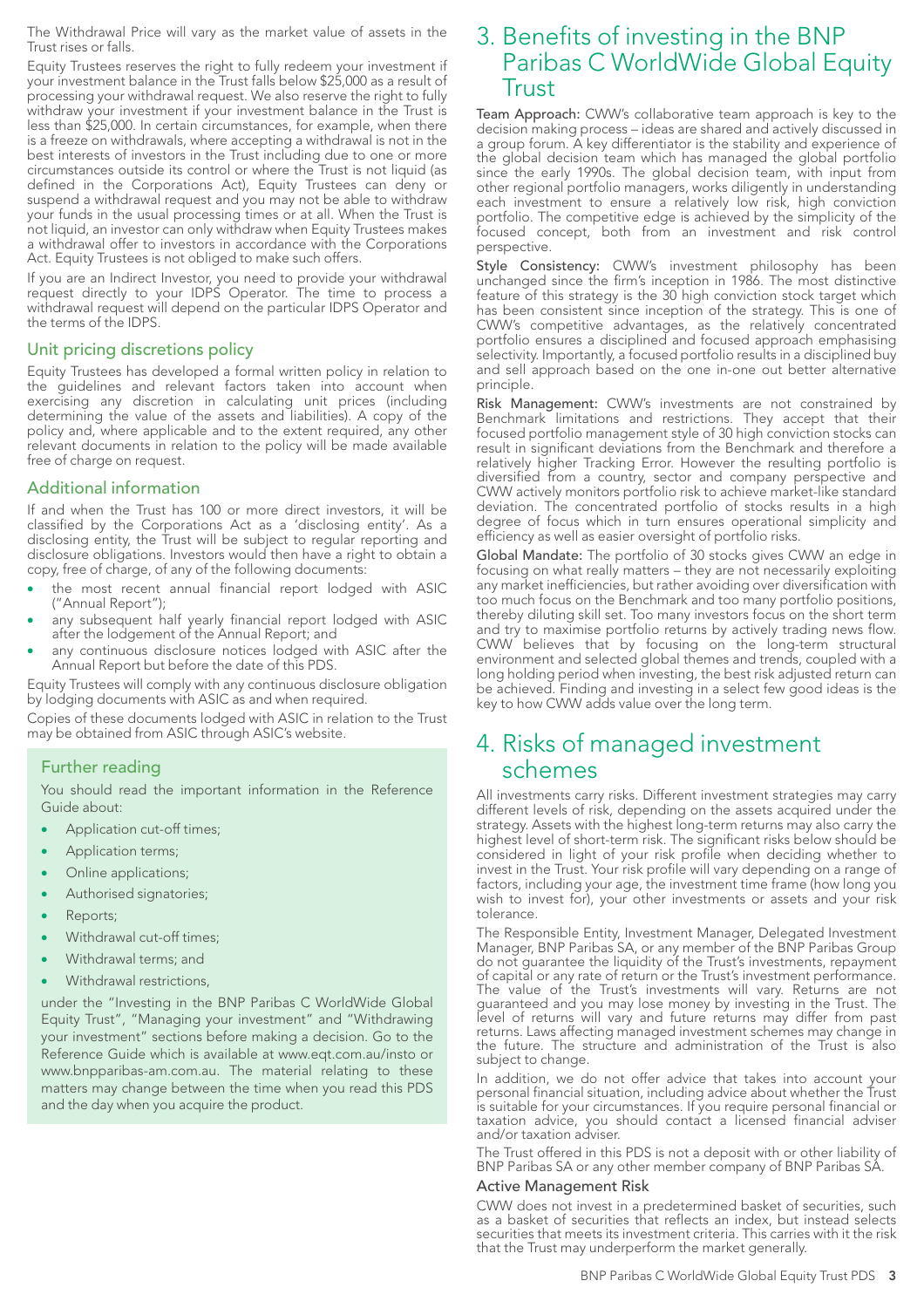## Company Specific Risk

The value of investments can vary because of changes to a company's management, internal operations, product distribution or the company's business environment. Returns are affected by the underlying strength of the cash flows, balance sheets and management of the companies in which the Trust invests. An investment in shares carries the risk of a decline in value or a decrease in, or failure of payment in, distributions because of a number of factors, including a fall in investor confidence, poor management or changes in a company's competitive environment or internal operations.

#### Concentration Risk

The concentrated nature of the investments of the Trust will reduce the potential benefit of diversification for the Trust. The potential benefit of diversification is to reduce volatility of investments. As the Trust has a concentrated portfolio of investments, the Trust may experience higher volatility than a more diversified portfolio.

#### Counterparty Credit Risk

Counterparty risk is the risk that any of the Responsible Entity's or the Investment Manager's or CWW's trading counterparties, custodians, or any issuer or guarantor of securities held by the Trust, becomes insolvent or cannot otherwise meet their obligations to settle or repay money.

#### Currency Risk

Currency risk is the sensitivity of the portfolio value to movement in foreign exchange rates. CWW quantifies the risk of each individual security but does not actively manage currencies in aggregate for the Trust. Therefore, there is a risk that they may be adversely affected by currency movements.

#### Emerging Markets Risk

Emerging Markets are more likely to experience greater volatility than markets in developed countries. Securities traded in Emerging Markets also have more limited liquidity when compared to securities traded in developed countries. This means that those securities may fall more sharply and rapidly than securities traded in developed countries. Further risks include differences in auditing and financial accounting standards, less regulated markets, less developed corporate laws and political risk.

#### Interest Rate Risk

Changes in official interest rates can directly or indirectly impact (negatively or positively) on investment returns. For instance, rising interest rates can have a negative impact on the Trust's or a company's value as increased borrowing costs may cause earnings to decline. As a result, the unit value or share price may fall.

#### Legal Risk

The Trust may be affected by the actions of governments and regulatory bodies. Legislation could be imposed retrospectively or may be issued in the form of internal regulations of which the public may not be aware. Legislation (including legislation relating to tax) or regulation may be introduced which inhibits the Trust from pursuing its strategy or which renders an existing strategy less profitable than anticipated. Such actions may take any form, for example, nationalisation of any institution or restrictions on investment strategies in any given market sector (for example restrictions on short selling in the financial sector) or changing requirements (for example increased disclosure to market) and imposed without prior warning by any regulator. This risk is generally higher in developing countries.

#### Liquidity Risk

There may be times when securities may not be readily sold (for example, in a falling market where companies may become less liquid). If this occurs and it results in the Trust becoming illiquid, withdrawals of units from the Trust must be processed only in accordance with the Corporations Act. Trading volumes of stocks are generally expected to be sufficient to satisfy liquidity requirements when necessary.

Neither the Responsible Entity nor the Investment Manager nor the Delegated Investment Manager guarantees the liquidity of the Trust's investments.

#### Market Risk

The value of investments may fluctuate significantly over short periods of time. These fluctuations can be caused by changes in interest rates, economic cycles, investor sentiment, and political, social, technological and legal events. These changes can directly or indirectly create an environment that influences (negatively or positively) the value of the investments in the Trust. In addition, a downward move in the general level of the equities market can have a negative impact on the performance of the Trust.

Operational risk addresses the risk of trading and back office or administration issues that may result in a loss to the portfolio. This could be the result of oversight, ineffective security processing procedures, computer system problems or human error. The Responsible Entity, the Investment Manager and CWW have instituted certain practices and processes within their respective operations and business administrations designed to wherever possible mitigate the operational risk consequences that arise.

#### Political Risk

There may be high political risk in certain countries due to the fragile political environment of those countries. Political instability and/or political disturbances are more common in Emerging Markets than in developed nations. There may be higher economic risk from policy mistakes, as governments are less accountable than in developed nations. Examples of severe currency depreciation have also occurred in some nations.

#### Stock Selection Risk

CWW may make poor investment decisions resulting in sub-standard returns (for example where CWW invests in a company that significantly underperforms the share market). This risk is mitigated to some extent by the knowledge and experience of CWW and the diversification of stocks held in the portfolio.

#### Trust Risk

As with all managed funds, there are risks particular to the Trust including: that the Trust could be terminated, the fees and expenses could change, that Equity Trustees is replaced as Responsible Entity or that the Investment Manager or Delegated Investment Manager is replaced. There is also risk that investing in the Trust may give different results than investing directly in the securities because of income or capital gains accrued in the Trust and the consequences of withdrawal by other investors.

## 5. How we invest your money

Warning: When choosing to invest in the Trust, you should consider the likely investment returns, the risks of investing and your investment time frame.

#### Investment objective

The investment objective of the Trust is to achieve long-term capital growth exceeding the return of the market by investing in global equities. The Delegated Investment Manager aims to generate excess returns relative to the Benchmark over a 3 year period, before taking fees and expenses into account.

#### Benchmark

MSCI All Country World Index, incl. net dividends, measured in AUD.

#### Minimum suggested time frame

The minimum suggested investment timeframe for the Trust is 5 years.

## Risk level

High.

There is a risk investors may lose some or all of their initial investment. Higher risk investments tend to fluctuate in the short term but can produce higher returns than lower risk investments over the long term.

#### Investor suitability

The Trust is designed for investors seeking capital appreciation over the longer term by investing in companies CWW believes will have superior growth prospects and returns.

### Investment style and approach

The investment style of the Trust is a concentrated stock-picking approach of 30 securities, designed to ensure a sufficient high level of risk diversification both from a country and sector perspective. There may be occasions where the portfolio holds more than 30 stocks if CWW is transitioning out of one stock position and into another.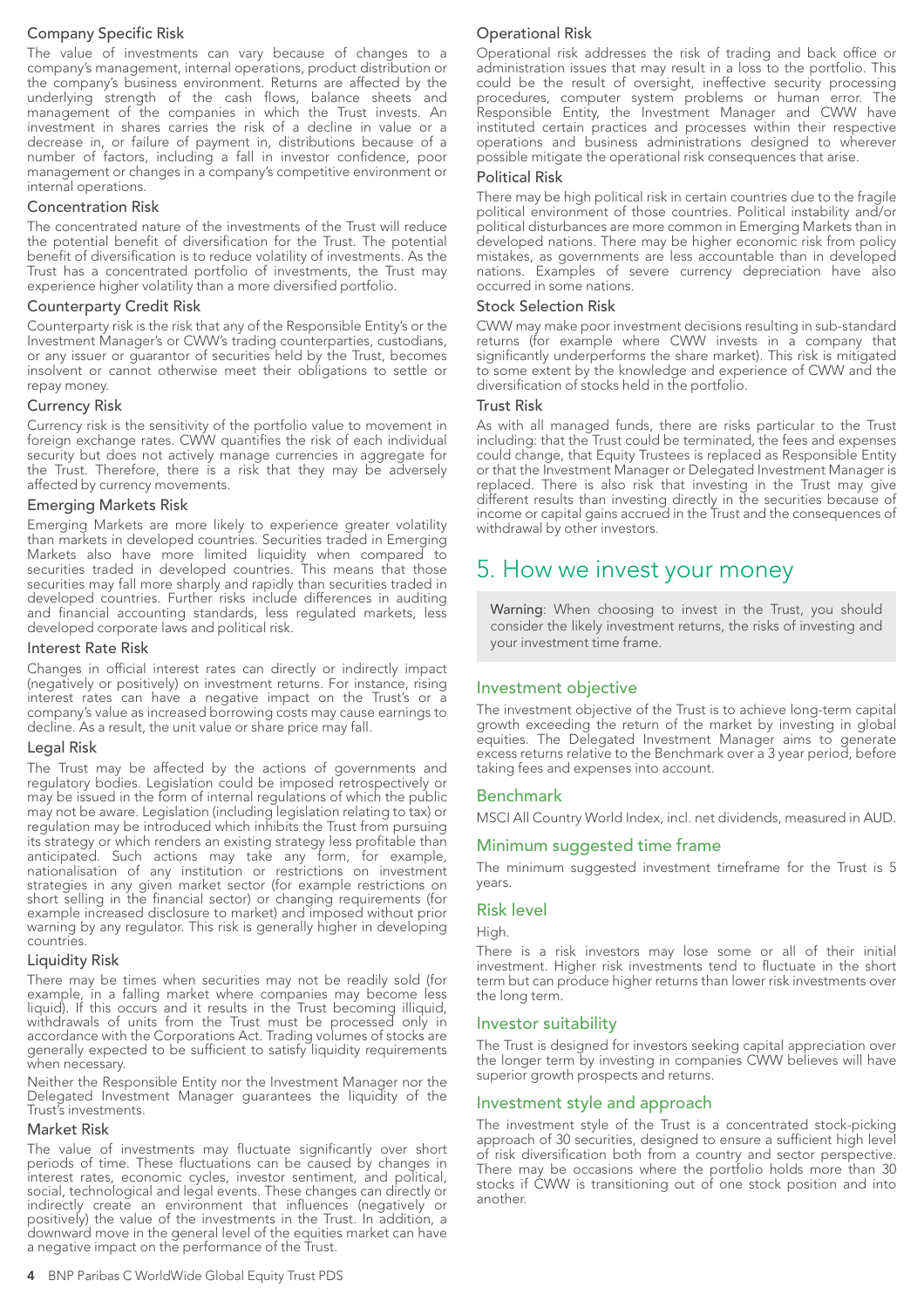CWW endeavours to understand and capitalise on the trends of the future – an investment approach described as "trend based stock picking". It is a trend/theme influenced top-down framework combined with a Bottom-up stock picking approach. CWW selects stocks from an unconstrained universe, meaning it has the flexibility to pursue opportunities all around the world. The Trust invests in equities listed on global stock exchanges and has no country or sector restrictions. However portfolio diversification, from a country, sector, theme and company perspective is prioritised and Trust exposures are monitored closely.

The Trust can hold stocks that are not in the Benchmark, and this can result in significant differences from the index weightings. The Trust has some inherent biases – for example large/mega capitalisation stocks are favoured over small/mid cap companies as are higher quality (higher return on equity) companies over lower quality companies. Furthermore companies in the Trust will typically have a growth bias, as CWW strongly believes that earnings growth drives share price growth over the longer term. This focus on companies with an earnings growth profile is coupled with an emphasis on valuation as stock investments are implemented at reasonable valuations (Growth at Reasonable Price, or "GARP", style).

- *Target asset allocation ranges:*
- Global equities 90-100%
- Cash & cash equivalents 0-10%.

#### *Currency Management*

Currency Hedging is rare and usually only undertaken for defensive purposes and as a part of the security selection process. Therefore, there is no overall currency management strategy for the Trust and the Trust is considered to be "unhedged".

#### Asset allocation

The Delegated Investment Manager selects stocks from an unconstrained universe, meaning it has the flexibility to pursue opportunities all around the world. There is no home market bias. The Trust invests in equities listed on global stock exchanges and has no country or sector restrictions. However portfolio diversification, from a country, sector, theme and company perspective is prioritised and Trust exposures are monitored closely.

## Labour, environmental, social and ethical considerations

Decisions about the selection, retention or realisation of investments for the Trust are primarily based on company fundamentals. CWW takes into account labour standards, environmental, social and ethical issues when making these decisions to the extent that these issues have a material impact on either investment risk or return.

CWW is a UNPRI signatory and is always seeking to improve its way of thinking and investing in order to serve clients in the best possible manner. In each investment case, CWW looks at numerous factors including Environmental, Social and Corporate Governance ("ESG"). A poor ESG profile can affect the performance of an investment quite significantly and given the long-term holding period CWW aims to avoid these types of companies. CWW uses the consulting services of an ESG screening company, Sustainalytics, which offers valuable input into ESG issues.

The Trust does not invest in securities classified as being in the tobacco industry by the Global Industry Classification Standard.

The Trust also invests consistently with the BNP Paribas Asset Management Group's Responsible Business Conduct Policy ("RBC Policy"), as amended from time to time. The RBC Policy sets responsible business conduct standards including following investment screens such as the United Nations Global Compact principles and OECD Guidelines for Multinational Enterprises, and guidelines relating to investments in sensitive sectors. Those sectors currently include, but are not limited to, palm oil, wood pulp, mining activities, nuclear, coal-fired power generation, tobacco, controversial weapons, unconventional oil and gas and asbestos

## Trust performance

Up to date information on the performance of the Trust will be available by:

- calling BNP Paribas Asset Management's Client Services on 1800 267 726 (Australia) or +612 9619 6041; or
- visiting BNP Paribas Asset Management's website at www.bnpparibas-am.com.au.

## 6. Fees and costs

## DID YOU KNOW?

Small differences in both investment performance and fees and costs can have a substantial impact on your long-term returns.

For example, total annual fees and costs of 2% of your investment balance rather than 1% could reduce your final return by up to 20% over a 30-year period (for example, reduce it from \$100,000 to \$80,000).

You should consider whether features such as superior investment performance or the provision of better member services justify higher fees and costs.

You may be able to negotiate to pay lower fees. Ask the fund or your financial adviser.

### TO FIND OUT MORE

If you would like to find out more, or see the impact of the fees based on your own circumstances, the Australian Securities and Investments Commission (ASIC) Moneysmart website

(www.moneysmart.gov.au) has a managed funds fee calculator to help you check out different fee options.

The information in the following Fees and Costs Summary can be used to compare costs between different simple managed investment schemes. Fees and costs can be paid directly from an investor's account or deducted from investment returns. For information on tax please see Section 7 of this PDS.

#### Fees and Costs Summary

| <b>BNP Paribas C WorldWide Global Equity Trust</b>                                                                     |                                  |                                                                                                                                                                                                                                                                                                                         |  |
|------------------------------------------------------------------------------------------------------------------------|----------------------------------|-------------------------------------------------------------------------------------------------------------------------------------------------------------------------------------------------------------------------------------------------------------------------------------------------------------------------|--|
| Type of fee or cost                                                                                                    | Amount                           | How and when paid                                                                                                                                                                                                                                                                                                       |  |
| Ongoing annual fees and costs <sup>1</sup>                                                                             |                                  |                                                                                                                                                                                                                                                                                                                         |  |
| Management fees<br>and costs<br>The fees and costs<br>for managing your<br>investment <sup>2</sup>                     | 0.99% of the NAV<br>of the Trust | The management fees<br>component of<br>management fees and<br>costs are accrued daily<br>and paid from the Trust<br>monthly in arrears and<br>reflected in the unit<br>price. Otherwise, the<br>fees and costs are<br>variable and deducted<br>and reflected in the<br>unit price of the Trust<br>as they are incurred. |  |
| Performance fees<br>Amounts<br>deducted from<br>your investment in<br>relation to the<br>performance of<br>the product | Not applicable                   | Not applicable                                                                                                                                                                                                                                                                                                          |  |
| Transaction costs<br>The costs incurred<br>by the scheme<br>when buying or<br>selling assets                           | 0.00% of the NAV<br>of the Trust | Transaction costs are<br>variable and deducted<br>from the Trust as they<br>are incurred and<br>reflected in the unit<br>price. They are<br>disclosed net of<br>amounts recovered by<br>the buy-sell spread.                                                                                                            |  |

Member activity related fees and costs (fees for services or when your money moves in or out of the scheme)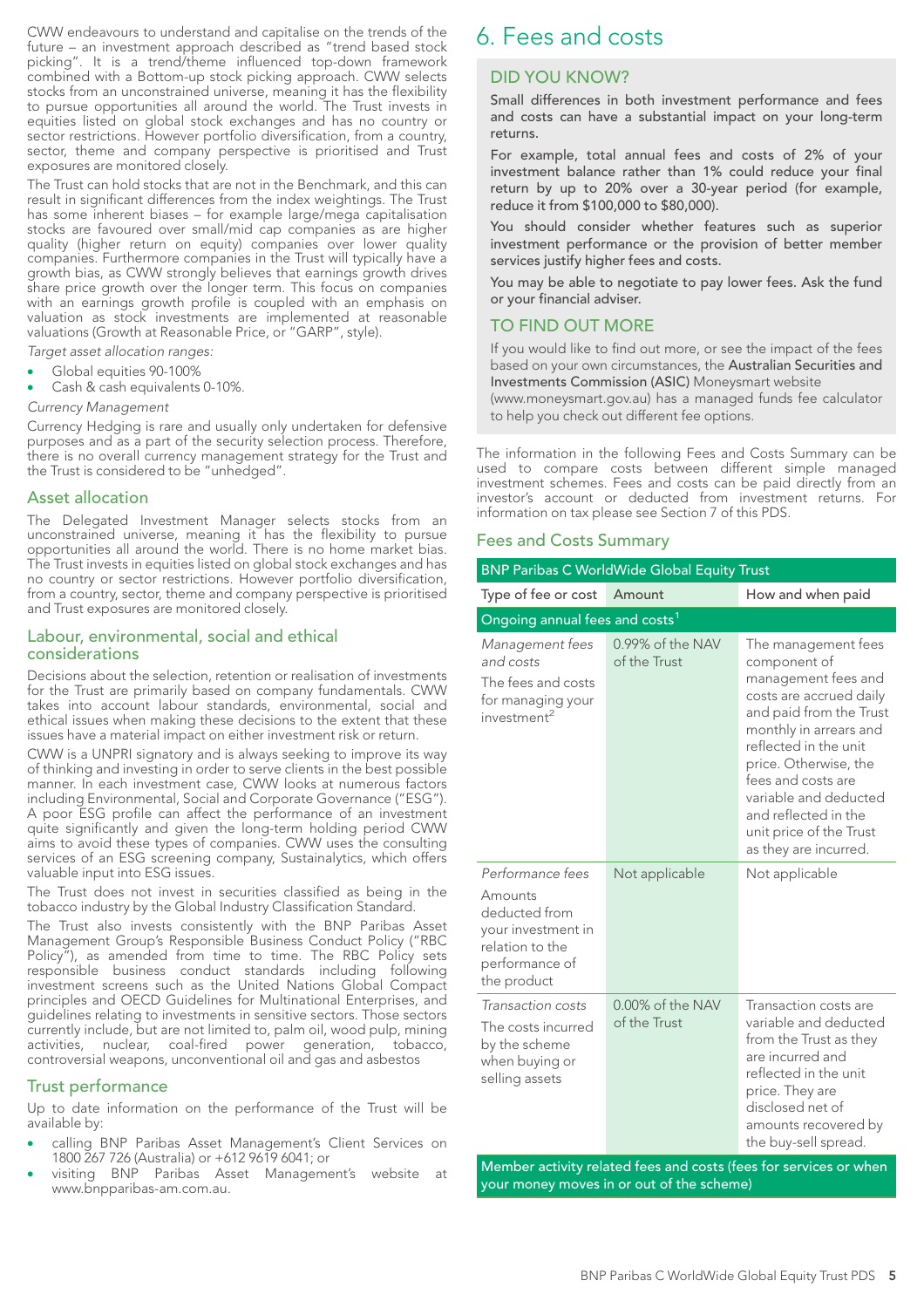| <b>BNP Paribas C WorldWide Global Equity Trust</b>                                                                                     |                                            |                                                                                                                                                                                                                                                                                                                                                                                                                  |  |  |
|----------------------------------------------------------------------------------------------------------------------------------------|--------------------------------------------|------------------------------------------------------------------------------------------------------------------------------------------------------------------------------------------------------------------------------------------------------------------------------------------------------------------------------------------------------------------------------------------------------------------|--|--|
| Type of fee or cost                                                                                                                    | Amount                                     | How and when paid                                                                                                                                                                                                                                                                                                                                                                                                |  |  |
| Establishment fee<br>The fee to open<br>your investment                                                                                | Not applicable                             | Not applicable                                                                                                                                                                                                                                                                                                                                                                                                   |  |  |
| Contribution fee<br>The fee on each<br>amount<br>contributed to<br>your investment                                                     | Not applicable                             | Not applicable                                                                                                                                                                                                                                                                                                                                                                                                   |  |  |
| Buy-sell spread<br>An amount<br>deducted from<br>your investment<br>representing costs<br>incurred in<br>transactions by the<br>scheme | 0.15% upon entry<br>and 0.15% upon<br>exit | These costs are an<br>additional cost to the<br>investor but are<br>incorporated into the<br>unit price and arise<br>when investing<br>application monies and<br>funding withdrawals<br>from the Trust and are<br>not separately charged<br>to the investor. The Buy<br>Spread is paid into the<br>Trust as part of an<br>application and the Sell<br>Spread is left in the<br>Trust as part of a<br>redemption. |  |  |
| Withdrawal fee<br>The fee on each<br>amount you take<br>out of your<br>investment                                                      | Not applicable                             | Not applicable                                                                                                                                                                                                                                                                                                                                                                                                   |  |  |
| Fxit fee<br>The fee to close<br>your investment                                                                                        | Not applicable                             | Not applicable                                                                                                                                                                                                                                                                                                                                                                                                   |  |  |
| Switching fee<br>The fee for<br>changing<br>investment<br>options                                                                      | Not applicable                             | Not applicable                                                                                                                                                                                                                                                                                                                                                                                                   |  |  |

<sup>1</sup> All fees quoted above are inclusive of Goods and Services Tax (GST) and net of any Reduced Input Tax Credits (RITC). See below for more details as to how the relevant fees and costs are calculated.

<sup>2</sup> Management fees can be negotiated. See "Differential fees" below. Until further notice, the management fees are capped at 0.99% pa of the NAV of the Trust except for extraordinary expenses. If the total management fees exceed the cap, BNP Paribas Asset Management will reimburse the amount of the excess costs to the Trust unless the excess is due to an extraordinary expense, such as a significant but properly recoverable legal expense, in which case the expense would be incurred by the Trust and reflected in the unit price of the Trust, and in that way borne by the investors in the Trust.

## Additional Explanation of Fees and Costs

#### Management fees and costs

The management fees and costs include amounts payable for administering and operating the Trust, investing the assets of the Trust, expenses and reimbursements in relation to the Trust and indirect costs if applicable.

Management fees and costs do not include performance fees or transaction costs, which are disclosed separately.

The management fees component of management fees and costs of 0.99% p.a. of the NAV of the Trust is payable to the Responsible Entity of the Trust for managing the assets and overseeing the operations of the Trust. The management fees component is accrued daily and paid from the Trust monthly in arrears and reflected in the unit price. As at the date of this PDS, the management fees component covers certain ordinary expenses such as Responsible Entity fees, investment management fees, custodian fees, and administration and audit fees.

The indirect costs and other expenses component of 0.00% p.a. of the NAV of the Trust may include other ordinary expenses of operating the Trust, as well as management fees and costs (if any) arising from interposed vehicles (if any) in or through which the Trust invests and the costs of investing in over-the-counter derivatives to gain investment exposure to assets or implement the Trust's investment strategy (if any). The indirect costs and other expenses component is variable and reflected in the unit price of the Trust as the relevant fees and costs are incurred. They are borne by investors, but they are not paid to the Responsible Entity or Investment Manager.

Actual indirect costs for the current and future years may differ. If in future there is an increase to indirect costs disclosed in this PDS, updates will be provided on Equity Trustees' website at www.eqt.com.au/insto where they are not otherwise required to be disclosed to investors under law.

#### Transaction costs

In managing the assets of the Trust, the Trust may incur transaction costs such as brokerage, buy-sell spreads in respect of the underlying investments of the Trust, settlement costs, clearing costs and applicable stamp duty when assets are bought and sold. Transaction costs also include costs incurred by interposed vehicles in which the Trust invests (if any), that would have been transaction costs if they had been incurred by the Trust itself. Transaction costs are an additional cost to the investor where they are not recovered by the Buy/Sell Spread, and are generally incurred when the assets of the Trust are changed in connection with day-to-day trading or when there are applications or withdrawals which cause net cash flows into or out of the Trust.

The Buy/Sell Spread that is disclosed in the Fees and Costs Summary is a reasonable estimate of transaction costs that the Trust will incur when buying or selling assets of the Trust. These costs are an additional cost to the investor but are incorporated into the unit price and arise when investing application monies and funding withdrawals from the Trust and are not separately charged to the investor. The Buy Spread is paid into the Trust as part of an application and the Sell Spread is left in the Trust as part of a redemption and not paid to Equity Trustees or the Investment Manager. The estimated Buy/Sell Spread is 0.15% upon entry and 0.15% upon exit. The dollar value of these costs based on an application or a withdrawal of \$25,000 is \$37.50 for each individual transaction. The Buy/Sell Spread can be altered by the Responsible Entity at any time and www.bnpparibas-am.com.au will be updated as soon as practicable to reflect any change. The Responsible Entity may also waive the Buy/Sell Spread in part or in full at its discretion. The transaction costs figure in the Fees and Costs Summary is shown net of any amount recovered by the Buy/Sell Spread charged by the Responsible Entity.

Transaction costs generally arise through the day-to-day trading of the Trust's assets and are reflected in the Trust's unit price as an additional cost to the investor, as and when they are incurred.

The gross transaction costs for the Trust are 0.04% p.a. of the NAV of the Trust, which is based on the relevant costs incurred during the financial year ended 30 June 2020.

However, actual transaction costs for future years may differ.

#### Can the fees change?

Yes, all fees can change without investor consent, subject to the maximum fee amounts specified in the Constitution. The current maximum management fee to which Equity Trustees is entitled is 2% of the GAV of the Trust. However, Equity Trustees does not intend to charge that amount and will generally provide investors with at least 30 days' notice of any proposed increase to the management fees component of management fees and costs. In most circumstances, the Constitution defines the maximum level that can be charged for fees described in this PDS. Equity Trustees also has the right to recover all reasonable expenses incurred in relation to the proper performance of its duties in managing the Trust and as such these expenses may increase or decrease accordingly, without notice.

#### Payments to IDPS Operators

Subject to the law, annual payments may be made to some IDPS Operators because they offer the Trust on their investment menus. Product access is paid by the Investment Manager out of its investment management fee and is not an additional cost to the investor.

#### Differential fees

The Investment Manager may from time to time negotiate a different fee arrangement (by way of a rebate or waiver of fees) with certain investors who are Australian Wholesale Clients or New Zealand Wholesale Investors. Please contact the Investment Manager on 1800 267 726 (Australia) or +612 9619 6041 for further information.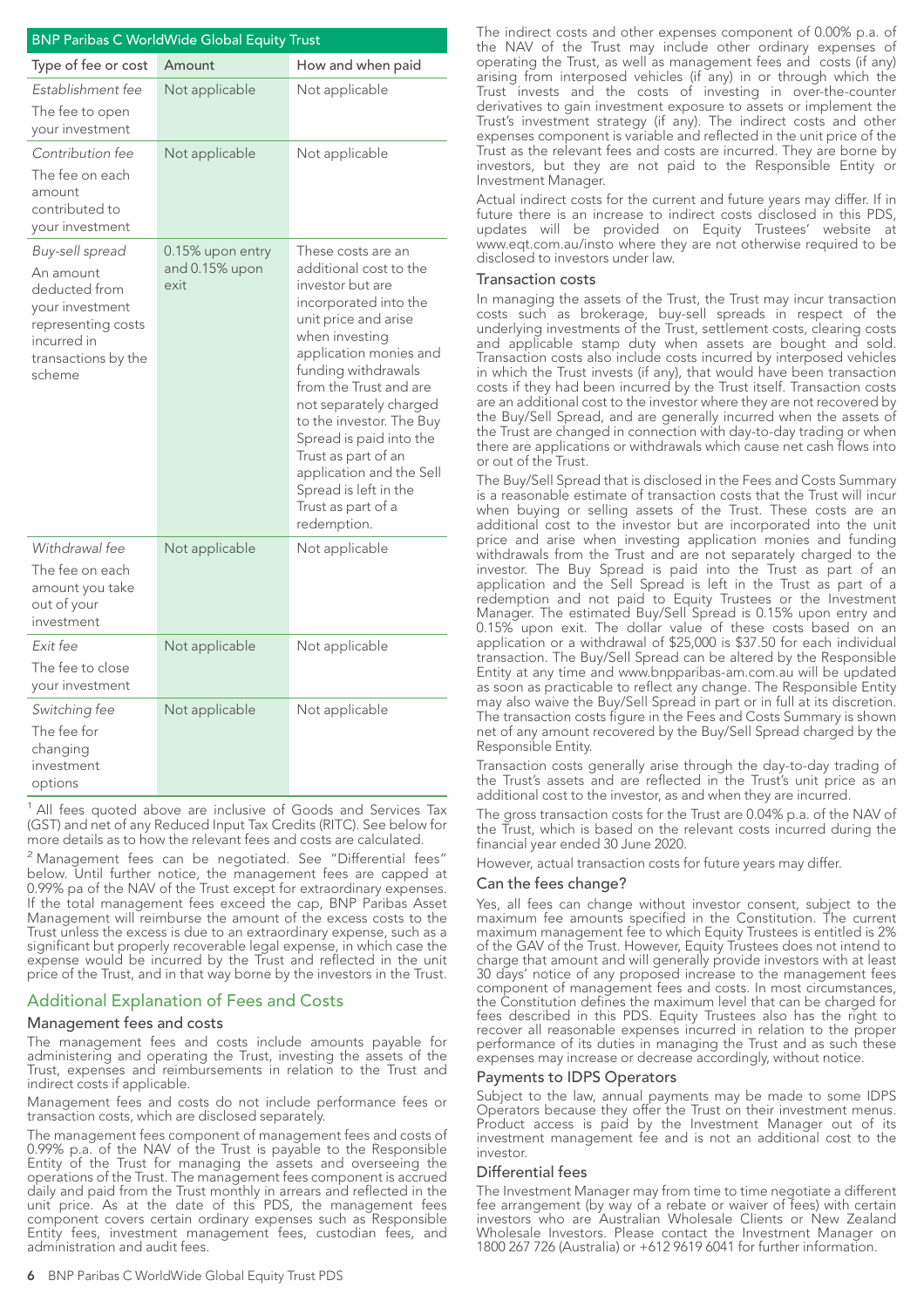## Example of annual fees and costs for an investment option

This table gives an example of how the ongoing annual fees and costs in the investment option for this product can affect your investment over a 1-year period. You should use this table to compare this product with other products offered by managed investment schemes.

| EXAMPLE - BNP Paribas C WorldWide Global Equity Trust                         |                                                                              |                                                                                                                                                                                                                                                                                                     |  |  |  |
|-------------------------------------------------------------------------------|------------------------------------------------------------------------------|-----------------------------------------------------------------------------------------------------------------------------------------------------------------------------------------------------------------------------------------------------------------------------------------------------|--|--|--|
|                                                                               | BALANCE OF \$50,000 WITH A CONTRIBUTION OF \$5,000<br><b>DURING THE YEAR</b> |                                                                                                                                                                                                                                                                                                     |  |  |  |
| <b>Contribution Fees</b>                                                      | Nil                                                                          | For every additional \$5,000<br>you put in, you will be<br>charged \$0                                                                                                                                                                                                                              |  |  |  |
| Plus<br>Management fees<br>and costs                                          | 0.99% p.a.                                                                   | <b>And, for every \$50,000 you</b><br>have in the BNP Paribas C<br>WorldWide Global Equity<br>Trust you will be charged or<br>have deducted from your<br>investment \$495 each year                                                                                                                 |  |  |  |
| Plus<br>Performance fees                                                      | Not applicable                                                               | And, you will be charged or<br>have deducted from your<br>investment \$0 in performance<br>fees each year                                                                                                                                                                                           |  |  |  |
| Plus<br>Transaction costs                                                     | $0.00\%$ p.a.                                                                | And, you will be charged or<br>have deducted from your<br>investment \$0 in transaction<br>costs                                                                                                                                                                                                    |  |  |  |
| Equals<br>Cost of BNP<br>Paribas C<br>WorldWide Global<br><b>Equity Trust</b> |                                                                              | If you had an investment of<br>\$50,000 at the beginning of<br>the year and you put in an<br>additional \$5,000 during that<br>year, you would be charged<br>fees and costs of:<br>\$495*<br>What it costs you will<br>depend on the investment<br>option you choose and the<br>fees you negotiate. |  |  |  |

\* Additional fees may apply. Please note that this example does not capture all the fees and costs that may apply to you such as the Buy/Sell Spread.

This example assumes the \$5,000 contribution occurs at the end of the first year, therefore the fees and costs are calculated using the \$50,000 balance only.

Warning: If you have consulted a financial adviser, you may pay additional fees. You should refer to the Statement of Advice or Financial Services Guide provided by your financial adviser in which details of the fees are set out.

ASIC provides a fee calculator on www.moneysmart.gov.au, which you may use to calculate the effects of fees and costs on account balances.

The indirect costs and other expenses component of management fees and costs and transaction costs may also be based on estimates. As a result, the total fees and costs that you are charged may differ from the figures shown in the table.

## Further reading

You should read the important information in the Reference Guide about fees and costs under the "Fees and other costs" section before making a decision. Go to the Reference Guide which is available at www.eqt.com.au/insto or www.bnpparibas-am.com.au. The material relating to these matters may change between the time when you read this PDS and the day when you acquire the product.

## 7. How managed investment schemes are taxed

Warning: Investing in a registered managed investment scheme (such as the Trust) is likely to have tax consequences. You are strongly advised to seek your own professional tax advice about the applicable Australian tax (including income tax, GST and duty) consequences and, if appropriate, foreign tax consequences which may apply to you based on your particular circumstances before investing in the Trust.

The Trust is an Australian resident for tax purposes and does not generally pay tax on behalf of its investors. Australian resident investors are assessed for tax on any income and capital gains generated by the Trust to which they become presently entitled or, where the Trust has made a choice to be an Attribution Managed Investment Trust ("AMIT") and the choice is effective for the income year, are attributed to them.

## Further reading

You should read the important information in the Reference Guide about Taxation under the "Other important information" section before making a decision. Go to the Reference Guide which is available at www.eqt.com.au/insto www.bnpparibas-am.com.au. The material relating to these matters may change between the time when you read this PDS and the day when you acquire the product.

## 8. How to apply

To invest please complete the relevant Application Form accompanying this PDS, send funds (see details in the Application Form) and your completed Application Form to:

BNP Paribas Asset Management GPO Box 804 Melbourne, VIC, 3001

Alternatively, you can complete the application process online once available, potentially by the end of 2021 (please visit www.bnpparibas-am.com.au for further instructions).

Please note that cash and cheques cannot be accepted and all applications must be made in Australian dollars.

## Who can invest?

Eligible persons (as detailed in the 'About this PDS' section) can invest, however individual investors must be 18 years of age or over. Investors investing through an IDPS should use the application form provided by the operator of the IDPS.

## Cooling off period

If you are a Retail Client who has invested directly in the Trust, you may have a right to a 'cooling off' period in relation to your investment in the Trust for 14 days from the earlier of:

- confirmation of the investment being received; and
- the end of the fifth business day after the units are issued.

A Retail Client may exercise this right by notifying Equity Trustees in writing. A Retail Client is entitled to a refund of their investment adjusted for any increase or decrease in the relevant Application Price between the time we process your application and the time we receive the notification from you, as well as any other tax and other reasonable administrative expenses and transaction costs associated with the acquisition and termination of the investment.

The right of a Retail Client to cool off does not apply in certain limited situations, such as if the issue is made under a distribution reinvestment plan, switching facility or represents additional contributions required under an existing agreement. Also, the right to cool off does not apply to you if you choose to exercise your rights or powers as an investor in the Trust during the 14 day period. This could include selling part of your investment or switching it to another product.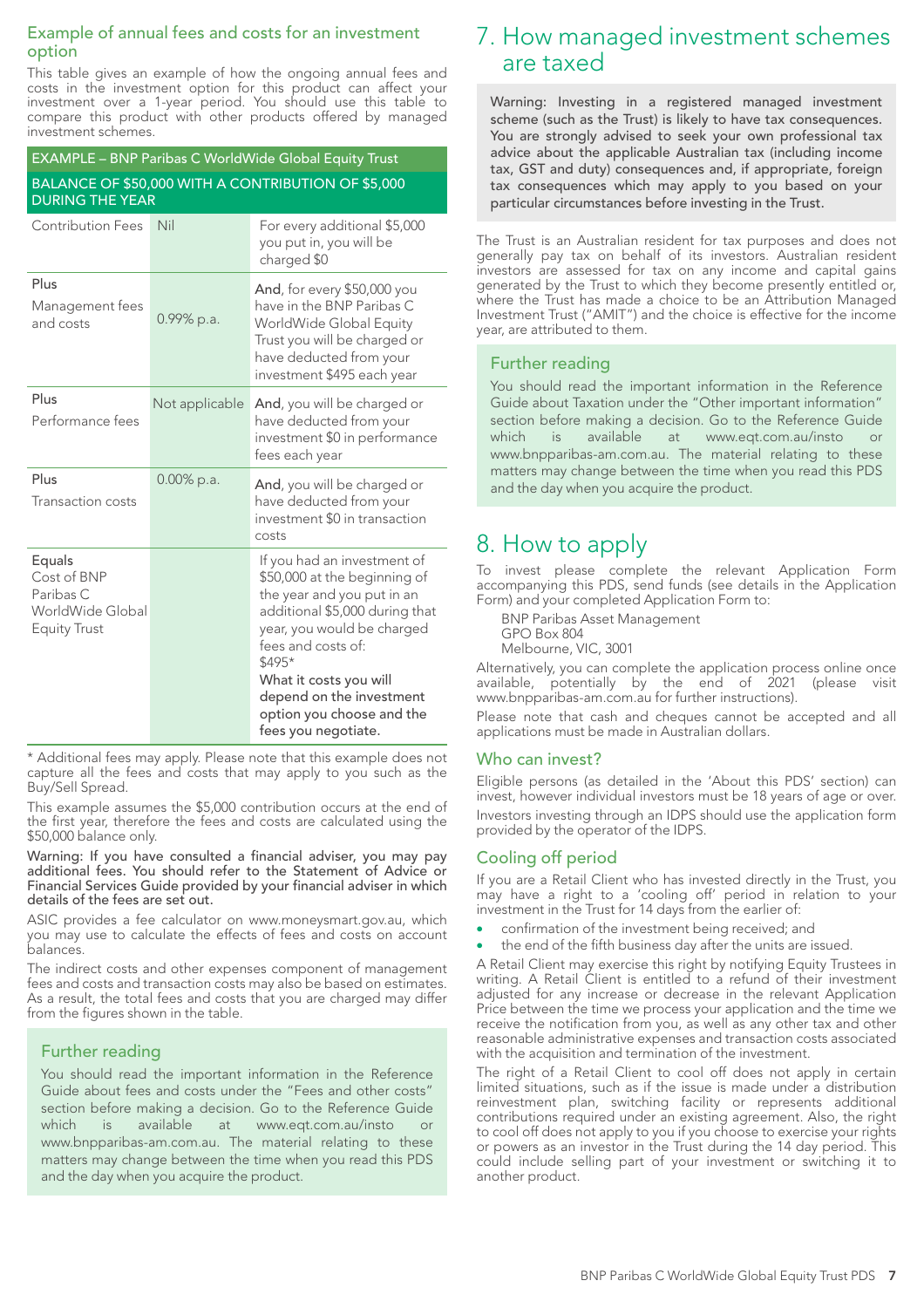Indirect Investors should seek advice from their IDPS Operator as to whether cooling off rights apply to an investment in the Trust by the IDPS. The right to cool off in relation to the Trust is not directly available to an Indirect Investor. This is because an Indirect Investor does not acquire the rights of an investor in the Trust. Rather, an Indirect Investor directs the IDPS Operator to arrange for their monies to be invested in the Trust on their behalf. The terms and conditions of the IDPS guide or similar type document will govern an Indirect Investor's investment in relation to the Trust and any rights an Indirect Investor may have in this regard.

### Complaints resolution

Equity Trustees has an established complaints handling process and is committed to properly considering and resolving all complaints. If you have a complaint about your investment, please contact us on:

Phone: 1300 133 472 Post: Equity Trustees Limited GPO Box 2307, Melbourne VIC 3001 Email: compliance@eqt.com.au

We will acknowledge receipt of the complaint within 1 Business Day or as soon as possible after receiving the complaint. We will seek to resolve your complaint as soon as practicable but not more than 30 calendar days after receiving the complaint.

If you are not satisfied with our response to your complaint, you may be able to lodge a complaint with the Australian Financial Complaints Authority ("AFCA").

Contact details are: Online: www.afca.org.au Phone: 1800 931 678 Email: info@afca.org.au Post: GPO Box 3, Melbourne VIC 3001.

The external dispute resolution body is established to assist you in resolving your complaint where you have been unable to do so with us. However, it's important that you contact us first.

## 9. Other information

### Consent

The Investment Manager and the Delegated Investment Manager have given and, as at the date of this PDS, have not withdrawn:

their written consent to be named in this PDS as the Investment Manager and the Delegated Investment Manager of the Trust; and

their written consent to the inclusion of the statements made about them which are specifically attributed to them, in the form and context in which they appear.

The Investment Manager and the Delegated Investment Manager have not otherwise been involved in the preparation of this PDS or caused or otherwise authorised the issue of this PDS. Neither the Investment Manager, the Delegated Investment Manager nor their employees or officers accept any responsibility arising in any way for errors or omissions, other than those statements for which they have provided their written consent to Equity Trustees for inclusion in this PDS.

### Further reading

You should read the important information in the Reference Guide about:

- Your privacy;
- The Constitution:
- Anti-Money Laundering and Counter Terrorism Financing ("AML/CTF");
- Indirect Investors;
- Information on underlying investments;
- Foreign Account Tax Compliance Act ("FATCA"); and
- Common Reporting Standard ("CRS"),

under the "Other important information" section before making a decision. Go to the Reference Guide which is available at www.eqt.com.au/insto or www.bnpparibas-am.com.au. The material relating to these matters may change between the time when you read this PDS and the day when you acquire the product.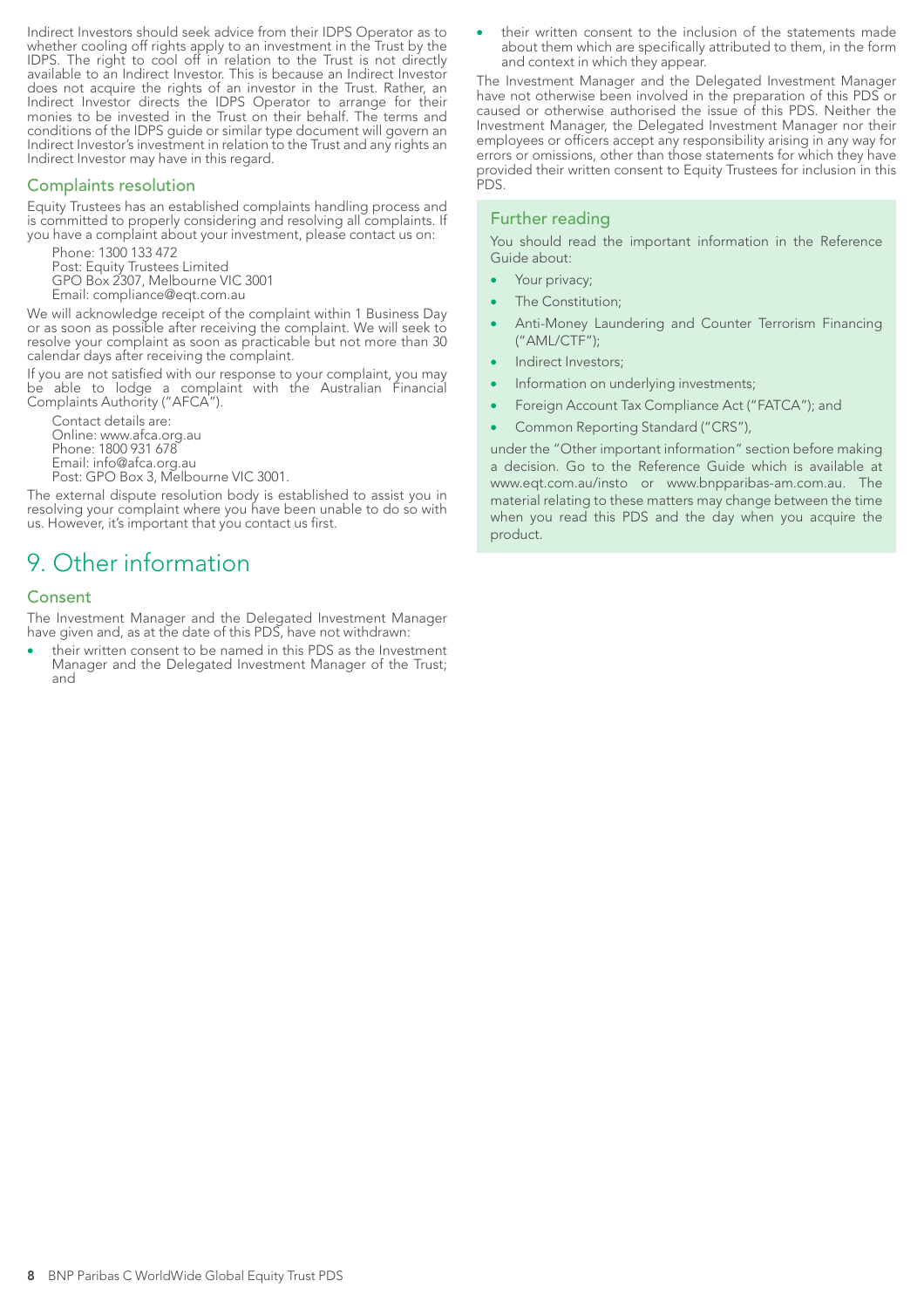# BNP Paribas C WorldWide Global Equity Trust



## Reference Guide

Issue Date 4 March 2021

## About this Reference Guide

This Reference Guide ("RG") has been prepared and issued by Equity Trustees Limited ("Equity Trustees", "we" or "Responsible Entity"). The information in this document forms part of the Product Disclosure Statement ("PDS") for the BNP Paribas C WorldWide Global Equity Trust ("Trust") dated 4 March 2021.

The information provided in this RG is for general information only and does not take into account your individual objectives, financial situation or needs. You should obtain financial and taxation advice tailored to your personal circumstances.

## Updated information

Information in the PDS and this RG is subject to change. Before making an investment in the Trust, you should ensure that you have read the PDS and RG current as at the date of your investment.

You can request a copy of the PDS and RG by visiting www.eqt.com.au/insto or www.bnpparibas-am.com.au or request a copy by calling BNP PARIBAS ASSET MANAGEMENT Australia Limited on 1800 267 726 (Australia) or +612 9619 6041. A paper copy of the updated information will also be provided free of charge on request.

## **Contents**

- 1. Investing in the BNP Paribas C WorldWide Global Equity Trust
- 2. Managing your investment
- 3. Withdrawing your investment
- 4. Additional information on fees and costs
- 5. Other important information
- 6. Glossary

Investment Manager BNP PARIBAS ASSET MANAGEMENT Australia Limited ABN 78 008 576 449, AFSL 223418 GPO Box 269, Sydney NSW 2001

Delegated Investment Manager C WorldWide Asset Management Fondsmæglerselskab A/S

Client Services BNP Paribas Asset Management Ph: 1800 267 726 (Australia) or +612 9619 6041 Email: AMAU.ClientService@bnpparibas.com Web: www.bnpparibas-am.com.au

Responsible Entity Equity Trustees Limited ABN 46 004 031 298, AFSL 240975 GPO Box 2307, Melbourne VIC 3001 Ph: +613 8623 5000 Web: www.eqt.com.au/insto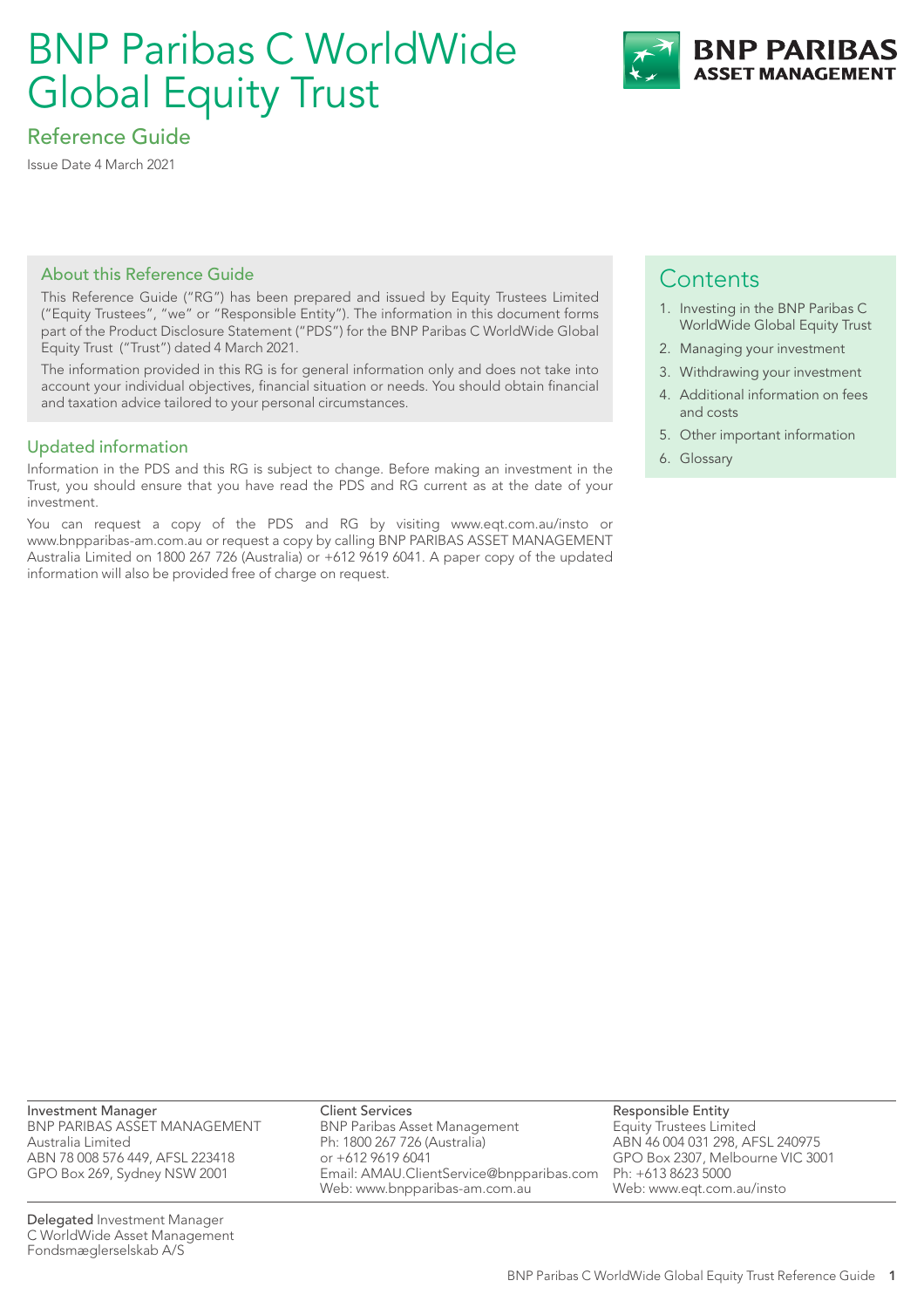## 1. Investing in the BNP Paribas C WorldWide Global Equity Trust

## Application cut-off times

If we receive a correctly completed Application Form/Additional Investment Form, identification documents (if applicable) and cleared application money:

- before 2pm (Sydney time) on a Business Day and your application for units is accepted, you will generally receive the Application Price calculated for that Business Day; or
- on or after 2pm (Sydney time) on a Business Day and your application for units is accepted, you will generally receive the Application Price calculated for the next Business Day.

Please see the PDS for information regarding how to apply.

## Application terms

We will only start processing an application if:

- we consider that you have correctly completed the Application Form/Additional Investment Form;
- you have provided us with the relevant identification documents if required; and
- we have received the application money (in cleared funds) stated in your Application Form/Additional Investment Form.

## Online applications

In addition to completing the hard copy Application Form that accompanies the relevant PDS, investors also have the option of completing an online version of the Application Form once available, potentially by the end of 2021 (please go to www.bnpparibas-am.com.au for further instructions). The online Application Form allows investors to complete the AML and KYC requirements online and to submit the application using an electronic signature. Please note that the online Application Form is only available for initial applications and cannot be used for additional investments.

## 2. Managing your investment

## Authorised signatories

You can appoint a person, partnership or company as your authorised signatory. To do so, please nominate them on the hard copy Application Form and have them sign the relevant sections. If a company is appointed, the powers extend to any director and officer of the company. If a partnership is appointed, the powers extend to all partners. Such appointments will only be cancelled or changed once we receive written instructions from you to do so.

Once appointed, your authorised signatory has full access to operate your investment account for and on your behalf. This includes the following:

- making additional investments;
- requesting income distribution instructions be changed;
- withdrawing all or part of your investment;
- changing bank account details; and
- enquiring and obtaining copies of the status of your investment. If you do appoint an authorised signatory:
- you are bound by their acts;
- you release, discharge and indemnify us from and against any losses, liabilities, actions, proceedings, claims and demands arising from instructions received from your authorised signatory; and
- you agree that our acting on any instructions received from your authorised signatory shall amount to complete satisfaction of our obligations, even if these instructions were made without your knowledge or authority.

## Reports

Investors will be provided with the following reports:

- application and withdrawal confirmation statements;
- transaction statements; and
- (where applicable), distribution and tax statements.

Annual audited financial accounts are available on Equity Trustees' website.

## 3. Withdrawing your investment

## Withdrawal cut-off times

If we receive a withdrawal request:

- before 2pm (Sydney time) on a Business Day and your withdrawal request is accepted, you will generally receive the Withdrawal Price calculated for that Business Day; or
- on or after 2pm (Sydney time) on a Business Day and your withdrawal request is accepted, you will generally receive the Withdrawal Price calculated for the next Business Day.

Please see the PDS for information regarding how to request a withdrawal.

## Withdrawal terms

Once we receive your withdrawal request, we may act on your instruction without further enquiry if the instruction bears your account number or investor details and your (apparent) signature(s), or your authorised signatory's (apparent) signature(s).

We may contact you to check your details before processing your withdrawal request but are not obliged to. This may cause a delay in finalising payment of your withdrawal money. No interest is payable for any delay in finalising payment of your withdrawal money.

We are not responsible or liable if you do not receive, or are late in receiving, any withdrawal money that is paid according to your instructions.

When you are withdrawing, you should take note of the following:

- Withdrawals will only be paid to the investor.
- We reserve the right to fully redeem your investment if, as a result of processing your request, your investment balance in the Trust falls below the minimum balance set out in the PDS.
- If we cannot satisfactorily identify you as the withdrawing investor, we may reject your withdrawal request or payment of your withdrawal proceeds will be delayed. We are not responsible for any loss you consequently suffer.
- As an investor who is withdrawing, you agree that any payment made according to instructions received by post, courier, email or fax, shall be a complete satisfaction of our obligations, despite any fact or circumstances such as the payment being made without your knowledge or authority.
- You agree that if the payment is made according to these terms, you, and any person claiming on your behalf, shall have no claim against us with regards to such payment.

## Withdrawal restrictions

Under the Corporations Act, you do not have a right to withdraw from the Trust if the Trust is illiquid. In such circumstances, you will only be able to withdraw your investment if Equity Trustees makes a withdrawal offer in accordance with the Corporations Act. Equity Trustees is not obliged to make such offers.

The Trust will be deemed liquid if at least 80% of its assets are liquid assets (generally cash and marketable securities). In addition, we may at any time suspend consideration of withdrawal requests or defer our obligation to pay withdrawal proceeds if it is not possible, or not in the best interests of investors or former investors for us to do so, due to circumstances outside our control (such as restricted or suspended trading in a Trust asset).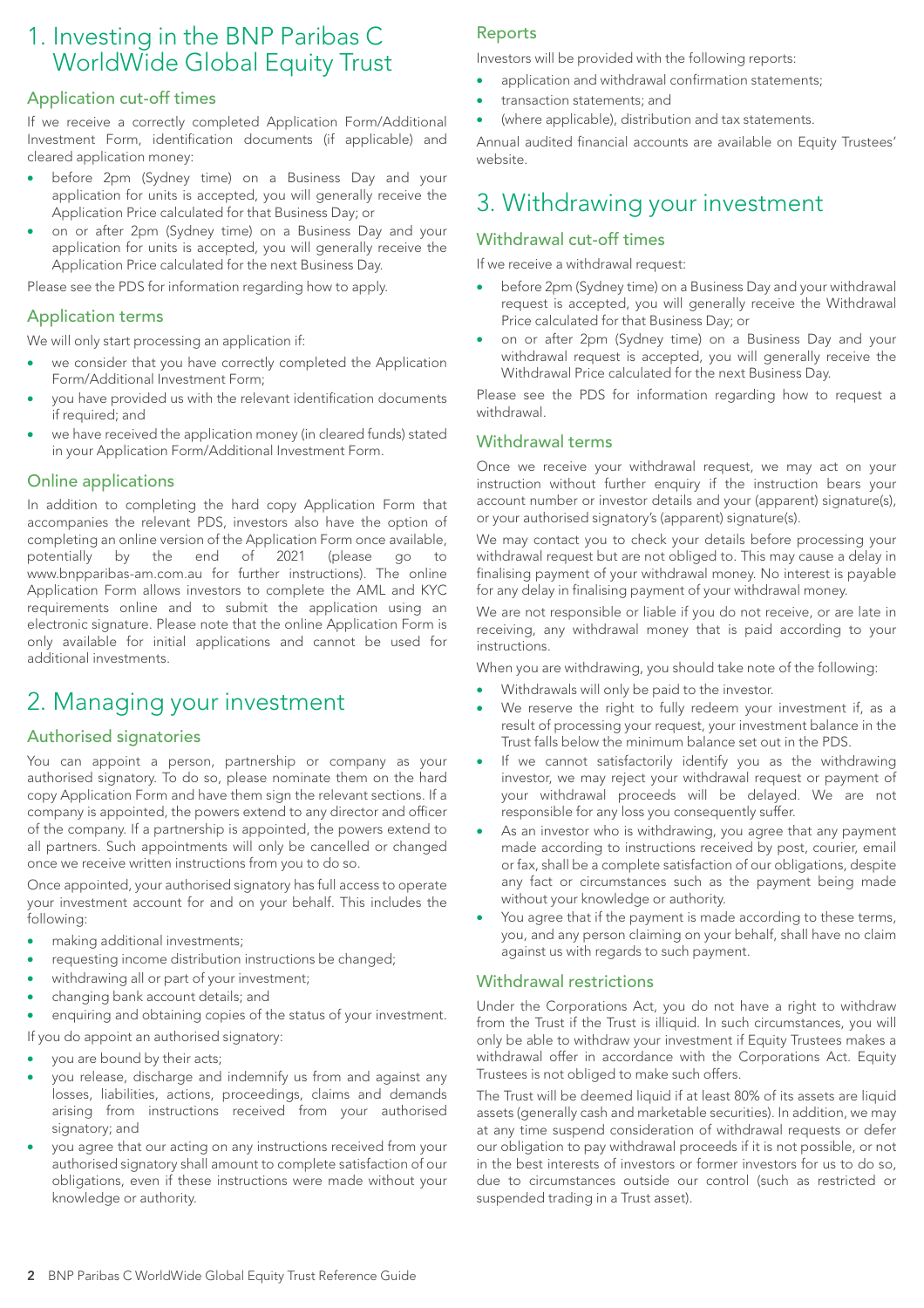## 4. Additional information on fees and costs

## DID YOU KNOW?

Small differences in both investment performance and fees and costs can have a substantial impact on your long-term returns.

For example, total annual fees and costs of 2% of your investment balance rather than 1% could reduce your final return by up to 20% over a 30-year period (for example, reduce it from \$100,000 to \$80,000).

You should consider whether features such as superior investment performance or the provision of better member services justify higher fees and costs.

You may be able to negotiate to pay lower fees. Ask the fund or your financial adviser.

## TO FIND OUT MORE

If you would like to find out more, or see the impact of the fees based on your own circumstances, the Australian Securities and Investments Commission (ASIC) Moneysmart website (www.moneysmart.gov.au) has a managed funds fee calculator to help you check out different fee options.

## Fees and other costs

This section shows fees and other costs that you may be charged. These fees and costs may be deducted from your money, from the returns on your investment or from the assets of the managed investment scheme as a whole.

Taxes are set out in another part of this document. You should read all the information about fees and costs because it is important to understand their impact on your investment.

| <b>BNP Paribas C WorldWide Global Equity Trust</b>                                                                         |                                                                                                             |                                                                                                                                                                                                                                                                                                                                                                                                                                                                           |  |
|----------------------------------------------------------------------------------------------------------------------------|-------------------------------------------------------------------------------------------------------------|---------------------------------------------------------------------------------------------------------------------------------------------------------------------------------------------------------------------------------------------------------------------------------------------------------------------------------------------------------------------------------------------------------------------------------------------------------------------------|--|
| Type of fee or cost                                                                                                        | Amount                                                                                                      | How and when paid                                                                                                                                                                                                                                                                                                                                                                                                                                                         |  |
| Ongoing annual fees and costs <sup>1</sup>                                                                                 |                                                                                                             |                                                                                                                                                                                                                                                                                                                                                                                                                                                                           |  |
| Management fees and costs<br>The fees and costs for managing your<br>investment                                            | 0.99% of the NAV of the Trust                                                                               | The management fees component of<br>management fees and costs are accrued<br>daily and paid from the Trust monthly in<br>arrears and reflected in the unit price.<br>Otherwise, the fees and costs are variable<br>and deducted and reflected in the unit price<br>of the Trust as they are incurred.<br>The management fees component of<br>management fees and costs can be<br>negotiated. Please see "Differential fees" in<br>the "Additional Explanation of Fees and |  |
|                                                                                                                            |                                                                                                             | Costs" for further information.                                                                                                                                                                                                                                                                                                                                                                                                                                           |  |
| Performance fees<br>Amounts deducted from your investment in<br>relation to the performance of the product                 | Not applicable                                                                                              | Not applicable                                                                                                                                                                                                                                                                                                                                                                                                                                                            |  |
| Transaction costs<br>The costs incurred by the scheme when<br>buying or selling assets                                     | 0.00% of the NAV of the Trust                                                                               | Transaction costs are variable and deducted<br>from the Trust as they are incurred and<br>reflected in the unit price. They are<br>disclosed net of amounts recovered by the<br>buy-sell spread.                                                                                                                                                                                                                                                                          |  |
|                                                                                                                            | Member activity related fees and costs (fees for services or when your money moves in or out of the scheme) |                                                                                                                                                                                                                                                                                                                                                                                                                                                                           |  |
| Establishment fee<br>The fee to open your investment                                                                       | Not applicable                                                                                              | Not applicable                                                                                                                                                                                                                                                                                                                                                                                                                                                            |  |
| Contribution fee                                                                                                           | Not applicable                                                                                              | Not applicable                                                                                                                                                                                                                                                                                                                                                                                                                                                            |  |
| The fee on each amount contributed to your<br>investment                                                                   |                                                                                                             |                                                                                                                                                                                                                                                                                                                                                                                                                                                                           |  |
| Buy-sell spread<br>An amount deducted from your investment<br>representing costs incurred in transactions<br>by the scheme | 0.15% upon entry and 0.15% upon exit                                                                        | These costs are an additional cost to the<br>investor but are incorporated into the unit<br>price and arise when investing application<br>monies and funding withdrawals from the<br>Trust and are not separately charged to the<br>investor. The Buy Spread is paid into the<br>Trust as part of an application and the Sell<br>Spread is left in the Trust as part of a<br>redemption.                                                                                  |  |
| Withdrawal fee                                                                                                             | Not applicable                                                                                              | Not applicable                                                                                                                                                                                                                                                                                                                                                                                                                                                            |  |
| The fee on each amount you take out of<br>your investment                                                                  |                                                                                                             |                                                                                                                                                                                                                                                                                                                                                                                                                                                                           |  |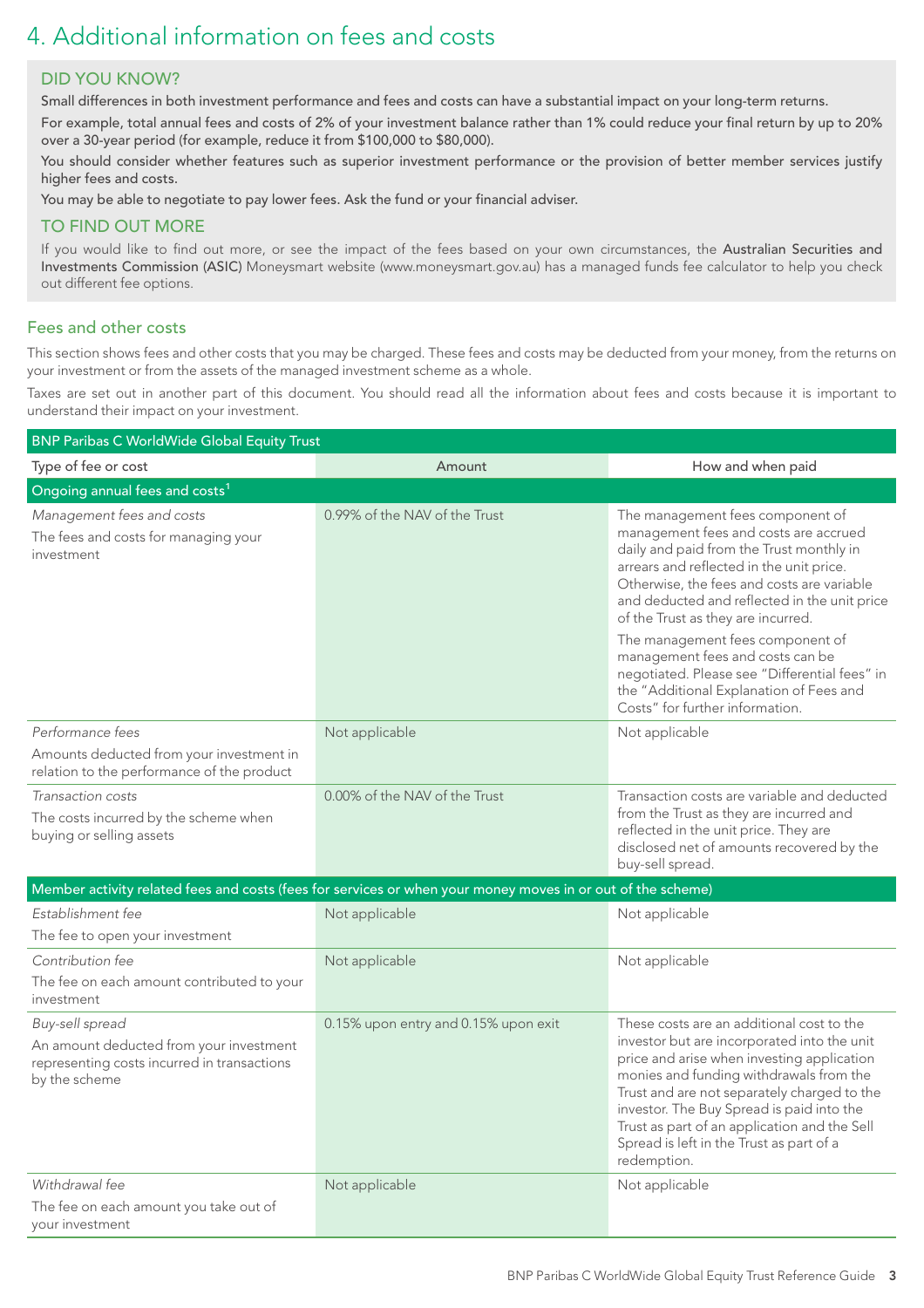| <b>BNP Paribas C WorldWide Global Equity Trust</b> |                |                   |  |
|----------------------------------------------------|----------------|-------------------|--|
| Type of fee or cost                                | Amount         | How and when paid |  |
| Exit fee                                           | Not applicable | Not applicable    |  |
| The fee to close your investment                   |                |                   |  |
| Switching fee                                      | Not applicable | Not applicable    |  |
| The fee for changing investment options            |                |                   |  |

<sup>1</sup> All fees quoted above are inclusive of Goods and Services Tax (GST) and net of any Reduced Input Tax Credits (RITC). See below for more details as to how the relevant fees and costs are calculated.

## Additional Explanation of Fees and Costs

#### Management fees and costs

The management fees and costs include amounts payable for administering and operating the Trust, investing the assets of the Trust, expenses and reimbursements in relation to the Trust and indirect costs if applicable.

Management fees and costs do not include performance fees or transaction costs, which are disclosed separately.

The management fees component of management fees and costs of 0.99% p.a. of the NAV of the Trust is payable to the Responsible Entity of the Trust for managing the assets and overseeing the operations of the Trust. The management fees component is accrued daily and paid from the Trust monthly in arrears and reflected in the unit price. As at the date of this PDS, the management fees component covers certain ordinary expenses such as Responsible Entity fees, investment management fees, custodian fees, and administration and audit fees.

The indirect costs and other expenses component of 0.00% p.a. of the NAV of the Trust may include other ordinary expenses of operating the Trust, as well as management fees and costs (if any) arising from interposed vehicles (if any) in or through which the Trust invests and the costs of investing in over-the-counter derivatives to gain investment exposure to assets or implement the Trust's investment strategy (if any). The indirect costs and other expenses component is variable and reflected in the unit price of the Trust as the relevant fees and costs are incurred. They are borne by investors, but they are not paid to the Responsible Entity or Investment Manager.

Actual indirect costs for the current and future years may differ. If in future there is an increase to indirect costs disclosed in this PDS, updates will be provided on Equity Trustees' website at www.eqt.com.au/insto where they are not otherwise required to be disclosed to investors under law.

#### Transaction costs

In managing the assets of the Trust, the Trust may incur transaction costs such as brokerage, buy-sell spreads in respect of the underlying investments of the Trust, settlement costs, clearing costs and applicable stamp duty when assets are bought and sold. Transaction costs also include costs incurred by interposed vehicles in which the Trust invests (if any), that would have been transaction costs if they had been incurred by the Trust itself. Transaction costs are an additional cost to the investor where they are not recovered by the Buy/Sell Spread, and are generally incurred when the assets of the Trust are changed in connection with day-to-day trading or when there are applications or withdrawals which cause net cash flows into or out of the Trust.

The Buy/Sell Spread that is disclosed in the Fees and Costs Summary is a reasonable estimate of transaction costs that the Trust will incur when buying or selling assets of the Trust. These costs are an additional cost to the investor but are incorporated into the unit price and arise when investing application monies and funding withdrawals from the Trust and are not separately charged to the investor. The Buy Spread is paid into the Trust as part of an application and the Sell Spread is left in the Trust as part of a redemption and not paid to Equity Trustees or the Investment Manager. The estimated Buy/Sell Spread is 0.15% upon entry and 0.15% upon exit. The dollar value of these costs based on an application or a withdrawal of \$25,000 is \$37.50 for each individual transaction. The Buy/Sell Spread can be altered by the Responsible Entity at any time and www.bnpparibas-am.com.au will be updated as soon as practicable to reflect any change. The Responsible Entity may also waive the Buy/Sell Spread in part or in full at its discretion. The transaction costs figure in the Fees and Costs Summary is shown net of any amount recovered by the Buy/Sell Spread charged by the Responsible Entity.

Transaction costs generally arise through the day-to-day trading of the Trust's assets and are reflected in the Trust's unit price as an additional cost to the investor, as and when they are incurred.

The gross transaction costs for the Trust are 0.04% p.a. of the NAV of the Trust, which is based on the relevant costs incurred during the financial year ended 30 June 2020.

However, actual transaction costs for future years may differ.

#### Can the fees change?

Yes, all fees can change without investor consent, subject to the maximum fee amounts specified in the Constitution. The current maximum management fee to which Equity Trustees is entitled is 2% of the GAV of the Trust. However, Equity Trustees does not intend to charge that amount and will generally provide investors with at least 30 days' notice of any proposed increase to the management fees component of management fees and costs. In most circumstances, the Constitution defines the maximum level that can be charged for fees described in this PDS. Equity Trustees also has the right to recover all reasonable expenses incurred in relation to the proper performance of its duties in managing the Trust and as such these expenses may increase or decrease accordingly, without notice.

### Payments to IDPS Operators

Subject to the law, annual payments may be made to some IDPS Operators because they offer the Trust on their investment menus. Product access is paid by the Investment Manager out of its investment management fee and is not an additional cost to the investor.

#### Differential fees

The Investment Manager may from time to time negotiate a different fee arrangement (by way of a rebate or waiver of fees) with certain investors who are Australian Wholesale Clients or New Zealand Wholesale Investors. Please contact the Investment Manager on 1800 267 726 (Australia) or +612 9619 6041 for further information.

#### Taxation

Please refer to Section 7 of the Product Disclosure Statement and Section 5 of this Reference Guide for further information on taxation.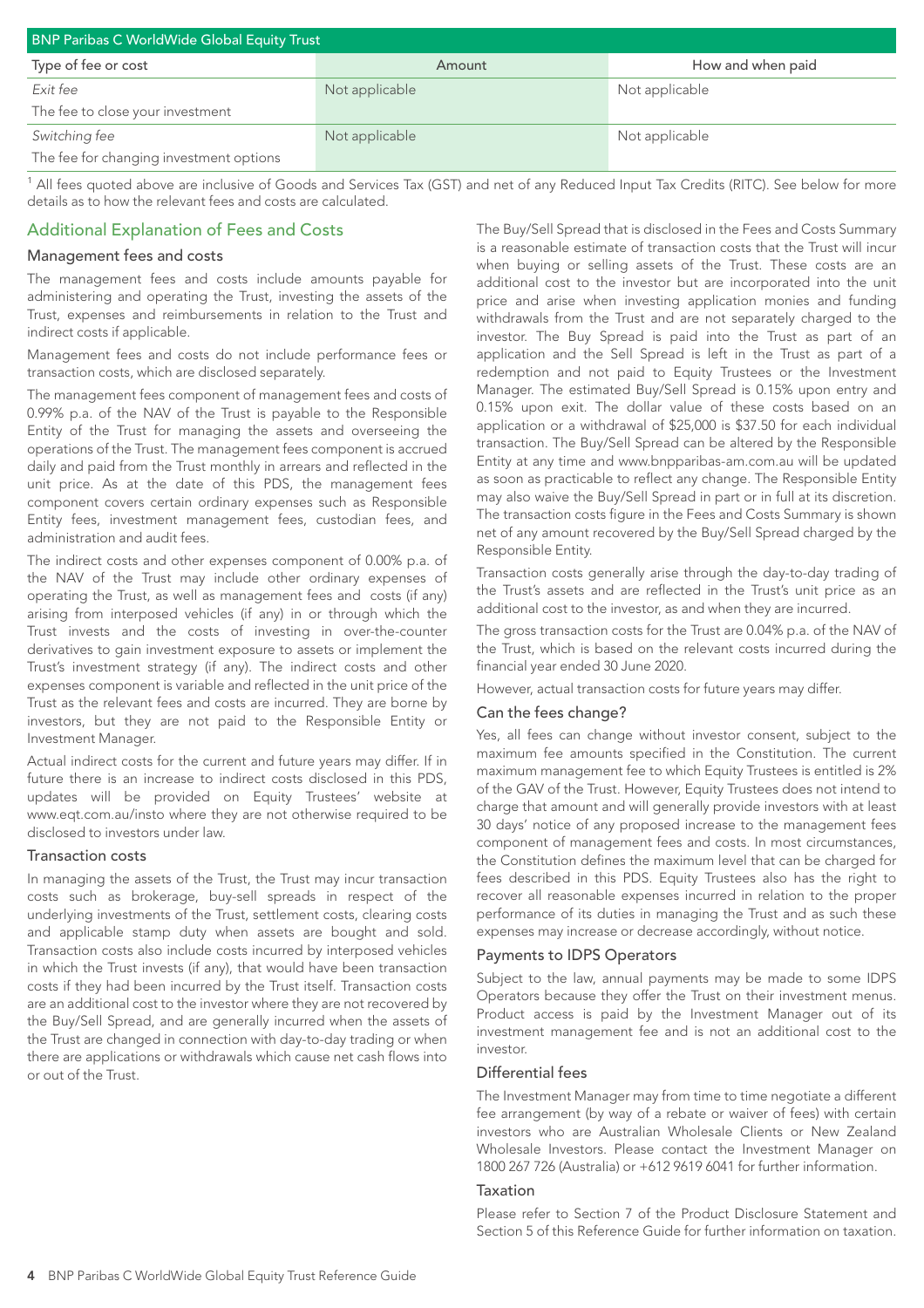## 5. Other important information

### Taxation

The following information summarises some of the Australian taxation issues you may wish to consider before making an investment in the Trust and assumes that you hold your investment in the Trust on capital account and are not considered to be carrying on a business of investing, trading in investments or investing for the purpose of profit making by sale. The information should be used as a guide only and does not constitute professional tax advice as individual circumstances may differ.

A number of tax reform measures are currently under review by the Australian Government. These reforms may impact on the tax position of the Trust and its investors. Accordingly, it is recommended that investors seek their own professional advice, specific to their own circumstances, of the taxation implications of investing in the Trust.

#### *General*

The Trust is an Australian resident trust for Australian tax purposes. Therefore, the Trust is required to determine its net income (taxable income) for the year of income. On the basis that investors are presently entitled (which is the intention of Equity Trustees) to the net income of the Trust (including net taxable capital gains) or will be attributed their share of assessable income, exempt income, non-assessable non-exempt income and tax offsets (i.e. credits) of the Trust and the Trust is not a public trading trust, the Trust should be treated as a flow-through trust for tax purposes. This means that investors should be taxed on their share of the Trust's net taxable income or the amount attributed to them, and the Trust should not be subject to Australian income tax.

In the case where the Trust makes a loss for Australian tax purposes, the Trust cannot distribute the tax loss to investors. However, the tax loss may be carried forward by the Trust for offset against taxable income of the Trust in subsequent years, subject to the operation of the trust loss rules.

#### *Attribution Managed Investment Trust ("AMIT") – core rules*

The Trust may qualify as an eligible Attribution Managed Investment Trust (AMIT), and if so, intends to elect into the AMIT regime. The AMIT legislation applies an attribution model whereby Equity Trustees as the Responsible Entity of the Trust attributes amounts of trust components of a particular character to investors on a fair and reasonable basis consistent with the operation of the Trust's Constitution, which includes provisions in relation to AMIT. Under the AMIT rules, the following will apply:

Fair and reasonable attribution: Each year, the Trust's determined trust components of assessable income, exempt income, non-assessable non-exempt income and tax offsets (i.e. credits) will be allocated to investors on a "fair and reasonable" attribution basis, rather than being allocated proportionally based on each investor's present entitlement to the income of the Trust.

Unders or overs adjustments: Where the Trust's determined trust components for a year are revised in a subsequent year (e.g. due to actual amounts differing to the estimates of income, gains / losses or expenses), then unders and overs may arise. Unders and overs will generally be carried forward and adjusted in the year of discovery.

Cost base adjustments: Where the distribution made is less than (or more than) certain components attributed to investors, then the cost base of an investor's units may be increased (or decreased). Details of cost base adjustments will be included on an investor's annual tax statement, referred to as an AMIT Member Annual Statement ("AMMA").

Large withdrawals: In certain circumstances, gains may be attributed to a specific investor, for example, gains on disposal of assets to fund a large withdrawal being attributed to the redeeming investor.

Penalties: In certain circumstances (e.g. failure to comply with certain AMIT rules), specific penalties may be imposed.

The new rules are intended to reduce complexity, increase certainty and reduce compliance costs for managed investment trusts and their investors. Where the Trust does not elect into the AMIT regime, or has made the election but the election is not effective for the income year (e.g. the Trust does not satisfy the requirements to be a managed investment trust for the income year), the Tax Law applicable to non-AMITs should be relevant. In particular, the Trust should not generally pay tax on behalf of its investors and instead, investors should be assessed for tax on any income and capital gains generated by the Trust to which they become presently entitled.

### *Deemed Capital Gains Tax ("CGT") Election*

Eligible managed investment trusts ("MITs") may make an election to apply a deemed capital account treatment for gains and losses on disposal of certain eligible investments (including equities and units in other trusts but excluding derivatives, debt securities and foreign exchange contracts). Where the election is made the Trust should hold its eligible investments on capital account and gains/(losses) from the disposal of eligible investments should be treated as capital gains/(losses). Capital gains arising on the disposal of eligible investments held for 12 months or greater may be eligible to be treated as discount capital gains.

Where the CGT election is not made, the Trust should hold its eligible investments on revenue account and gains/(losses) from the disposal of eligible investments should be treated as revenue gains or losses.

#### *Controlled Foreign Company ("CFC") Provisions*

There are certain tax rules (i.e. the CFC provisions) which may result in assessable income arising in the Trust in relation to investments in foreign equities, where certain control thresholds are met. If such interests were to be held at the end of the income year, the taxable income of the Trust may include a share of net income and gains (i.e. CFC attributable income) from such investments.

#### *Taxation of Financial Arrangements ("TOFA")*

The TOFA rules may apply to certain "financial arrangements" held by the Trust. In broad terms, the TOFA regime seeks to recognise "sufficiently certain" returns on certain financial arrangements on an accruals basis for tax purposes rather than on a realisation basis. Where returns from derivative instruments are not "sufficiently certain" they will continue to be recognised on a realisation basis, unless specific tax timing elections are made.

#### *Taxation Reform*

The tax information included in this PDS is based on the taxation legislation and administrative practice as at the issue date of this PDS, together with proposed changes to the taxation legislation as announced by the Government. However, the Australian tax system is in a continuing state of reform, and based on the Government's reform agenda, it is likely to escalate rather than diminish. Any reform of a tax system creates uncertainty as to the full extent of announced reforms, or uncertainty as to the meaning of new law that is enacted pending interpretation through the judicial process. These reforms may impact on the tax position of the Trust and its investors. Accordingly, it will be necessary to closely monitor the progress of these reforms, and investors should seek their own professional advice, specific to their own circumstances, of the taxation implications of investing in the Trust.

#### *Tax File Number ("TFN") and Australian Business Number ("ABN")*

It is not compulsory for an investor to quote their TFN or ABN. If an investor is making this investment in the course of a business or enterprise, the investor may quote an ABN instead of a TFN. Failure by an investor to quote an ABN or TFN or claim an exemption may cause the Responsible Entity to withhold tax at the top marginal rate, plus the Medicare Levy, on gross payments including distributions or attribution of income to the investor. The investor may be able to claim a credit in their tax return for any TFN or ABN tax withheld. Collection of TFNs is permitted under taxation and privacy legislation.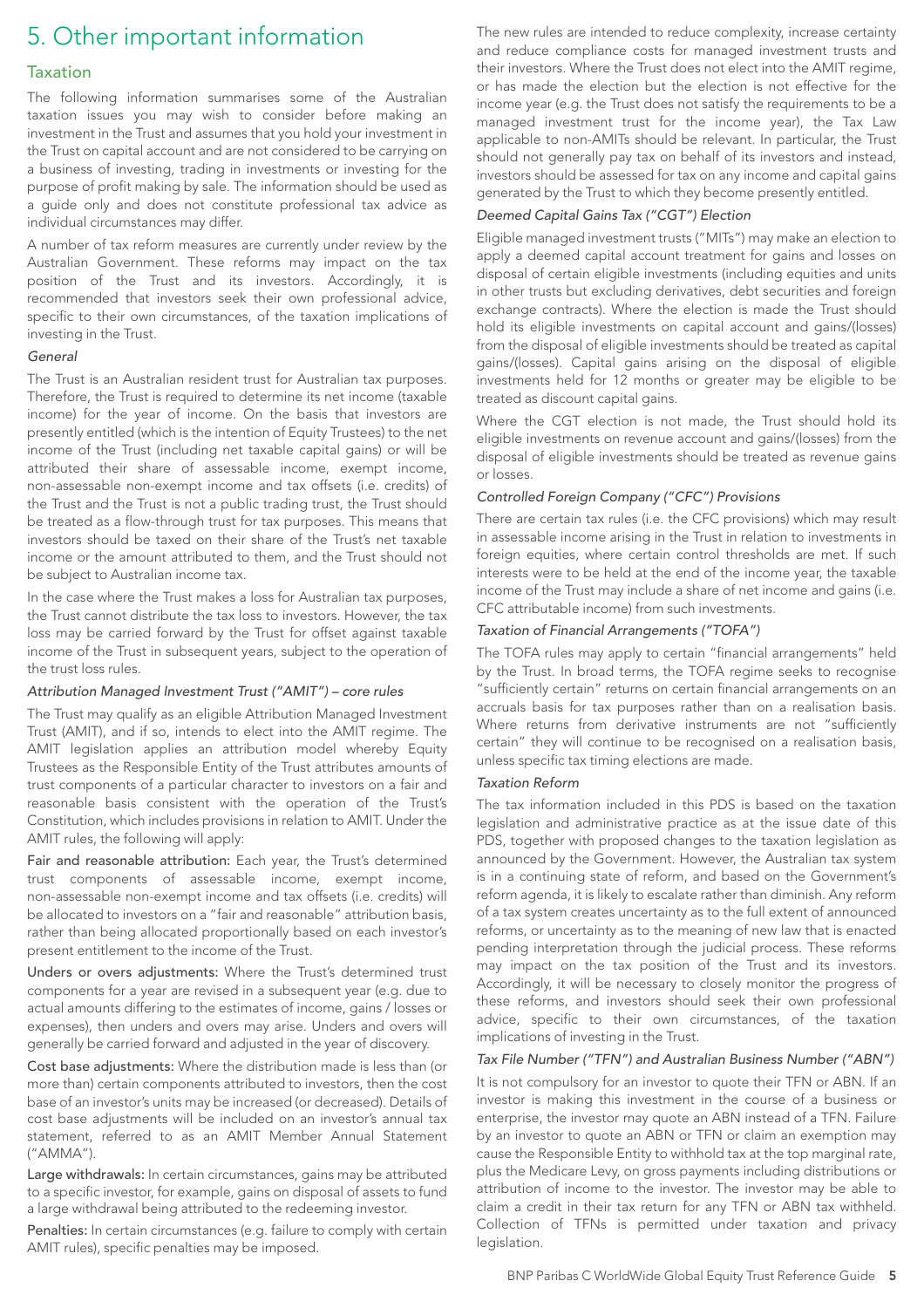By quoting their TFN or ABN, the investor authorises Equity Trustees to apply it in respect of all the investor's investments with Equity Trustees. If the investor does not want to quote their TFN or ABN for some investments, Equity Trustees should be advised.

#### *GST*

The Trust is registered for GST. The issue or withdrawal of units in the Trust and receipt of distributions are not subject to GST.

The Trust may be required to pay GST included in management and other fees, charges, costs and expenses incurred by the Trust. However, to the extent permissible, the Responsible Entity will claim on behalf of the Trust a proportion of this GST as a reduced input tax credit. Unless otherwise stated, fees and charges quoted in this PDS are inclusive of GST and take into account any available reduced input tax credits. The Trust may be entitled to as yet undetermined additional input tax credits on the fees, charges or costs incurred. If the Responsible Entity is unable to claim input tax credits on behalf of the Trust, the Responsible Entity retains the ability to recover the entire GST component of all fees and charges.

The impact of GST payments and credits will be reflected in the unit price of the Trust. Investors should seek professional advice with respect to the GST consequences arising from their unit holding.

#### *Australian Taxation of Australian Resident Investors*

#### *Distributions*

For each year of income, each Australian resident investor will be required to include within their own tax calculations and tax return filings the assessable income, exempt income, non-assessable non-exempt income and tax offsets (i.e. credits) of the Trust attributed to them by Equity Trustees as the Responsible Entity of the Trust.

The tax consequences for investors in the Trust depends on the tax components of assessable income, exempt income, non-assessable non-exempt income and tax offsets (i.e. credits) of the Trust attributed to them.

Investors will receive an Annual Tax Statement (or an "AMMA" for an AMIT) detailing all relevant taxation information concerning attributed amounts and cash distributions, including any Foreign Income Tax Offset ("FITO") and franking credit entitlements, returns of capital, assessable income, and any upwards or downwards cost base adjustment in the capital gains tax cost base of their units in the Trust (in the case of an AMIT).

An investor may receive their share of attributed tax components of the Trust or net income in respect of distributions made during the year or where they have made a large withdrawal from the Trust, in which case their withdrawal proceeds may include their share of net income or attributed tax components of assessable income, exempt income, non-assessable non-exempt income and tax offsets (i.e. credits). In addition, because Australian investors can move into and out of the Trust at different points in time, there is the risk that taxation liabilities in respect of gains that have benefited past investors may have to be met by subsequent investors.

#### *Foreign Income*

The Trust may derive foreign source income that is subject to tax overseas, for example withholding tax. Australian resident investors should include their share of both the foreign income and the amount of the foreign tax withheld in their assessable income. In such circumstances, investors may be entitled to a FITO for the foreign tax paid, against the Australian tax payable on the foreign source income. To the extent the investors do not have sufficient overall foreign source income to utilise all of the FITOs relevant to a particular year of income, the excess FITOs cannot be carried forward to a future income year.

### *Disposal of Units by Australian Resident Investors*

If an Australian resident investor transfers or redeems their units in the Trust, this may constitute a disposal for tax purposes depending on their specific circumstances.

Where an investor holds their units in the Trust on capital account, a capital gain or loss may arise on disposal and each investor should calculate their capital gain or loss according to their own particular facts and circumstances. As noted above, proceeds on disposal may include a component of distributable income. In calculating the taxable amount of a capital gain, a discount of 50% for individuals and trusts or 33 & 1/3% for complying Australian superannuation funds may be allowed where the units in the Trust have been held for 12 months or more. No CGT discount is available to corporate investors.

Any capital losses arising from the disposal of the investment may be used to offset other capital gains the investor may have derived. Net capital losses may be carried forward for offset against capital gains of subsequent years but may not be offset against ordinary income.

The discount capital gains concession may be denied in certain circumstances where an investor (together with associates) holds 10% or more of the issued units of the Trust, the Trust has less than 300 beneficiaries and other requirements are met. Investors who together with associates are likely to hold more than 10% of the units in the Trust should seek advice on this issue.

#### *Australian Taxation of Non-Resident Investors*

#### *Tax on Income*

The Trust expects to derive income which may be subject to Australian withholding tax when attributed by Equity Trustees as the Responsible Entity of the Trust to non-resident investors.

Australian withholding tax may be withheld from distributions of Australian source income and gains attributed to a non-resident investor. The various components of the net income of the Trust which may be regarded as having an Australian source include Australian sourced interest, Australian sourced other gains, Australian sourced dividends and CGT taxable Australian property.

We recommend that non-resident investors seek independent tax advice before investing, taking into account their particular circumstances and the provisions of any relevant Double Taxation Agreement/Exchange of Information Agreement ("EOI") between Australia and their country of residence.

#### *Disposal of Units by Non-Resident Investors*

Based on the Trust's investment profile, generally non-resident investors holding their units on capital account should not be subject to Australian capital gains tax on the disposal of units in the Trust unless the units were capital assets held by the investor in carrying on a business through a permanent establishment in Australia. Australian tax may apply in certain circumstances if the non-resident holds their units on revenue account. CGT may also apply in some cases where the Trust has a direct or indirect interest in Australian real property. We recommend that non-resident investors seek independent tax advice in relation to the tax consequences of the disposal of their units.

#### Your privacy

The Australian Privacy Principles contained in the Privacy Act 1988 (Cth) ("Privacy Act") regulate the way in which we collect, use, disclose, and otherwise handle your personal information. Equity Trustees is committed to respecting and protecting the privacy of your personal information, and our Privacy Policy details how we do this.

It is important to be aware that, in order to provide our products and services to you, Equity Trustees may need to collect personal information about you and any other individuals associated with the product or service offering. In addition to practical reasons, this is necessary to ensure compliance with our legal and regulatory obligations (including under the Corporations Act, the AML/CTF Act and taxation legislation). If you do not provide the information requested, we may not be able to process your application, administer, manage, invest, pay or transfer your investment(s).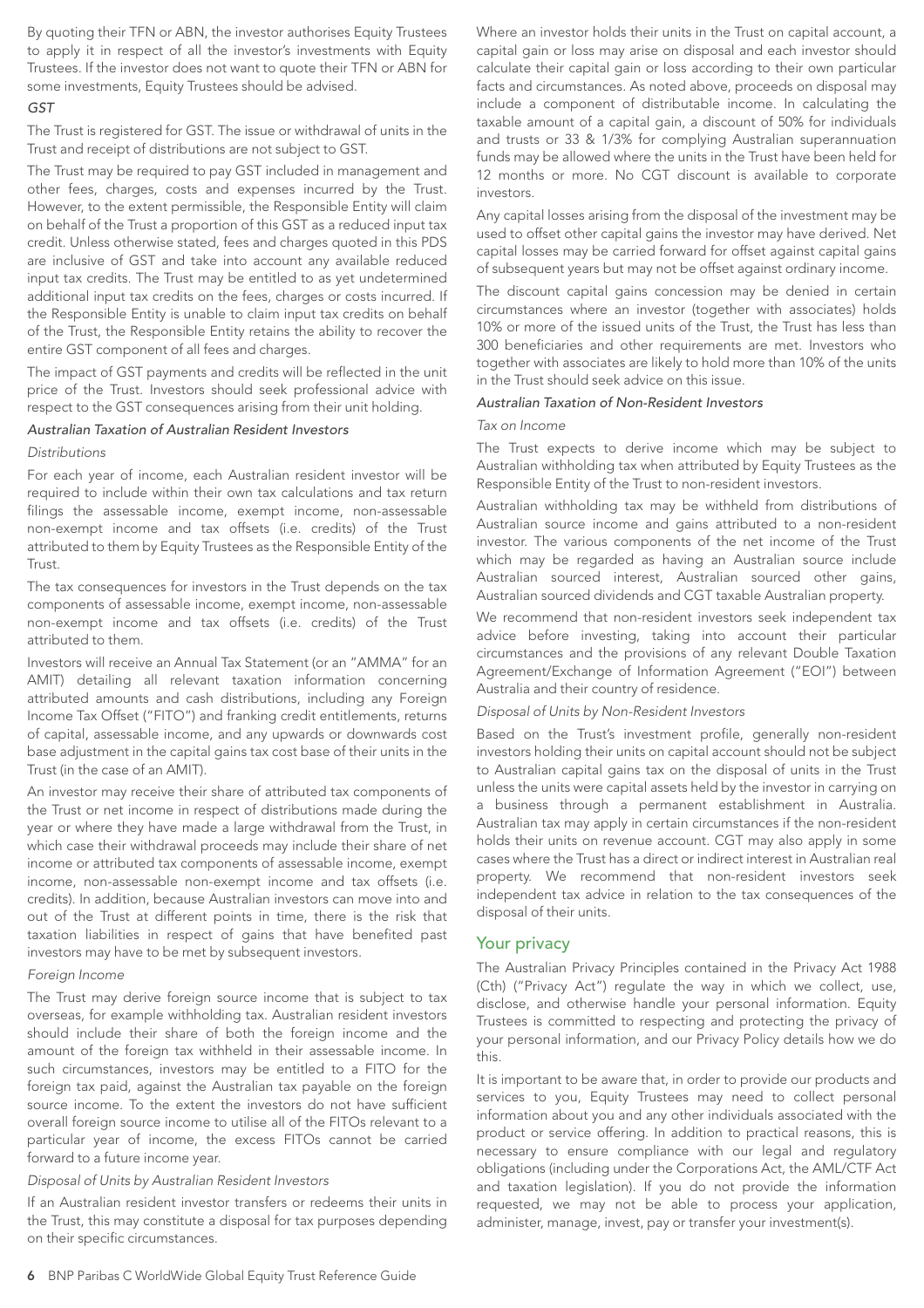You must therefore ensure that any personal information you provide to Equity Trustees is true and correct in every detail. If any of this personal information (including your contact details) changes, you must promptly advise us of the changes in writing. While we will generally collect your personal information from you, your broker or adviser or the Investment Manager and Administrator directly, we may also obtain or confirm information about you from publicly available sources in order to meet regulatory obligations.

In terms of how we deal with your personal information, Equity Trustees will use it for the purpose of providing you with our products and services and complying with our regulatory obligations. Equity Trustees may also disclose it to other members of our corporate group, or to third parties who we work with or engage for these same purposes. Such third parties may be situated in Australia or offshore, however we take reasonable steps to ensure that they will comply with the Privacy Act when collecting, using or handling your personal information.

The types of third parties that we may disclose your information to include, but are not limited to:

- stockbrokers, financial advisers or adviser dealer groups, their service providers and/or any joint holder of an investment;
- those providing services for administering or managing the Trust, including the Investment Manager, Custodian and Administrator, auditors, or those that provide mailing or printing services;
- our other service providers;
- regulatory bodies such as ASIC, ATO, APRA and AUSTRAC; and
- other third parties who you have consented to us disclosing your information to, or to whom we are required or permitted by law to disclose information to.

Equity Trustees or the Investment Manager may from time to time provide you with direct marketing and/or educational material about products and services they believe may be of interest to you. You have the right to "opt out" of such communications by contacting us using the contact details below.

In addition to the above information, Equity Trustees' Privacy Policy contains further information about how we handle your personal information, and how you can access information held about you, seek a correction to that information, or make a privacy-related complaint.

Full details of Equity Trustees' Privacy Policy are available at www.eqt.com.au. You can also request a copy by contacting Equity Trustees' Privacy Officer on +61 3 8623 5000 or by email to privacy@eqt.com.au.

## The Constitution

The Trust is governed by a constitution that sets out the Trust's operation (the "Constitution"). The Constitution, together with the Trust's PDS, the Corporations Act and other laws, regulate our legal relationship with investors in the Trust. If you invest in the Trust, you agree to be bound by the terms of the Trust's PDS and the Trust's Constitution. You can request a copy of the Constitution free of charge from Equity Trustees. Please read these documents carefully before investing in the Trust.

We may amend the Constitution from time to time in accordance with the provisions in the Constitution and the Corporations Act.

## Anti-Money Laundering and Counter Terrorism Financing ("AML/CTF")

Australia's AML/CTF laws require Equity Trustees to adopt and maintain a written AML/CTF Program. A fundamental part of the AML/CTF Program is that Equity Trustees must hold up-to-date information about investors (including beneficial owner information) in the Trust.

To meet this legal requirement, we need to collect certain identification information (including beneficial owner information) and documentation ("KYC Documents") from new investors. Existing investors may also be asked to provide KYC Documents as part of an ongoing customer due diligence/verification process to comply with AML/CTF laws. If applicants or investors do not provide the applicable KYC Documents when requested, Equity Trustees may be unable to process an application, or may be unable to provide products or services to existing investors until such time as the information is provided.

In order to comply with AML/CTF Laws, Equity Trustees may also disclose information including your personal information that it holds about the applicant, an investor, or any beneficial owner, to its related bodies corporate or service providers, or relevant regulators of AML/CTF Laws (whether inside or outside Australia). Equity Trustees may be prohibited by law from informing applicants or investors that such reporting has occurred.

Equity Trustees, the Investment Manager and the Delegated Investment Manager shall not be liable to applicants or investors for any loss you may suffer because of compliance with the AML/CTF laws.

#### Indirect Investors

You may be able to invest indirectly in the Trust via an IDPS by directing the IDPS Operator to acquire units on your behalf. If you do so, you will need to complete the relevant forms provided by the IDPS Operator and not the Application Form accompanying the PDS. This will mean that you are an Indirect Investor in the Trust and not an investor of the Trust. Indirect Investors do not acquire the rights of an investor as such rights are acquired by the IDPS Operator who may exercise, or decline to exercise, these rights on your behalf.

Indirect Investors do not receive reports or statements from us and the IDPS Operator's application and withdrawal conditions determine when you can direct the IDPS Operator to apply or redeem. Your rights as an Indirect Investor should be set out in the IDPS guide or other disclosure document issued by the IDPS Operator.

## Information on underlying investments

Information regarding the underlying investments of the Trust will be provided to an investor of the Trust on request, to the extent Equity Trustees is satisfied that such information is required to enable the investor to comply with its statutory reporting obligations. This information will be supplied within a reasonable timeframe having regard to these obligations.

## Foreign Account Tax Compliance Act ("FATCA")

In April 2014, the Australian Government signed an intergovernmental agreement ("IGA") with the United States of America ("U.S."), which requires all Australian financial institutions to comply with the FATCA Act enacted by the U.S. in 2010.

Under FATCA, Australian financial institutions are required to collect and review their information to identify U.S. residents and U.S controlling persons that invest in assets through non-U.S. entities. This information is reported to the Australian Taxation Office ("ATO"). The ATO may then pass that information onto the U.S. Internal Revenue Service.

In order to comply with the FATCA obligations, we may request certain information from you. Failure to comply with FATCA obligations may result in the Trust, to the extent relevant, being subject to a 30% withholding tax on payment of U.S. income or gross proceeds from the sale of certain U.S. investments. If the Trust suffers any amount of FATCA withholding and is unable to obtain a refund for the amounts withheld, we will not be required to compensate investors for any such withholding and the effect of the amounts withheld will be reflected in the returns of the Trust.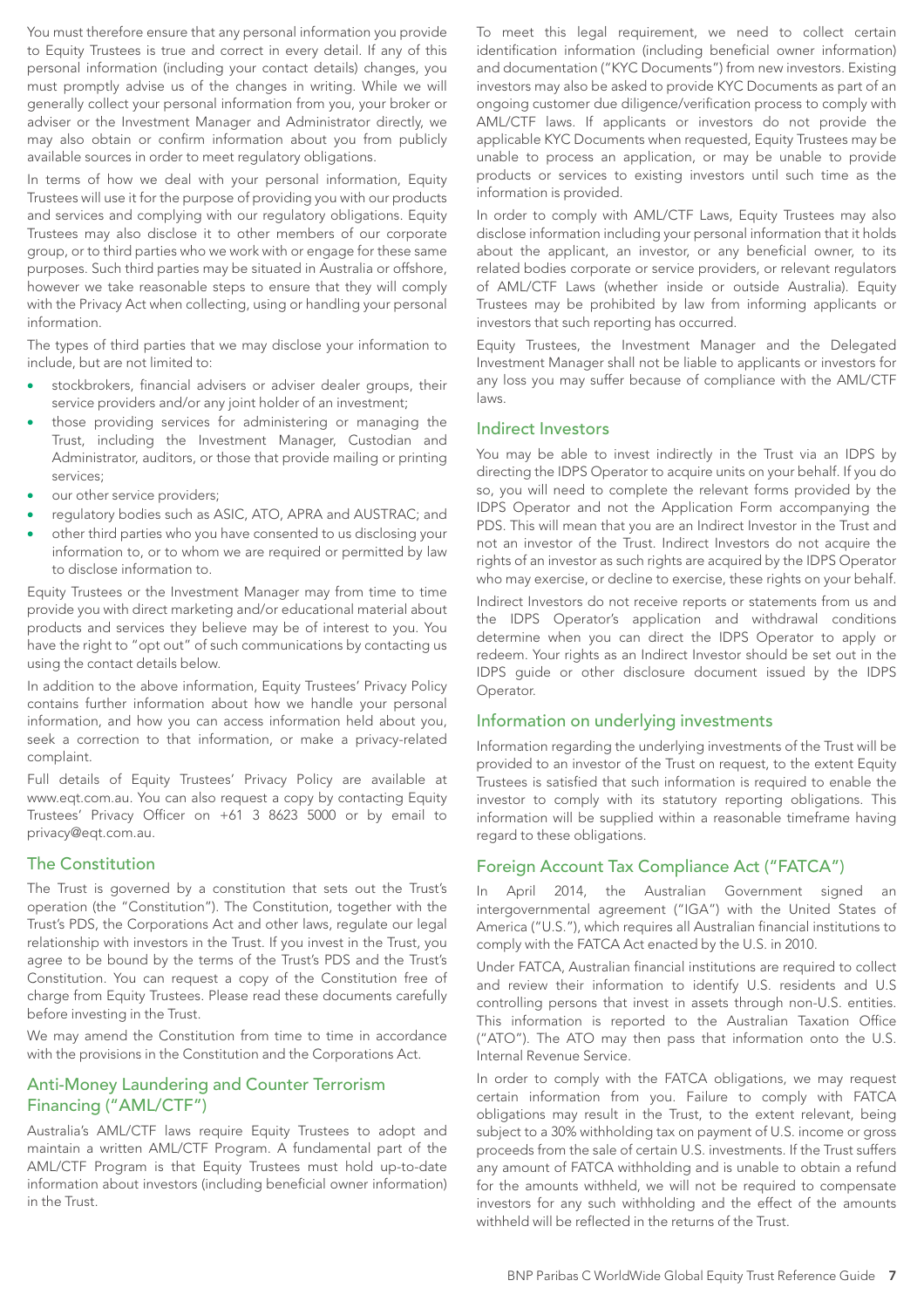## Common Reporting Standard ("CRS")

The CRS is developed by the Organisation of Economic Co-operation and Development and requires certain financial institutions resident in a participating jurisdiction to document and identify reportable accounts and implement due diligence procedures. These financial institutions will also be required to report certain information on reportable accounts to their relevant local tax authorities.

Australia signed the CRS Multilateral Competent Authority Agreement and has enacted provisions within the domestic tax legislation to implement CRS in Australia. Australian financial institutions need to document and identify reportable accounts, implement due diligence procedures and report certain information with respect to reportable accounts to the ATO. The ATO may then exchange this information with foreign tax authorities in the relevant signatory countries.

In order to comply with the CRS obligations, we may request certain information from you. Unlike FATCA, there is no withholding tax that is applicable under CRS.

## 6. Glossary

## **ARN**

Australian Business Number.

### Additional Investment Form

The form used by investors who wish to subscribe for additional units directly in the Trust. Available from the Online Investor Portal at www.bnpparibas-am.com.au or by calling BNP Paribas Asset Management's Client Services on 1800 267 726 (Australia) or +612 9619 6041.

## AFSL

Australian Financial Services Licence.

#### APIR Code

This is a unique code for products in the financial services industry.

#### Application Form

The relevant application form used by applicants who wish to subscribe for units directly in the Trust, either the form accompanying this PDS or an online application form (once available, potentially by the end of 2021). Please refer to the Online Investor Portal at www.bnpparibas-am.com.au or call BNP Paribas Asset Management's Client Services on 1800 267 726 (Australia) or +612 9619 6041.

## APRA

Australian Prudential Regulation Authority.

## ARSN

Australian Registered Scheme Number.

## ASIC

Australian Securities and Investments Commission.

#### ATO

Australian Taxation Office

#### AUD or \$

Australian dollars.

## AUSTRAC

Australian Transaction Reports and Analysis Centre.

## Benchmark

MSCI All Country World Index, incl. net dividends, measured in AUD.

#### Bottom-up

An investment strategy in which companies are considered based on their own merit, without regard for the sectors they are part of, or the current economic conditions.

A day other than a Saturday or Sunday on which banks are open for general banking business in Sydney, NSW.

#### Constitution

The document which describes the rights, responsibilities and beneficial interest of both investors and the Responsible Entity in relation to the Trust, as amended from time to time.

#### Corporations Act

The Australian Corporations Act 2001 (Cth), as amended from time to time.

### Currency Hedging

A technique used to offset the risks associated with the changing value of currency.

#### Custodian and Administrator

BNP Paribas Securities Services (ARBN 149 440 291).

#### Discretionary Investment Management Service

Discretionary Investment Management Service means a discretionary investment management service, as that term is defined in section 392 of the Financial Markets Conduct Act 2013  $(NZ)$ 

#### Emerging Markets

Developing countries with relatively low per capita income, often with above-average economic growth potential. Many Latin American, Eastern European and Asian countries are considered Emerging Markets.

### Gross Asset Value (GAV)

The value of the assets of the Fund without taking into account the liabilities of that Fund.

#### IDPS

Investor-Directed Portfolio Service or investor-directed portfolio-like managed investment scheme. An IDPS is generally the vehicle through which an investor purchases a range of underlying investment options from numerous investment managers. In New Zealand, the IDPS Operator needs to be licensed as a Discretionary Investment Management Service provider.

## IDPS Operator

An entity that operates and offers an IDPS.

#### Indirect Investors

Individuals who invest in a Trust through an IDPS.

#### Net Asset Value (NAV)

The value of assets of a particular Trust, less the value of the liabilities of that Trust.

#### **OECD**

Organisation for Economic Co-operation and Development

#### Tracking Error

Tracking error is a measure of the variability of an investment manager's returns relative to the Benchmark returns.

### Retail Client

Persons or entities defined as such under section 761G of the Corporations Act.

#### US Person

A person so classified under securities or tax law in the United States of America ("US") including, in broad terms, the following persons:

(a) any citizen of, or natural person resident in, the US, its territories or possessions; or

(b) any corporation or partnership organised or incorporated under any laws of or in the US or of any other jurisdiction if formed by a US Person (other than by accredited investors who are not natural persons, estates or trusts) principally for the purpose of investing in securities not registered under the US Securities Act of 1933; or

(c) any agency or branch of a foreign entity located in the US; or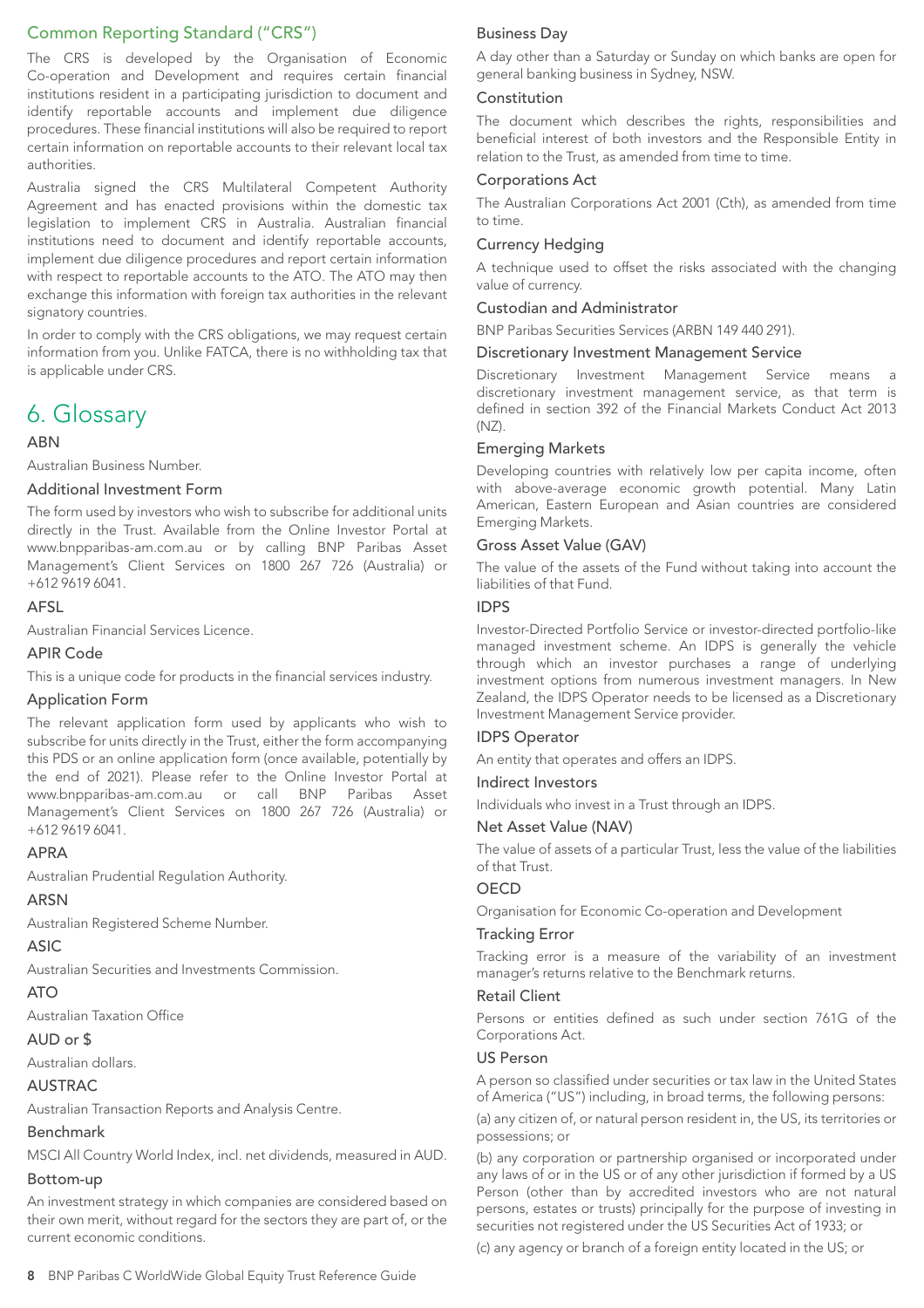(d) a pension plan primarily for US employees of a US Person; or

(e) a US collective investment vehicle unless not offered to US Persons; or

(f) any estate of which an executor or administrator is a US Person (unless an executor or administrator of the estate who is not a US Person has sole or substantial investment discretion over the assets of the estate and such estate is governed by non-US law) and all the estate income is non-US income not liable to US income tax; or

(g) any trust of which any trustee is a US Person (unless a trustee who is a professional fiduciary is a US Person and a trustee who is not a US Person has sole or substantial investment discretion over the assets of the trust and no beneficiary (or settlor, if the trust is revocable) of the trust is a US Person); or

(h) any discretionary account or similar account (other than an estate or trust) held by a dealer or other fiduciary for the benefit or account of a US Person; or

(i) any non-discretionary account or similar account (other than an estate or trust) held by a dealer or other fiduciary organised, incorporated or (if an individual) resident in the US for the benefit or account of a US Person.

## We, us

Refers to Equity Trustees.

## Wholesale Client

Persons or entities defined as such under section 761G of the Corporations Act.

#### Wholesale Investor

In the case of a New Zealand investor means a Wholesale Client who also meets the definition of wholesale investor under clause 3(2) of Schedule 1 of the Financial Markets Conduct Act 2013 (New Zealand).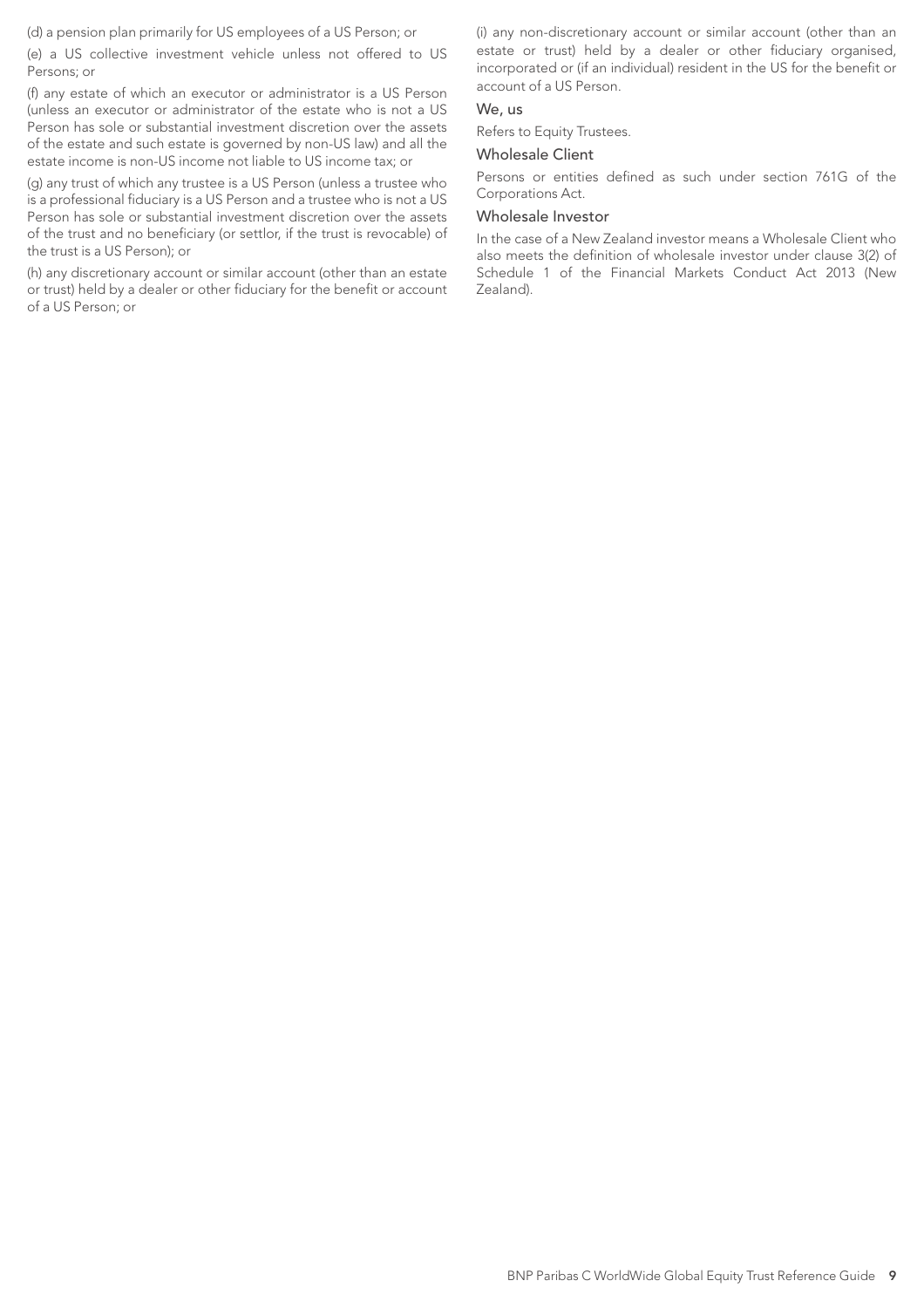

Client Services contact details Phone 1800 267 726 Enquiries email [amau.clientservice@bnpparibas.com](mailto:amau.clientservice@bnpparibas.com) Transactions email [bnppam.transactions@onevue.com.au](mailto:bnppam.transactions@onevue.com.au)

## **Initial application form**

#### **Please use this form if you are a new investor and wish to invest in the trusts listed in section 5 by making an initial application.**

#### **1. Read and ensure you understand the Product Disclosure Statement(PDS) and the Reference Guide.**

The PDS and Reference Guide are available at [www.bnpparibas-am.com.au.](http://www.bnpparibas-am.com.au/) The law prohibits any person passing this Application Form on to another person unless it is accompanied by a complete PDS. We will provide on request and without charge a paper or electronic copy of the current PDS and its incorporated documents.

#### **2. Complete all relevant sections of this application form either:**

- **online**  then print and sign in the relevant fields using a black pen; or
- **manually -** please write in BLOCK letters, using a black pen. If you make an error while completing this form, do not use correction fluid. Cross out your mistakes and initial your changes.

Individuals: complete section 1, section 2 and then section 5 onwards.

Companies: complete section 1, section 3 and then section 5 onwards.

#### Trusts/superannuation funds:

- if you are an individual trustee complete section 1, section 2 and then section 4 onwards.
- if you are a trust with a company as a trustee complete section 1 and then section 3 onwards.

#### **3. Certify and provide the identification documents.**

Please refer to section 9 'Identification and verification' and complete the relevant identification document attached to this Application Form.

#### **4. Tell us your tax status.**

Please complete the Tax Information form attached to this Application form.

#### **5. Send your documents to our UNIT REGISTRY PROVIDER.**

You can return your forms by post to:

BNP PARIBAS ASSET MANAGEMENT Australia Limited GPO Box 804 MELBOURNE VIC 3001

#### **6. Make your payment.**

Please refer to section 6 'Payment of application amount'. Your application cannot be processed until all relevant identification documents and cleared funds are received.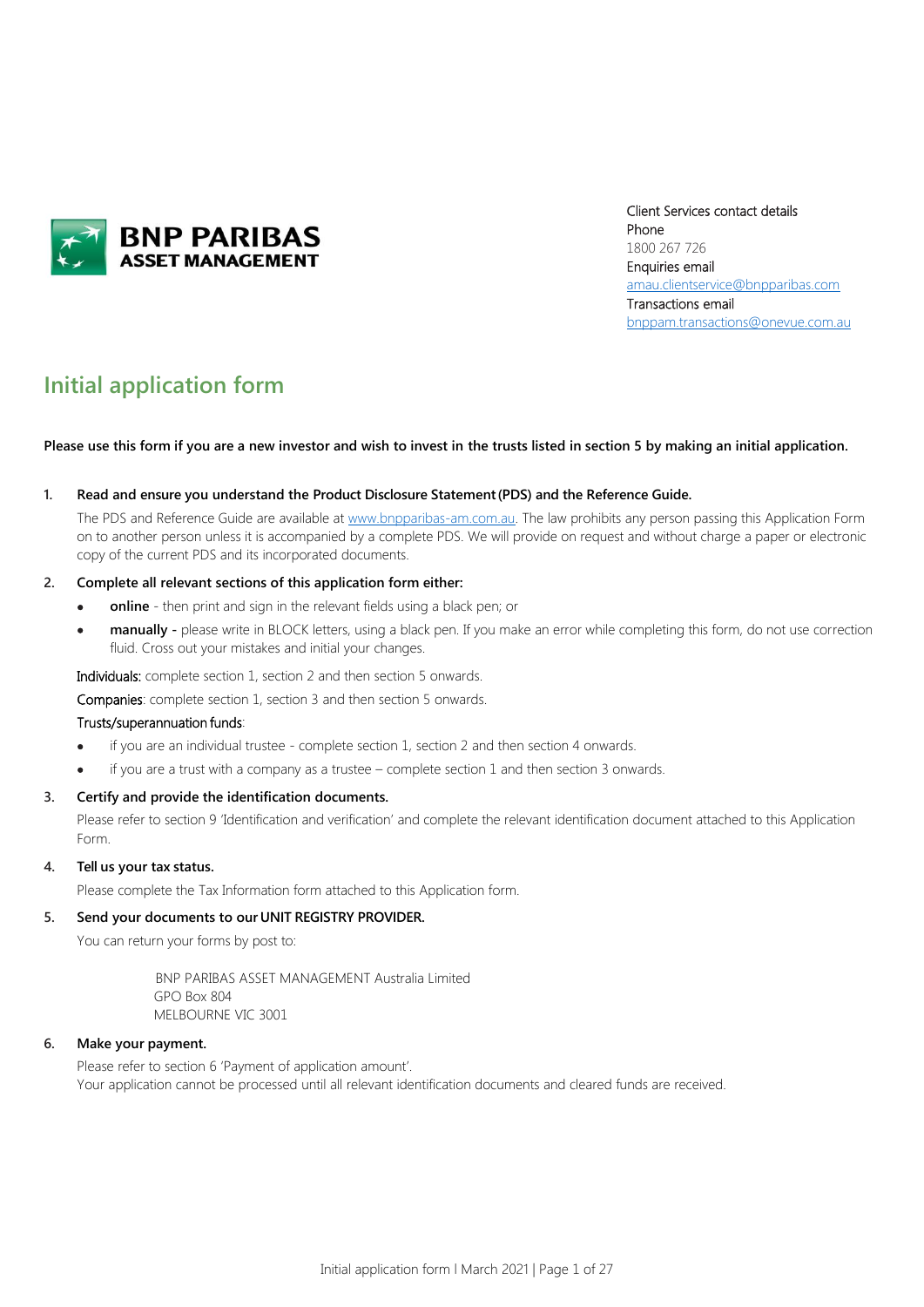## **1. DO YOU HAVE AN EXISTING INVESTMENT IN ANY BNP PARIBAS ASSET MANAGEMENT AUSTRALIA LIMITED DISTRIBUTED TRUST FOR WHICH ONEVUE PROVIDES UNIT REGISTRY SERVICES?**

| No, complete section 2 onwards.                                                                          |                                                                                                                                                                                                                                 |  |  |
|----------------------------------------------------------------------------------------------------------|---------------------------------------------------------------------------------------------------------------------------------------------------------------------------------------------------------------------------------|--|--|
| Yes, the account number is                                                                               | Please complete from section 5 onwards.                                                                                                                                                                                         |  |  |
| 2.<br><b>INDIVIDUALS</b>                                                                                 | Business number (include country and area code)                                                                                                                                                                                 |  |  |
| Please complete if you are investing individually, jointly or you are<br>an individual or joint trustee. | Mobile number (include country code)                                                                                                                                                                                            |  |  |
| Investor 1 - Personal details                                                                            |                                                                                                                                                                                                                                 |  |  |
| Title<br>Full given names                                                                                | Email address                                                                                                                                                                                                                   |  |  |
|                                                                                                          |                                                                                                                                                                                                                                 |  |  |
| Surname<br>Date of birth (DD/MM/YYYY)                                                                    | This email address is the default address for all investor<br>correspondence (such as transaction confirmations, statements,<br>reports and other material).<br><b>ABN</b>                                                      |  |  |
|                                                                                                          |                                                                                                                                                                                                                                 |  |  |
| Residential address                                                                                      | Tax details - Australian residents                                                                                                                                                                                              |  |  |
| A PO Box/RMB/Locked Bag is not acceptable.                                                               | If you are an Australian resident for tax purposes, please provide                                                                                                                                                              |  |  |
| Property/Building name (if applicable)<br>Street number<br>Unit                                          | your tax file number (TFN) or reason for exemption. If you are an<br>Australian resident and do not provide your TFN, or reason for<br>exemption, you will be taxed at the highest marginal tax rate plus<br>the Medicare levy. |  |  |
|                                                                                                          |                                                                                                                                                                                                                                 |  |  |
| Street name                                                                                              | <b>TFN</b>                                                                                                                                                                                                                      |  |  |
|                                                                                                          | Reason for exemption                                                                                                                                                                                                            |  |  |
| Suburb<br>State                                                                                          |                                                                                                                                                                                                                                 |  |  |
|                                                                                                          |                                                                                                                                                                                                                                 |  |  |
| Post code<br>Country                                                                                     | Tax details - Non Australian residents<br>If you are not an Australian resident for tax purposes, please indicate<br>your country of residence for tax purposes.                                                                |  |  |
| Postal address (if different to residential address)                                                     |                                                                                                                                                                                                                                 |  |  |
| A PO Box/RMB/Locked Bag is acceptable.                                                                   | Investor 2 – Personal details                                                                                                                                                                                                   |  |  |
| Sole trader?                                                                                             | Title<br>Full given names                                                                                                                                                                                                       |  |  |
| No<br>Yes                                                                                                |                                                                                                                                                                                                                                 |  |  |
| If you are a sole trader, what is your business name?                                                    | Surname                                                                                                                                                                                                                         |  |  |
| Property/Building name (if applicable)                                                                   | Date of birth (DD/MM/YYYY)                                                                                                                                                                                                      |  |  |
| Street number<br>Unit                                                                                    | Residential address                                                                                                                                                                                                             |  |  |
|                                                                                                          | A PO Box/RMB/Locked Bag is not acceptable.                                                                                                                                                                                      |  |  |
| Street name                                                                                              | Property/Building name (if applicable)                                                                                                                                                                                          |  |  |
|                                                                                                          |                                                                                                                                                                                                                                 |  |  |
| Suburb<br>State                                                                                          | Unit<br>Street number                                                                                                                                                                                                           |  |  |
|                                                                                                          |                                                                                                                                                                                                                                 |  |  |
| Post code<br>Country                                                                                     | Street name                                                                                                                                                                                                                     |  |  |
|                                                                                                          |                                                                                                                                                                                                                                 |  |  |
| Contact details                                                                                          | Suburb<br>State                                                                                                                                                                                                                 |  |  |
| Home number (include country and area code)                                                              |                                                                                                                                                                                                                                 |  |  |
|                                                                                                          | Post code<br>Country                                                                                                                                                                                                            |  |  |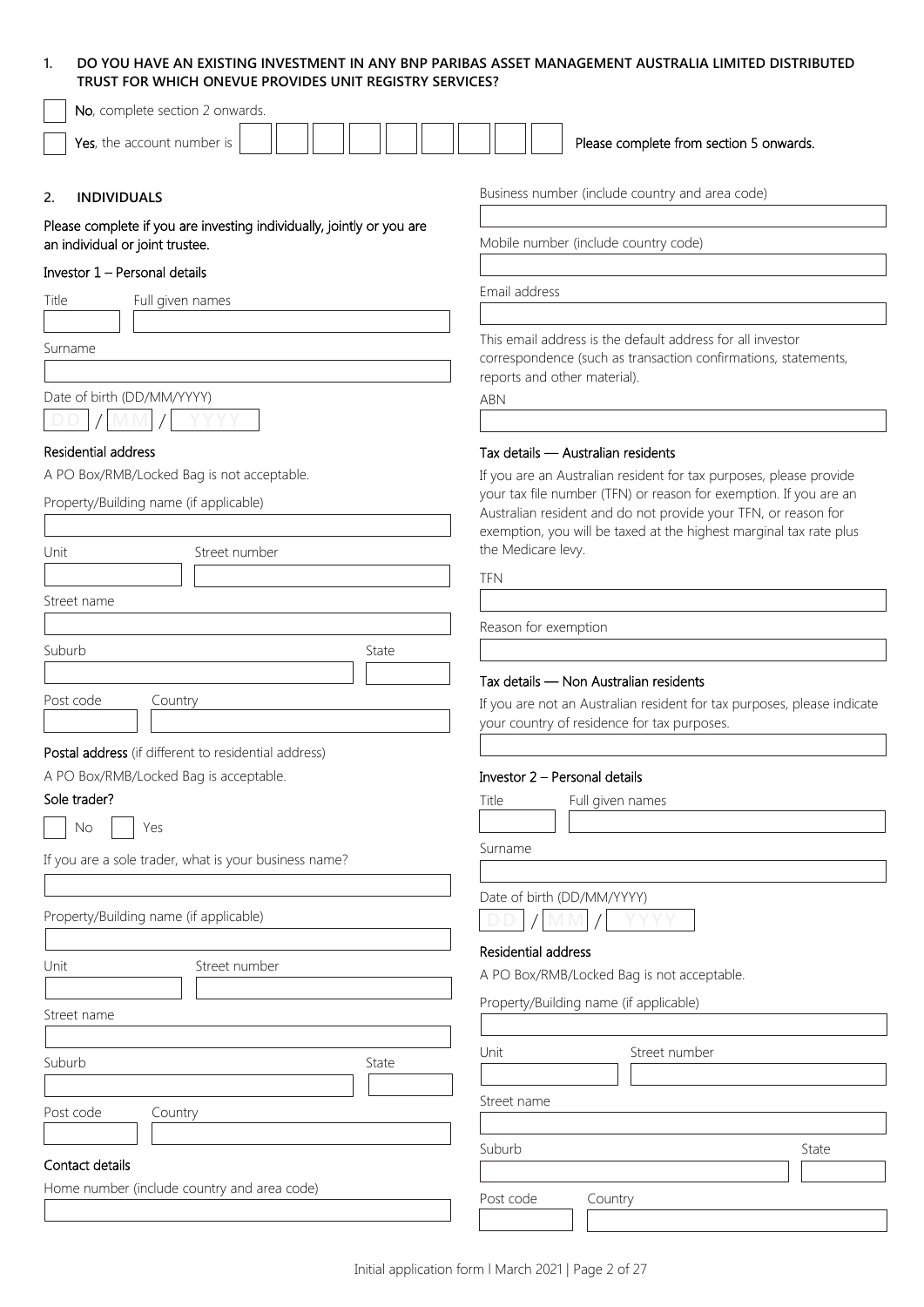## Postal address (if different to residential address)

A PO Box/RMB/Locked Bag is acceptable.

| Property/Building name (if applicable)                                                                                              |       | Country of r              |
|-------------------------------------------------------------------------------------------------------------------------------------|-------|---------------------------|
|                                                                                                                                     |       |                           |
| Unit<br>Street number                                                                                                               |       | Registered o              |
|                                                                                                                                     |       | A PO Box/R                |
| Street name                                                                                                                         |       | company, w<br>you have or |
| Suburb                                                                                                                              | State | Name of Au                |
|                                                                                                                                     |       |                           |
| Post code<br>Country                                                                                                                |       | Property nar              |
|                                                                                                                                     |       |                           |
| Contact details                                                                                                                     |       | Unit                      |
| Home number (include country and area code)                                                                                         |       |                           |
|                                                                                                                                     |       | Street name               |
| Business number (include country and area code)                                                                                     |       |                           |
|                                                                                                                                     |       | Suburb                    |
| Mobile number (include country code)                                                                                                |       |                           |
|                                                                                                                                     |       | Post code                 |
| Email address                                                                                                                       |       |                           |
| All correspondence will be sent to the address provided for investor 1.                                                             |       | Postal addre              |
| Tax details - Australian residents                                                                                                  |       | A PO Box/R                |
| If you are an Australian resident for tax purposes, please provide                                                                  |       | Property/Bu               |
| your Tax File Number (TFN) or reason for exemption. If you are an<br>Australian resident and do not provide your TFN, or reason for |       |                           |
| exemption, you will be taxed at the highest marginal tax rate plus                                                                  |       | Unit                      |
| the Medicare levy.                                                                                                                  |       |                           |
| <b>TFN</b>                                                                                                                          |       | Street name               |
|                                                                                                                                     |       | Suburb                    |
| Reason for exemption                                                                                                                |       |                           |

#### Tax details — Non Australian residents

If you are not an Australian resident for tax purposes, please indicate your country of residence for tax purposes.

**If there are more than two individual investors or trustees, please provide the full name, date of birth, and residential address of each on a separate sheet and attach to this form.**

#### **3. COMPANIES**

Please complete if you are investing as a company or as a trust with a corporate trustee.

**Note:** You are also required to complete the relevant Identification Form.

#### Company details

Full name of company (as registered by ASIC)

ACN or ABN (for foreign companies, provide your Australian Registered Body Number (ARBN) if you have one)

TFN

#### esidency (if a foreign company)

#### office address

MB/Locked Bag is not acceptable. If you are a foreign rrite the address of your Australian registered agent (if ne) or else write your principal place of business.

istralian registered agent (if applicable)

me/building name (if applicable)

| Unit        | Street number |       |
|-------------|---------------|-------|
|             |               |       |
| Street name |               |       |
|             |               |       |
| Suburb      |               | State |
|             |               |       |
| Post code   | Country       |       |
|             |               |       |

#### ess (if different to above)

MB/Locked Bag is acceptable.

iilding name (if applicable)

| Unit                      | Street number |       |
|---------------------------|---------------|-------|
| Street name               |               |       |
|                           |               |       |
| Suburb                    |               | State |
|                           |               |       |
| Post code                 | Country       |       |
|                           |               |       |
| Contact person at company |               |       |
| $N = 2$                   |               |       |

| ٠<br>. .<br>×<br>۰, |  |
|---------------------|--|
|---------------------|--|

Home number (include country and area code)

Business number (include country and area code)

Mobile number (include country code)

Email address

This email address is the default address for all investor correspondence (such as transaction confirmations, statements, reports and other material).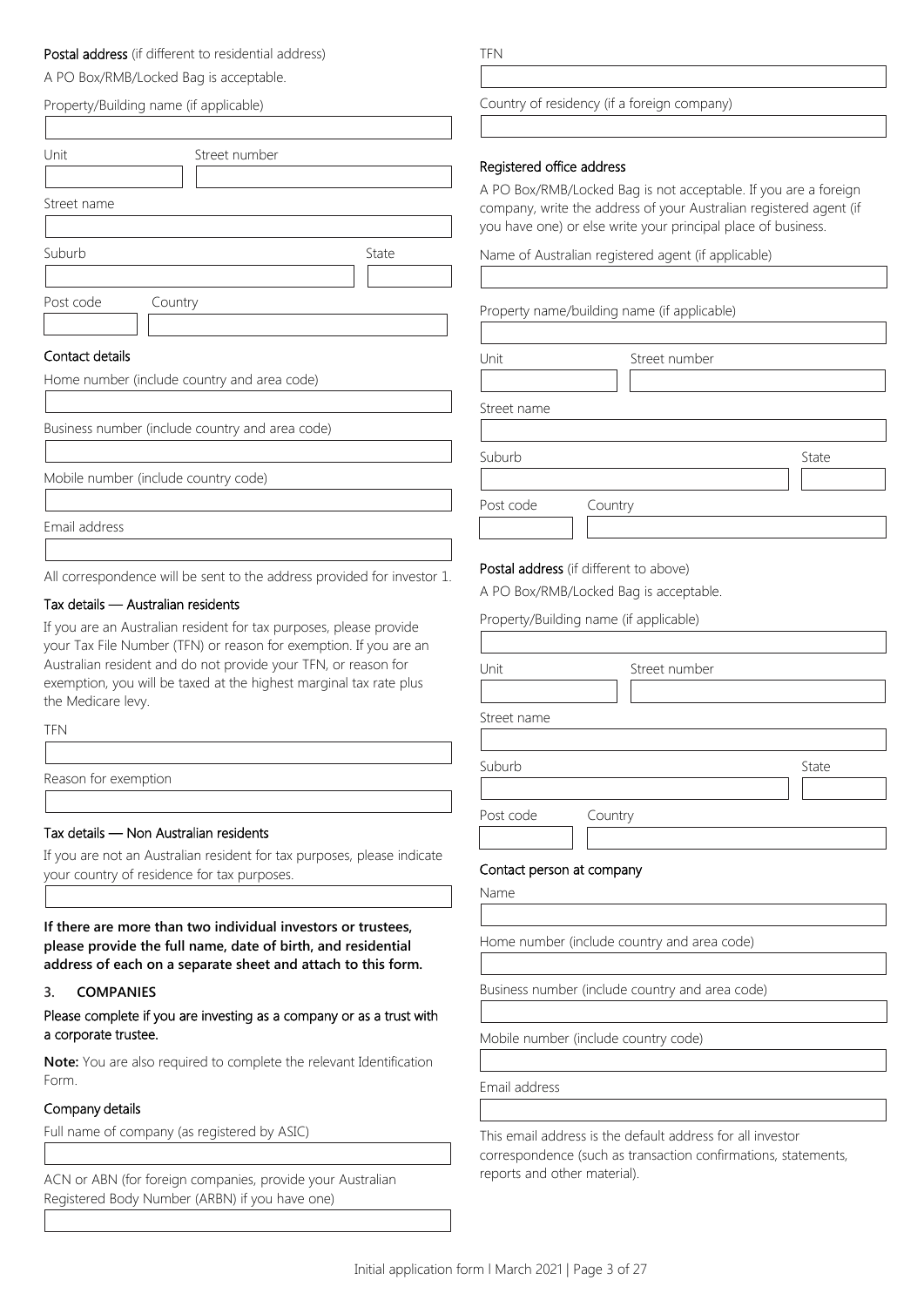#### **4. TRUSTS OR SUPERANNUATION FUNDS**

Please complete if you are investing as a trust or superannuation fund. Individuals and non-corporate trustee(s) must also complete sections 2. Corporate trustees must also complete section 3.

**Note:** You are also required to complete the Identification Form - Trusts and Trustees.

#### Trust or superannuation fund details

|  | Name of trust or superannuation fund |  |
|--|--------------------------------------|--|
|--|--------------------------------------|--|

ABN (applicable if you are a trust or a self-managed superannuation fund registered with the Australian Tax Office) TFN

#### **5. INVESTMENT DETAILS AND DISTRIBUTION INSTRUCTIONS**

Please specify your initial application amount and your distribution choice below. If you do not make an election, distributions will be reinvested.

| <b>TRUST NAME</b>                           | INITIAL MINIMUM<br><b>INVESTMENT</b><br><b>AMOUNT (AUD)</b> | <b>INVESTMENT</b><br><b>AMOUNT (AUD)</b> | <b>DISTRIBUTION PREFERENCE</b><br>(indicate preference with an X) |                 |
|---------------------------------------------|-------------------------------------------------------------|------------------------------------------|-------------------------------------------------------------------|-----------------|
|                                             |                                                             |                                          | Pay to my<br>bank a/c                                             | <b>Reinvest</b> |
| Barrow Hanley Global Equity Trust           | \$25,000                                                    |                                          |                                                                   |                 |
| BNP Paribas C WorldWide Global Equity Trust | \$25,000                                                    |                                          |                                                                   |                 |
| BNP Paribas Environmental Equity Trust      | \$25,000                                                    |                                          |                                                                   |                 |

Please indicate the source and origin of funds being invested:

| savings                      | inheritance                                         |
|------------------------------|-----------------------------------------------------|
| investment                   | normal course of business                           |
| superannuation contributions | asset sale                                          |
| commission                   | other - write the source and origin of funds below: |
| donation/gift                |                                                     |

#### **6. PAYMENT OF APPLICATION AMOUNT**

#### All payments must be made in AUD.

| ÷ | . . |
|---|-----|
|   |     |
|   |     |
|   |     |

Account name: Equity Trustees Ltd App Trust A/c – BNPP AM BSB: 255-000 Account number: 246674803 Your reference: [please use the name of the investor]

#### **7. FINANCIAL INSTITUTION ACCOUNT DETAILS**

#### Australian bank account details

Please provide your bank account details if you have selected to take your distribution in cash or wish to provide these details for future redemptions. We will only pay cash proceeds to a bank account in the name(s) of the investor(s). We will not make any payments into third party bank accounts.

| Financial institution name |  |
|----------------------------|--|
|                            |  |
| Branch name                |  |
|                            |  |

BSB number Account number Account name

## **8. COMMUNICATION**

### Automatic online account access

Online access enables you to view details of your investments (account balance, investment details and account statements). We will send you the necessary registration details by post once your application is processed.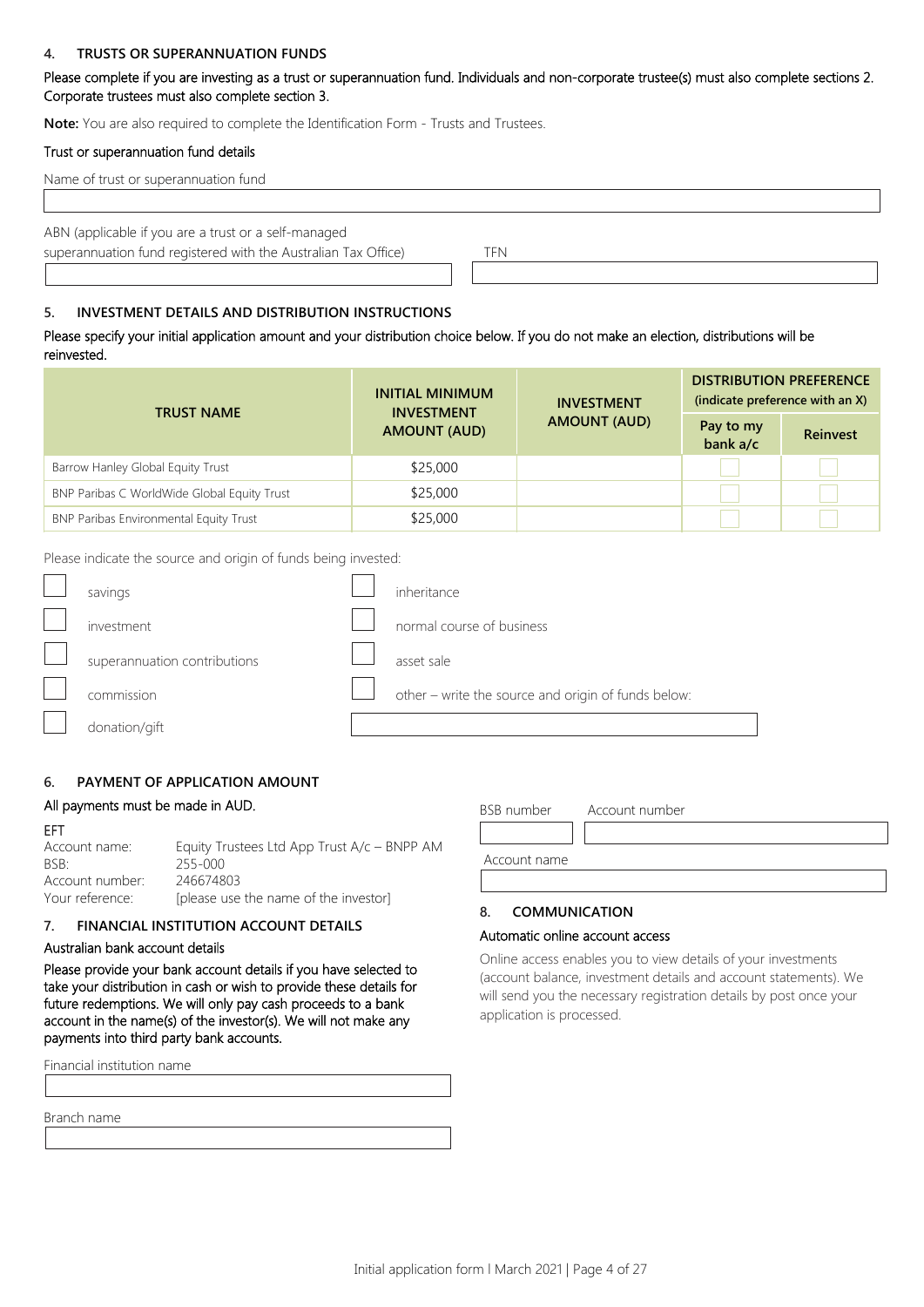### **9. IDENTIFICATION AND VERIFICATION**

### Please tick one box only

I have not previously invested in any BNP PARIBAS ASSET MANAGEMENT Australia Limited distributed trust and will complete the relevant investor identification forms located at the end of this application form.

I am an existing investor in a BNP PARIBAS ASSET MANAGEMENT Australia Limited distributed trust and am not required to complete the investor identification forms located at the end of this application form.

#### **10. FINANCIAL ADVISER DETAILS**

Use this section to tell us about your financial adviser. If you change your financial adviser, it's important to let us know in a timely way. You can also use this section to authorise us to pay your financial adviser their fees. If you would like your financial adviser to receive copies of your statements by email, please enter their email address below.

Email address

Notice to financial adviser: by completing this section of the application form, you are confirming that you hold a current Australian Financial Services Licence (AFSL), or are otherwise authorised to advise on and arrange this product.

#### Financial adviser details

| Dealer group name |                                           |
|-------------------|-------------------------------------------|
|                   |                                           |
| Adviser name      |                                           |
|                   |                                           |
| AFSL number       | Authorised representative number (if any) |
|                   |                                           |

#### Address

| Unit        | Street number |
|-------------|---------------|
| Street name |               |
|             |               |
| Suburb      | State         |
|             |               |
| Post code   | Country       |
|             |               |

## Postal address (if different to above) Property/Building name (if applicable)

Property/Building name (if applicable)

Unit Street number Street name Suburb State Suburb State State State State State State State State State State State State State State State State State State State State State State State State State State State State State State State State State Stat Post code Country

#### Contact details

Business number (include country and area code)

Mobile number (include country code)

#### Adviser signature

#### **11. DECLARATIONS AND ACKNOWLEDGMENTS**

#### When you apply to invest, you (the applicant) are telling us:

- you have received, read and understood the current PDS
- monies deposited are not associated with crime, terrorism, money laundering or terrorism financing, nor will monies received from your account have any such association
- you are not bankrupt or a minor
- you agree to be bound by the constitution of the Trust and the PDS as supplemented, replaced or re-issued from time to time
- you consent to the handling of your personal information in accordance with the Privacy Act 1988 and relevant privacy policies.

#### **12. SIGNING INSTRUCTIONS**

#### Who needs to sign this form

Individual — where the investment is in one name, the sole investor must sign.

Joint Holding — where the investment is in more than one name, all investors must sign. If more than two signatures are required, please attach an additional page with the full names of each account holder, their signatures, and date.

Companies — where the company has a sole director who is also the sole company secretary, this form must be signed by that person. If the company (pursuant to section 204A of the Corporations Act 2001) does not have a company secretary, a sole director can also sign alone. Otherwise this form must be signed by a director jointly with either another director or a company secretary. Please indicate the capacity in which the form is signed.

Trust — the trustee(s) must sign this form. Trustee(s) signing on behalf of the trust confirm that the trustee(s) is/are acting in accordance with such designated powers and authority under the trust deed.

Power of Attorney — if signing under a Power of Attorney and you have not already lodged the Power of Attorney document, please attach a certified copy of the Power of Attorney annotated with the following: I/We attest that the Power of Attorney has not been rescinded or revoked and that the person who gave the Power of Attorney is still living.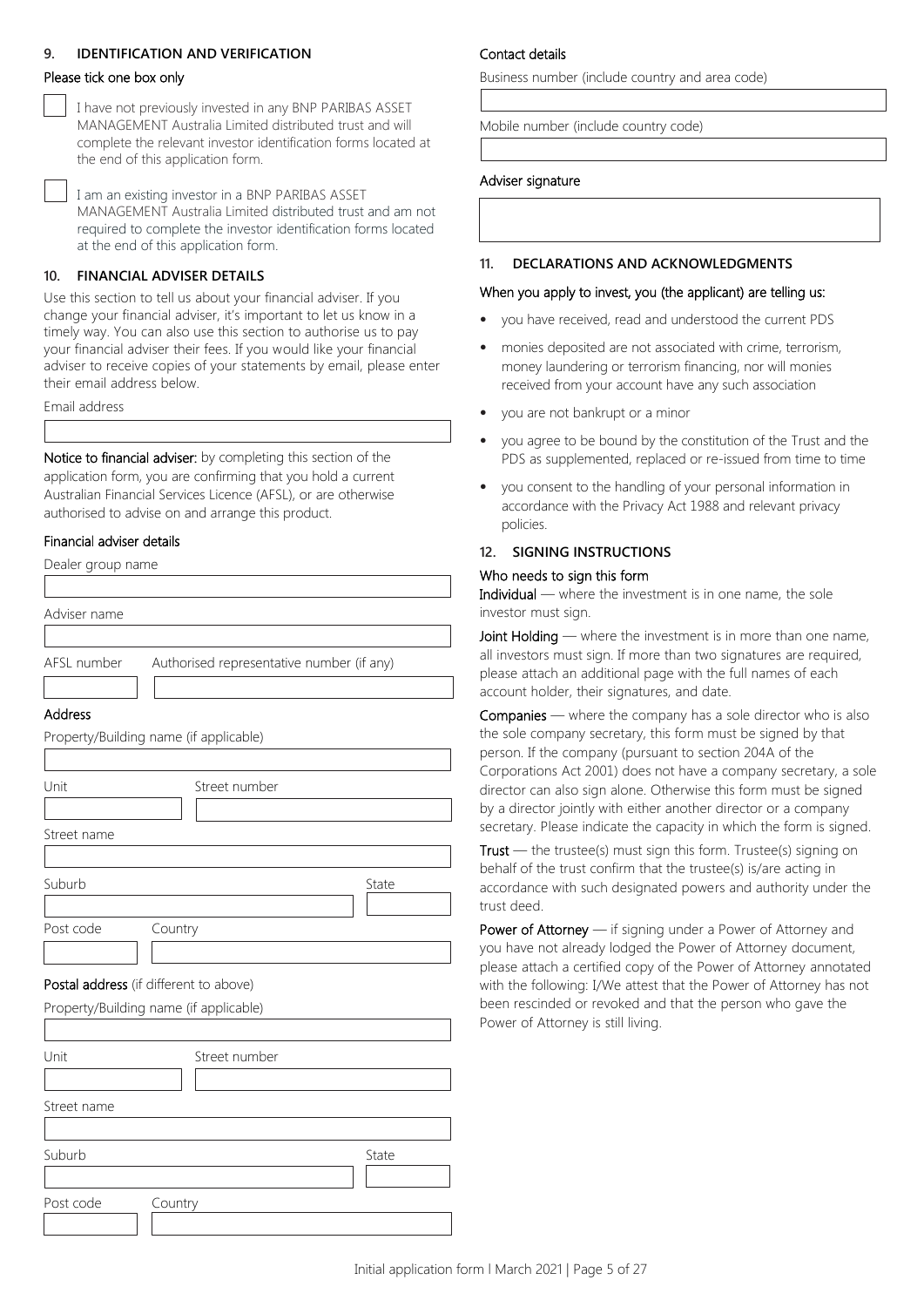| Signature of investor 1, director or authorised signatory                                                                   |
|-----------------------------------------------------------------------------------------------------------------------------|
|                                                                                                                             |
|                                                                                                                             |
| Please print full name                                                                                                      |
|                                                                                                                             |
| Date (DD/MM/YYYY)                                                                                                           |
|                                                                                                                             |
| Company officer (please indicate company capacity)                                                                          |
| Director                                                                                                                    |
| Sole director and company secretary                                                                                         |
| Authorised signatory                                                                                                        |
| Signature of investor 2, director/company secretary or authorised<br>signatory                                              |
|                                                                                                                             |
|                                                                                                                             |
| Please print full name                                                                                                      |
|                                                                                                                             |
| Date (DD/MM/YYYY)                                                                                                           |
|                                                                                                                             |
| Company officer (please indicate company capacity)                                                                          |
| Director                                                                                                                    |
| Company secretary                                                                                                           |
| Authorised signatory                                                                                                        |
| If you are investing jointly or are a joint trustee, please indicate<br>whether a single investor can operate your account. |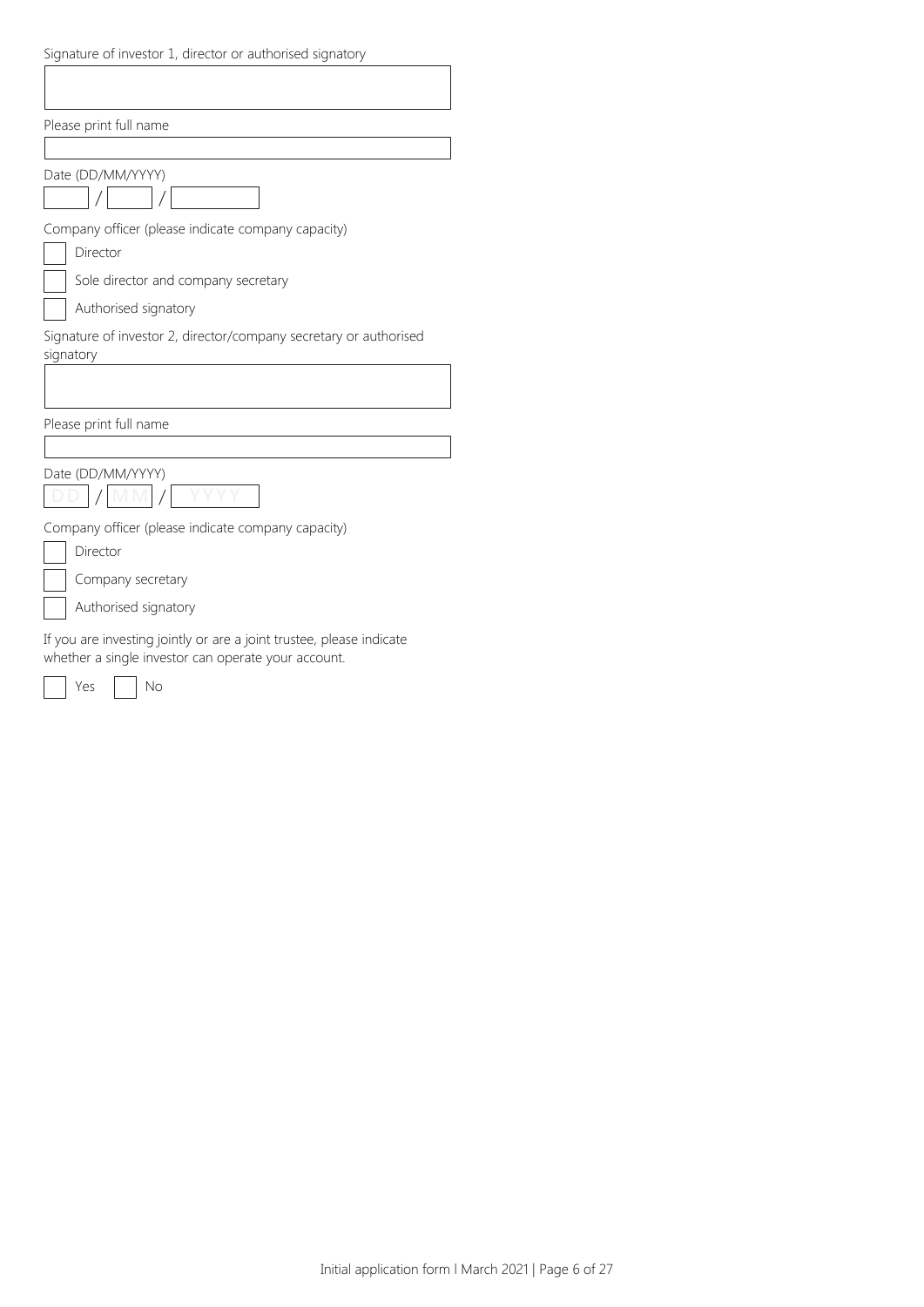

Client Services contact details Phone 1800 267 726 Enquiries email [amau.clientservice@bnpparibas.com](mailto:amau.clientservice@bnpparibas.com) Transactions email [bnppam.transactions@onevue.com.au](mailto:bnppam.transactions@onevue.com.au)

## **Tax information form**

#### **Why you need to complete this form**

The Foreign Account Tax Compliance Act (FATCA) and Common Reporting Standard (CRS) are regulatory requirements that aim to deter tax evasion by US and other foreign taxpayers. The Australian and many other foreign Governments (through their tax offices) have an agreement which means we must ask you, and you must answer, these questions. Information we gather is reported to the Australian Taxation Office (ATO) and in turn to global tax authorities. For more information, visi[t ato.gov.au.](http://www.ato.gov.au/)

If you are unsure of any of the answers, please contact a legal or accounting professional.

#### **Which sections of the form should you complete?**

- Superannuation funds, testamentary trusts, registered charities Section 1
- Individuals Section 2
- Companies and other trusts Section 3

#### **What if more than one person is applying?**

Each individual investor will need to complete a copy of this form.

## **HELP**

#### **Tell me about tax**

You can be a resident of more than one country for tax purposes. Whether you are tax resident of a particular country for tax purposes is often based on the amount of time you spend in a country and the location of your residence and/or place of work. If you pay tax or have a tax liability somewhere, you are probably a tax resident there. Dual citizenship often brings dual tax residency. It depends on the country. For the US, tax residency can be as a result of citizenship or residency for tax purposes.

If you're unsure, ask someone who knows, usually your accountant.

| SECTION 1 SUPERANNUATION FUNDS AND OTHER SPECIAL TRUSTS |
|---------------------------------------------------------|
|                                                         |

#### 1. Are you a superannuation or other special type of trust?

I am the trustee of a regulated superannuation fund, or this includes a self-managed superannuation fund

I am a trustee of a testamentary trust, or

I am a trustee of a registered charity

#### **Where to now?**

TIN

I ticked a box  $\triangleright$  go to Section 4 Signatures

#### **HELP**

Regulated superannuation fund: means self-managed superannuation APRA regulated superannuation funds, Australian Government or government superannuation funds and pooled super

Testamentary trust: this is a trustee of a trust set up in a deceased's will.

I did not tick a box  $\blacktriangleright$  go to Section 2 if you are an individual, or Section 3 if you are a company or another type of trust

#### **SECTION 2 INDIVIDUALS**

Do not complete Section 2 if you are a non-superannuation trustee or you are a company  $\blacktriangleright$  complete Section 3 instead.

## 2. Are you a US resident for tax purposes?

 $No \triangleright qo$  to question 3

Yes – please tell us your TIN  $\triangleright$  go to question 3

#### **HELP** What is a TIN?

This is short for Taxpayer Identification Number, an identification number issued or used by tax authorities. In Australia, the equivalent is the tax file number (TFN). For the US, it could for example be a US Social Security Number, a US Individual Taxpayer Identification Number or a US Employer Identification Number. In other countries, it may have a different name.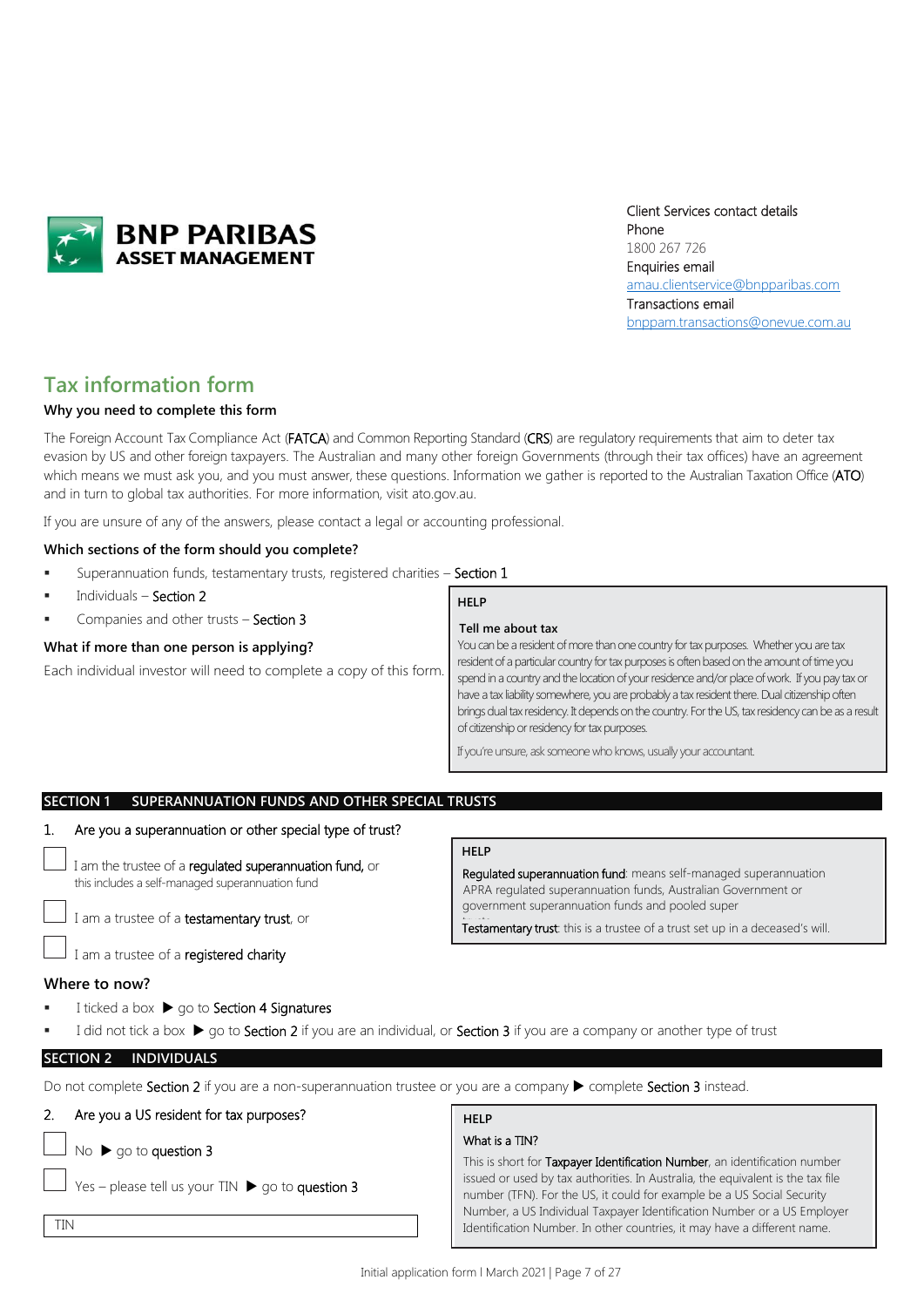| 3.             | Are you a resident of any other country for tax purposes?<br>Other than the US or Australia.<br>No > go to Section 4 Signatures<br>Yes - please tell us which ones, using the following table.<br>then go to Section 4 Signatures |            | <b>HELP</b><br>No TIN? Reasons we accept are:<br>#1 This country does not issue TINs<br>#2 I have asked for a TIN, but have not yet been given one - you must tell us when<br>received<br>#3 The laws of this country do not require me to disclose my TIN |  |
|----------------|-----------------------------------------------------------------------------------------------------------------------------------------------------------------------------------------------------------------------------------|------------|------------------------------------------------------------------------------------------------------------------------------------------------------------------------------------------------------------------------------------------------------------|--|
|                | Country                                                                                                                                                                                                                           | <b>TIN</b> | #4 I have an exemption under the laws of this country from holding a TIN - write a<br>code or give us details<br>No TIN? Which reason?<br>See HELP box above                                                                                               |  |
| 1.<br>2.<br>3. |                                                                                                                                                                                                                                   |            |                                                                                                                                                                                                                                                            |  |
| 4.             | <b>SECTION 3</b><br><b>COMPANIES AND NON-SUPERANNUATION TRUSTS</b>                                                                                                                                                                |            |                                                                                                                                                                                                                                                            |  |
|                | Are you a US resident for tax purposes?<br>No > go to question 5                                                                                                                                                                  |            | <b>HELP</b><br>What is a TIN?<br>See HELP box on the previous page.                                                                                                                                                                                        |  |
| <b>TIN</b>     | Yes - please tell us your $TIN$ $\blacktriangleright$ then go to question 5                                                                                                                                                       |            |                                                                                                                                                                                                                                                            |  |
| 5.             | Are you a resident of any other country for tax purposes?<br>Other than the US or Australia.<br>No $\triangleright$ go to question 6                                                                                              |            | <b>HELP</b><br>No TIN? Reasons we accept are:<br>#1 This country does not issue TINs<br>#2 I have asked for a TIN, but have not yet been given one - you must tell us when                                                                                 |  |
|                | Yes - please tell us which ones, using the following table.<br>$\blacktriangleright$ then go to question 6                                                                                                                        |            | received<br>#3 The laws of this country do not require me to disclose my TIN<br>#4 I have an exemption under the laws of this country from holding a TIN - write a<br>code or give us details                                                              |  |

|                     | Country | <b>TIN</b> | No TIN? Which reason?<br>See HELP box above |
|---------------------|---------|------------|---------------------------------------------|
|                     |         |            |                                             |
| $\mathcal{D}$<br>Ζ. |         |            |                                             |
| 3.                  |         |            |                                             |
| 4.                  |         |            |                                             |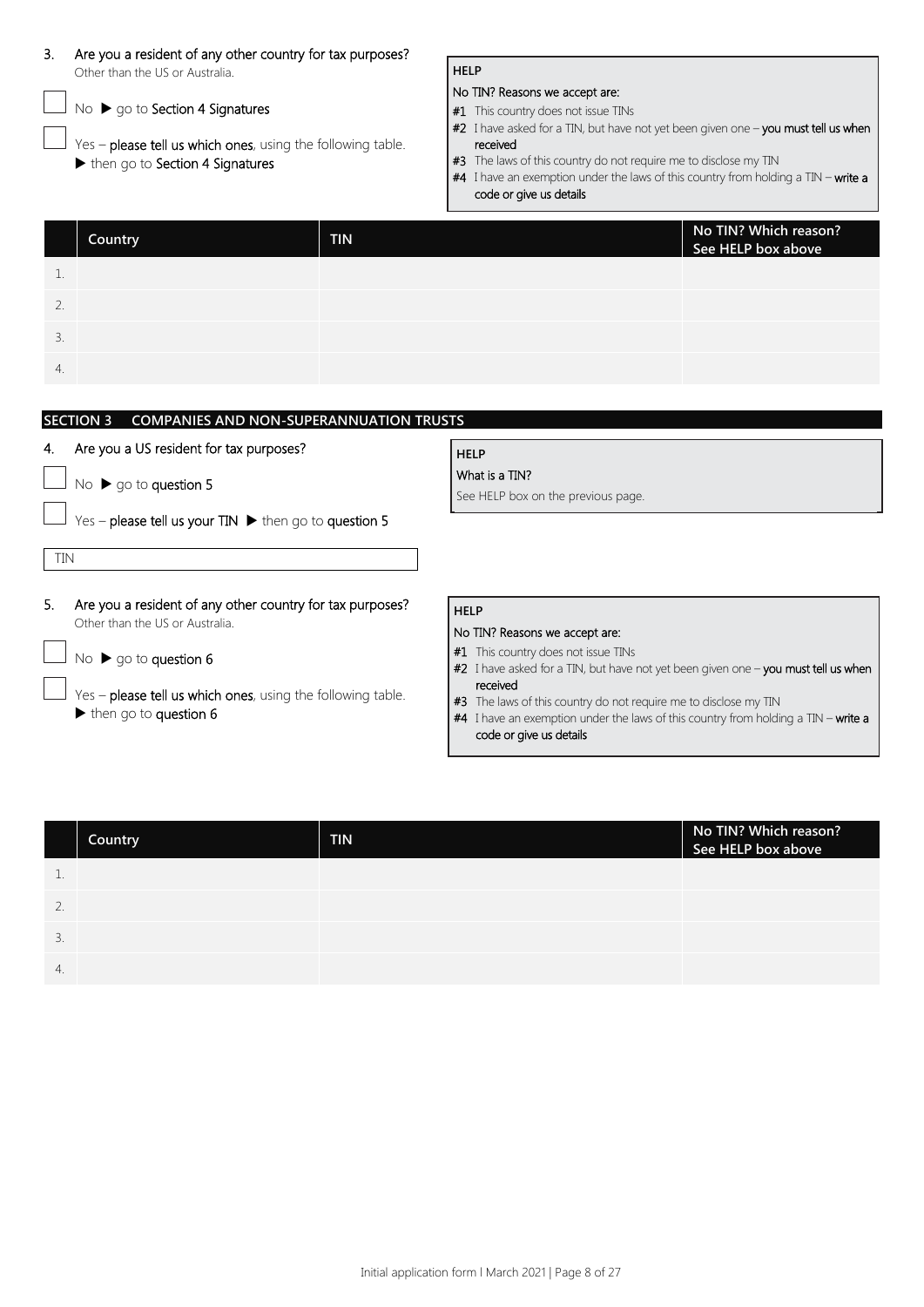### 6. Are you a 'financial institution'?

Be careful – financial Institution is broadly defined – see HELP box

Not relevant - I wrote my TIN in question  $4 \triangleright$  go to question 7

No  $\triangleright$  go to question 7

Yes - please tell us your GIIN - see HELP box

GIIN

GIIN

## **Where to now?**

- I ticked YES and completed my GIIN  $\triangleright$  go to question 7
- I ticked YES but did not write a GIIN tell us below why you did not write a GIIN  $\blacktriangleright$  then go to question 7

Excepted Financial Institution

Deemed Compliant Financial Institution

Exempt Beneficial Owner

Non-participating Financial Institution

Non-reporting IGA Financial Institution

Sponsored financial institution – their GIIN is

7. Are you a public company listed on a stock exchange?

 $No \triangleright go$  to question 8

Yes  $\blacktriangleright$  go to Section 4 Signatures

#### 8. Are you 'active' or 'passive'?

I am an 'active' non financial entity  $\blacktriangleright$  go to Section 4 Signatures

I am a 'passive' non financial entity  $\blacktriangleright$  go to question 9

## **HELP**

## What is a GIIN?

This stands for Global Intermediary Identification Number. GIINs are 19 digits long, issued by US tax authorities (the IRS) to non US financial institutions and sponsoring entities for purposes of identifying their registration with the IRS under US tax laws (called FATCA).

#### **HELP**

### What is a financial institution?

This includes: an investment entity - any entity that conducts certain activities or operations for or on behalf of a customer, including:

- **-** 'trading in money market instruments' and other relevant instruments
- **-** 'individual and collective portfolio management'
- **-** 'investing, administering, or managing funds or money on behalf of other persons'.

However, any trading, investing, administering or managing of financial assets on behalf of other persons must be done as a business. Note that financial assets does not include direct interests in real property.

An entity is also an investment entity if it is managed by another entity that is an investment entity.

An investment entity is generally only capable of including a trust if the trust's gross income is primarily attributable to investing, reinvesting, or trading in financial assets and the trust is managed by an entity that is a financial institution in its own right or otherwise is primarily conducting a business of trading, investing, managing or administering financial assets on behalf of other persons.

So, as general rules:

- **-** managed investment schemes are investment entities
- **-** trusts with professional corporate trustees (and often professional corporate investment managers) often are investment entities, such as unregistered (wholesale) managed investment schemes
- **-** discretionary family trusts are not usually investment entities, even if they have someone managing the trust's assets for them.

The ATO gives some help in this, and it's worth seeking advice if you are unsure:

ato.gov.au/General/International-tax-agreements/In-detail/Internationalarrangements/FATCA-detailed-guidance

#### a depository institution

you accept deposits in the ordinary course of a banking or similar business e.g. a bank

a custodial institution

a substantial portion of your business (20 per cent plus of gross income) is held in financial assets for the account of others e.g. a custodian

#### certain prescribed entities

e.g. types of insurance companies that have cash value products or annuities.

#### **HELP**

#### What is 'active' and 'passive'?

- If you are answering this question, then relevant tax laws categorise you as a 'non-financial entity'.
- We require less information from active non-financial entities, and more information from passive non-financial entities.
- Please tell us if you are active or passive.
- You are active if you are not passive.
- Passive: because our income and assets are mostly passive. During the previous financial year, 50% or more of our gross income was passive income and 50% or more of our assets during that financial year were assets that produced or were held for the production of passive income. Passive assets are assets such as equities and debt securities that produce investment income such as dividends, interests, royalties and annuities.
- Passive: because we are not really a business. We are established and operated exclusively for: religious, charitable, scientific, artistic, cultural, athletic, or educational purposes; as a professional organisation, business league, chamber of commerce, labour organisation, agricultural or horticultural organisation, civic league; or as an organisation operated exclusively for the promotion of social welfare.
- Passive: because we are exempt from Australian income tax.
- Other categories of passive? They exist but are less common. Get advice if you are unsure.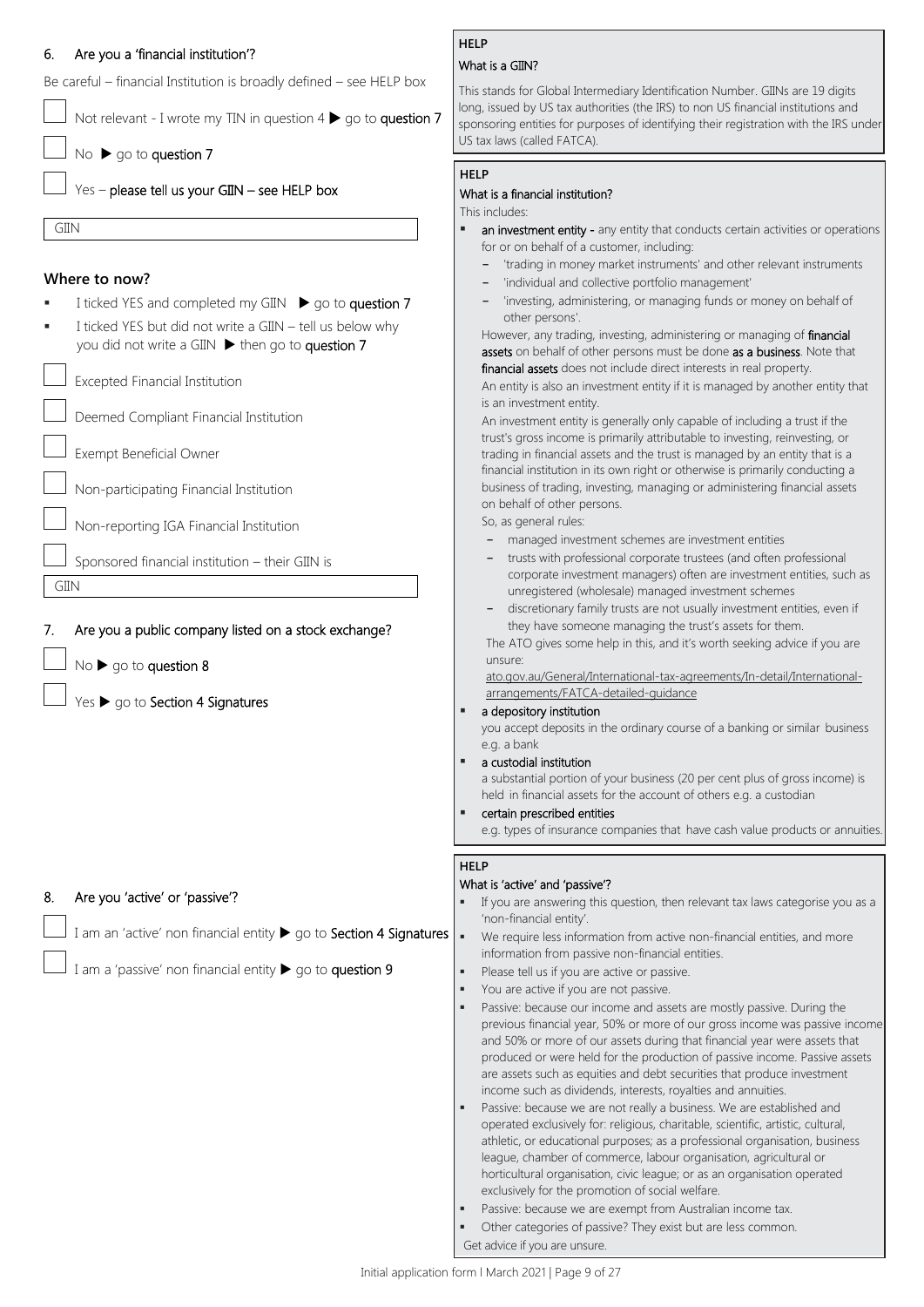## 9. Do you have any 'controlling persons' who are resident of another country for tax purposes?

I am passive, and YES I do have controlling persons who are resident of another country for tax purposes

Complete the controlling persons details in the table below

## $\blacktriangleright$  then go to Section 4 Signatures.

If there is not enough room in the table, please copy the page and attach it to your completed form.

I am passive, but **NO** I do not have controlling persons who are resident of another country for tax purposes

It would be unusual to think of no-one. Please read the HELP box.

If you're sure  $\blacktriangleright$  go to Section 4 Signatures.

## **HELP**

## Controlling persons

- **Controlling persons** are the natural persons who:
	- are residents of another country for tax purposes, and exercise **practical control** over you.
- When thinking about control, start by thinking about the people who have ownership interests:
	- if you are a **company**, think first about shareholders
	- if you are a **discretionary trust**, list the beneficiaries who were paid a distribution this financial year
	- if you are trustee of a deceased estate, the executor is usually the person in control
	- if you are **another type of trust** (perhaps a unitised investment trust), think first about the unit holders or beneficiaries, and also consider the role of any 'settlor'.
- For companies, use 25% as a touchstone if a person holds 25% of more of the issued capital or voting rights, best to list them.
- For trusts (other than discretionary trusts), law requires that you list all beneficiaries, and also requires that you drill down through the chain of control or ownership to find the natural persons that ultimately control the trust.
- Where no natural persons exercise control through ownership, consider who might exercise control through other means – directors and perhaps senior managing officials.

#### **Controlling person**

| Controlling person           |                                 | Controlling person           |                            |
|------------------------------|---------------------------------|------------------------------|----------------------------|
| Title<br>Given names         |                                 | Title<br>Given names         |                            |
| Surname                      |                                 | Surname                      |                            |
|                              |                                 |                              |                            |
| Date of birth (DD/MM/YYYY)   |                                 | Date of birth (DD/MM/YYYY)   |                            |
|                              |                                 |                              |                            |
| City and country of birth    |                                 | City and country of birth    |                            |
|                              |                                 |                              |                            |
| Residential address          |                                 | Residential address          |                            |
| Number<br>Street name        |                                 | Number<br>Street name        |                            |
|                              |                                 |                              |                            |
| Suburb/City                  | State                           | Suburb/City                  | State                      |
|                              |                                 |                              |                            |
| Post code/Zip<br>Country     |                                 | Post code/Zip<br>Country     |                            |
|                              |                                 |                              |                            |
| Country of tax<br><b>TIN</b> | No TIN? Which reason?           | Country of tax<br><b>TIN</b> | No TIN? Which reason?      |
| residence                    | See HELP at questions 3 or<br>5 | residence                    | See HELP at questions 3 or |
| 1.                           |                                 | 1.                           |                            |
| 2.                           |                                 | 2.                           |                            |
| 3.                           |                                 | 3.                           |                            |
| 4.                           |                                 | 4.                           |                            |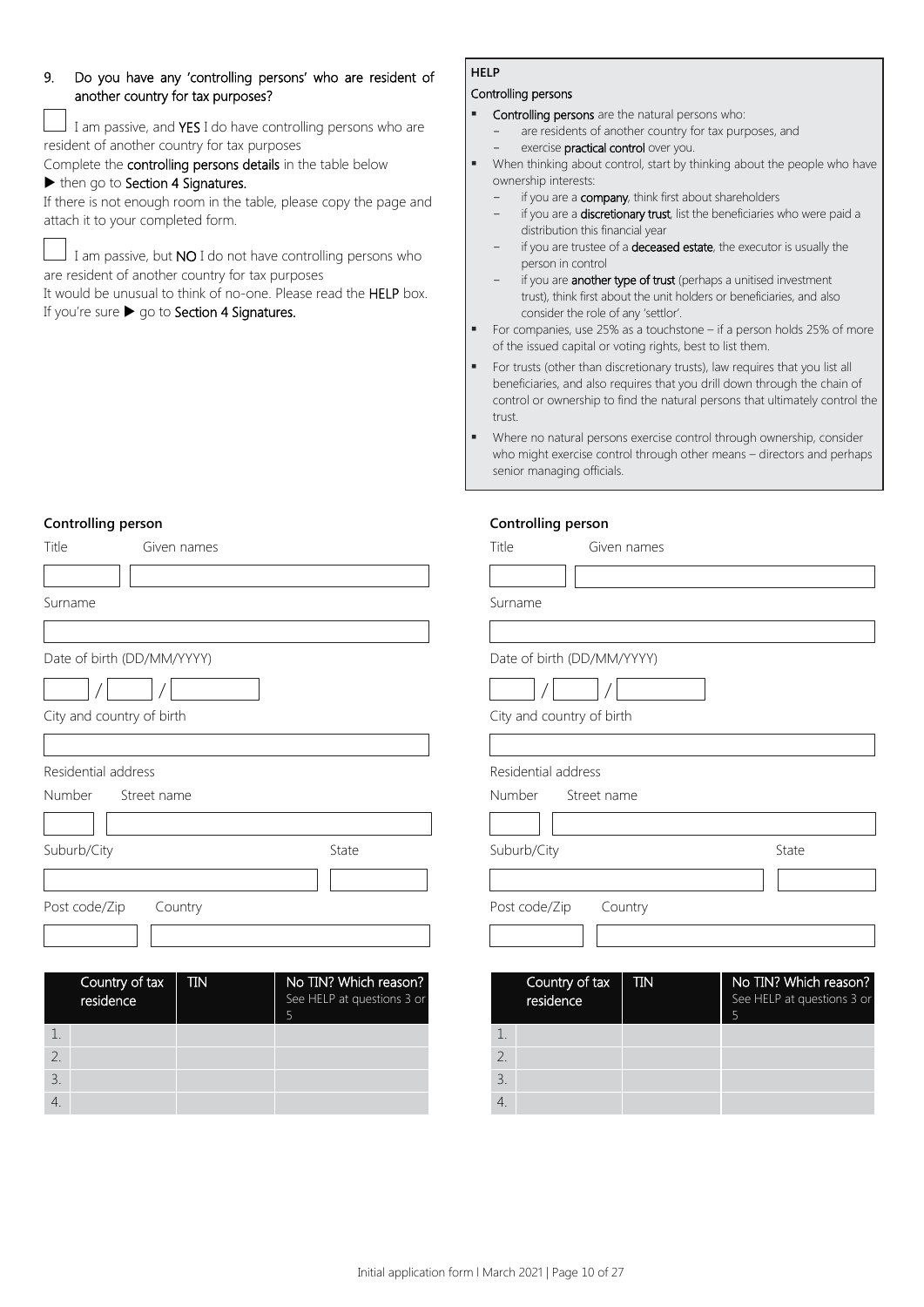## **Controlling person**

| Title<br>Given names         |                                 | Title          |
|------------------------------|---------------------------------|----------------|
|                              |                                 |                |
| Surname                      |                                 | Surname        |
|                              |                                 |                |
| Date of birth (DD/MM/YYYY)   |                                 | Date of birth  |
|                              |                                 |                |
| City and country of birth    |                                 | City and cour  |
|                              |                                 |                |
| Residential address          |                                 | Residential ad |
| Number<br>Street name        |                                 | Number<br>St   |
|                              |                                 |                |
| Suburb/City                  | State                           | Suburb/City    |
|                              |                                 |                |
| Post code/Zip<br>Country     |                                 | Post code/Zip  |
|                              |                                 |                |
| Country of tax<br><b>TIN</b> | No TIN? Which reason?           | Countr         |
| residence                    | See HELP at questions 3 or      | resider        |
| 1.                           | 5                               | 1.             |
| 2.                           |                                 | 2.             |
| 3.                           |                                 | 3.             |
| 4.                           |                                 | 4.             |
| Controlling person           |                                 | Controlling    |
| Title<br>Given names         |                                 | Title          |
|                              |                                 |                |
| Surname                      |                                 | Surname        |
|                              |                                 |                |
| Date of birth (DD/MM/YYYY)   |                                 | Date of birth  |
|                              |                                 |                |
| City and country of birth    |                                 | City and cour  |
|                              |                                 |                |
| Residential address          |                                 | Residential ad |
| Number<br>Street name        |                                 | Number         |
|                              |                                 |                |
| Suburb/City                  | State                           | Suburb/City    |
|                              |                                 |                |
| Post code/Zip<br>Country     |                                 | Post code/Zip  |
|                              |                                 |                |
| Country of tax<br><b>TIN</b> | No TIN? Which reason?           | Countr         |
| residence                    | See HELP at questions 3 or<br>5 | resider        |
| 1.                           |                                 | 1.             |
| 2.                           |                                 | 2.             |
| 3.                           |                                 | 3.             |
| 4.                           |                                 | 4.             |

## **Controlling person**

| Title<br>Given names                      |                                                          |
|-------------------------------------------|----------------------------------------------------------|
|                                           |                                                          |
| Surname                                   |                                                          |
|                                           |                                                          |
| Date of birth (DD/MM/YYYY)                |                                                          |
|                                           |                                                          |
| City and country of birth                 |                                                          |
|                                           |                                                          |
| Residential address                       |                                                          |
| Number<br>Street name                     |                                                          |
|                                           |                                                          |
| Suburb/City                               | State                                                    |
|                                           |                                                          |
|                                           |                                                          |
| Post code/Zip<br>Country                  |                                                          |
|                                           |                                                          |
| Country of tax<br><b>TIN</b>              | No TIN? Which reason?                                    |
| residence                                 | See HELP at questions 3 or<br>5                          |
| 1.                                        |                                                          |
| 2.                                        |                                                          |
| 3.                                        |                                                          |
| 4.                                        |                                                          |
| Controlling person                        |                                                          |
| Title<br>Given names                      |                                                          |
|                                           |                                                          |
| Surname                                   |                                                          |
|                                           |                                                          |
| Date of birth (DD/MM/YYYY)                |                                                          |
|                                           |                                                          |
| City and country of birth                 |                                                          |
|                                           |                                                          |
| Residential address                       |                                                          |
| Number<br>Street name                     |                                                          |
|                                           |                                                          |
| Suburb/City                               | State                                                    |
|                                           |                                                          |
| Post code/Zip<br>Country                  |                                                          |
|                                           |                                                          |
|                                           |                                                          |
| Country of tax<br><b>TIN</b><br>residence | No TIN? Which reason?<br>See HELP at questions 3 or<br>5 |
| 1.                                        |                                                          |
| 2.                                        |                                                          |
| 3.                                        |                                                          |
| 4.                                        |                                                          |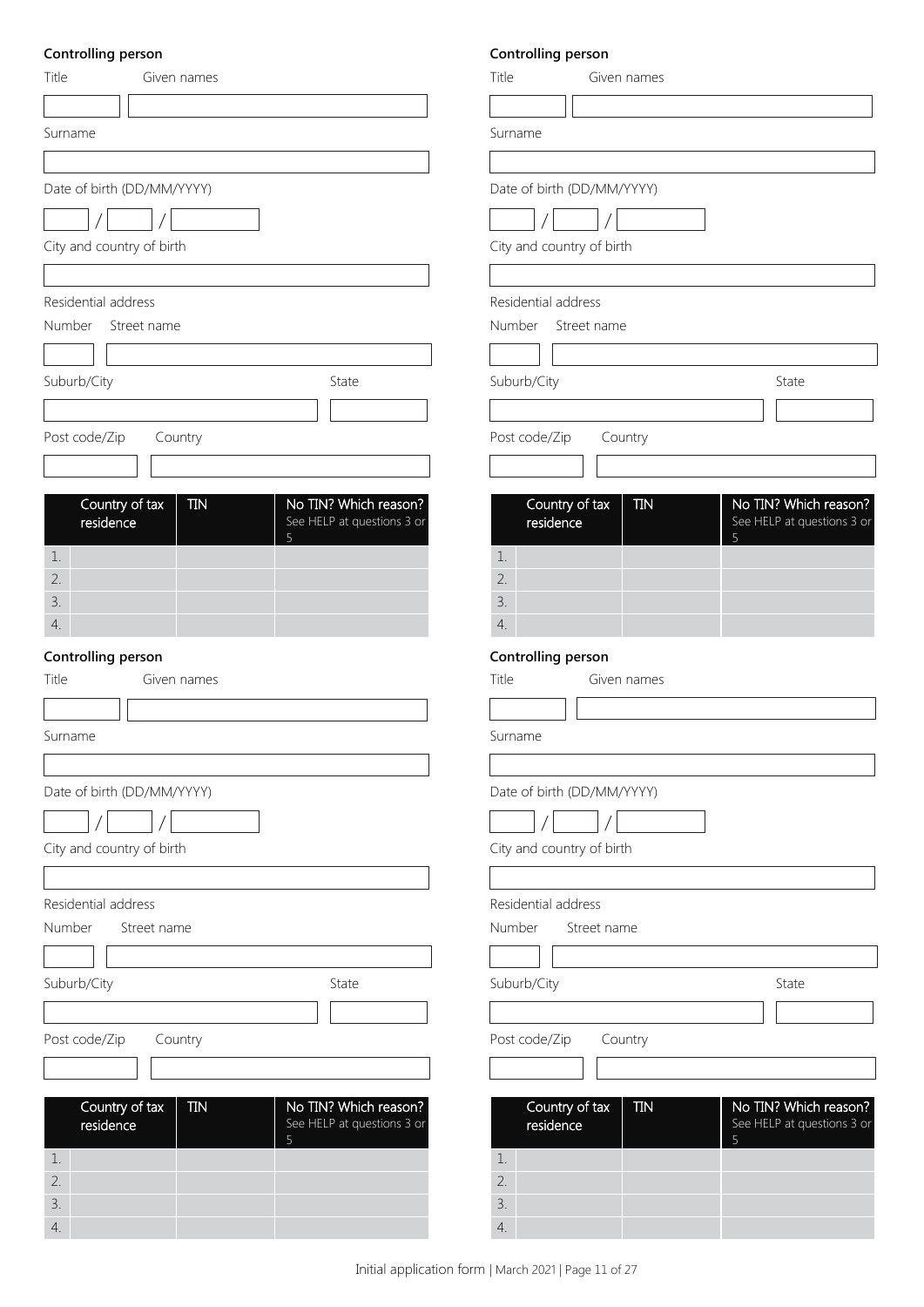#### **SECTION 4 SIGNATURES**

#### **Important information**

Nothing in this form is advice (and any 'help' is general guidance only). Seek professional advice to be sure of your answers.

It is a condition of investing that you keep your details (including tax details) with us, up to date. We recommend that you review this tax information form at the end of the financial year and update your details if required. You must contact us when you learn new things about the matters in this form. Failing to update us can have tax and other consequences. You can update us by requesting and completing this form again and emailing, faxing or posting it to our Administrator.

By completing and signing this form:

- you represent having read and understood this form
- you represent this form is complete and accurate
- if you have applied for but not received your TIN or GIIN, you undertake to inform us within 30 days of receiving it
- you undertake that if information in this form changes, you will tell us within 30 days.

#### **How to sign**

Individual: sign in the left box. If you are investing jointly, you need a separate form for each individual.

Company: two directors, or a director and a secretary sign, or if you are a sole director company, that sole director signs in the left box and a witness in the right box.

#### Signature Signature Signature Signature Signature Signature Signature Signature Signature Signature Signature Signature Signature Signature Signature Signature Signature Signature Signature Signature Signature Signature Si

Please print full name Please print full name

Date (DD/MM/YYY) Date (DD/MM/YYY)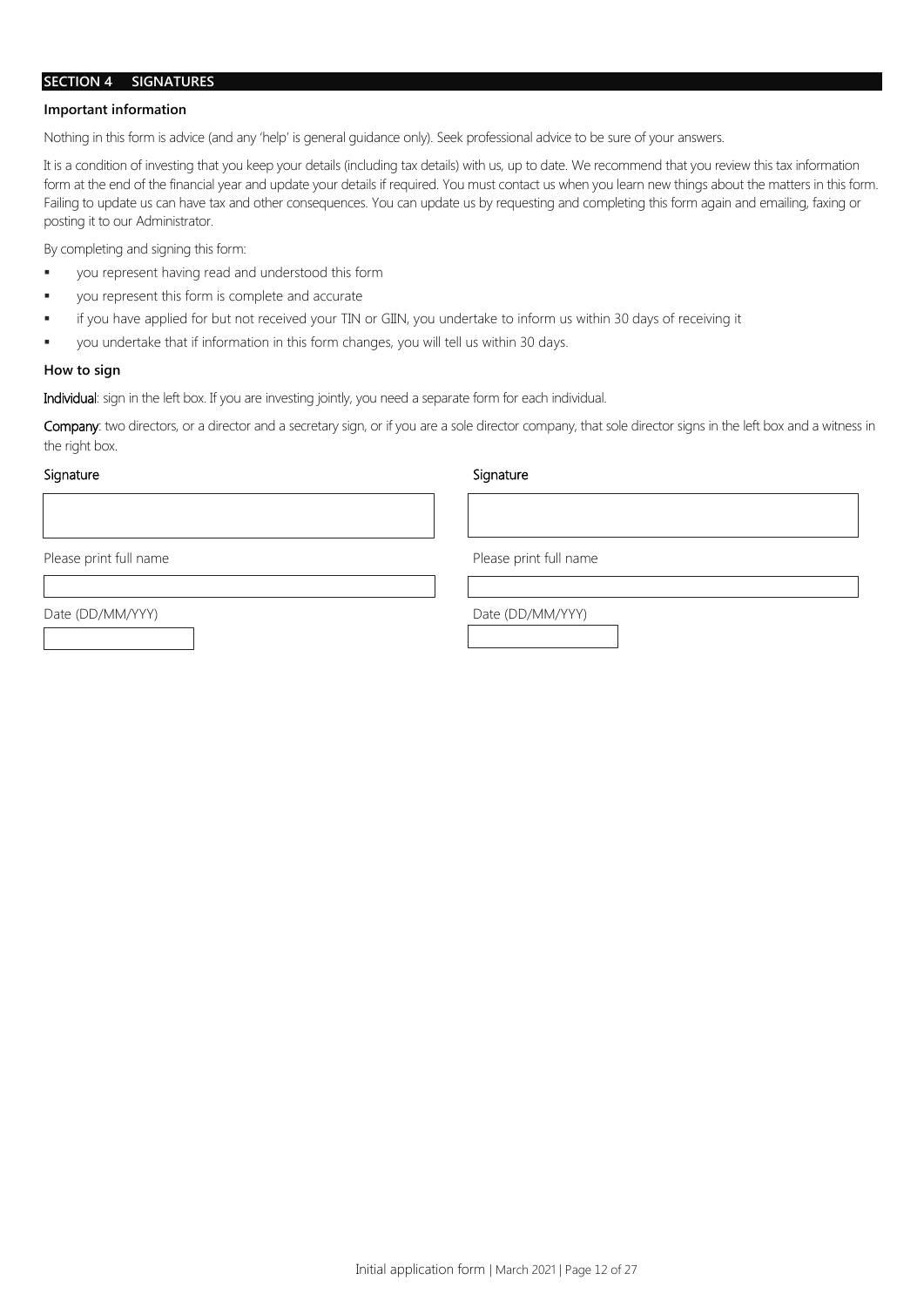

## Client Services contact details

Phone 1800 267 726 Enquiries email [amau.clientservice@bnpparibas.com](mailto:amau.clientservice@bnpparibas.com) Transactions email [bnppam.transactions@onevue.com.au](mailto:bnppam.transactions@onevue.com.au)

## **Instructions: identification forms**

| Which form?                                 | There are three forms that follow: one each for individuals, companies and trustees.                                                                                                                                                                                                                                                                                                                                                                                                                                                                                                                                                                                                                                                                                                                                                                                                                                                                                                                                                                                                                                                                                                                                                                                                                                                                                                                                                                                                                                                                                                                                                                                                                                                                                                                                                                                                                                                                                                         |
|---------------------------------------------|----------------------------------------------------------------------------------------------------------------------------------------------------------------------------------------------------------------------------------------------------------------------------------------------------------------------------------------------------------------------------------------------------------------------------------------------------------------------------------------------------------------------------------------------------------------------------------------------------------------------------------------------------------------------------------------------------------------------------------------------------------------------------------------------------------------------------------------------------------------------------------------------------------------------------------------------------------------------------------------------------------------------------------------------------------------------------------------------------------------------------------------------------------------------------------------------------------------------------------------------------------------------------------------------------------------------------------------------------------------------------------------------------------------------------------------------------------------------------------------------------------------------------------------------------------------------------------------------------------------------------------------------------------------------------------------------------------------------------------------------------------------------------------------------------------------------------------------------------------------------------------------------------------------------------------------------------------------------------------------------|
|                                             | Choose the form that is applicable to you.                                                                                                                                                                                                                                                                                                                                                                                                                                                                                                                                                                                                                                                                                                                                                                                                                                                                                                                                                                                                                                                                                                                                                                                                                                                                                                                                                                                                                                                                                                                                                                                                                                                                                                                                                                                                                                                                                                                                                   |
|                                             | If you are a partnership, an association, a co-operative or a Government body, then contact us and we will<br>send a more appropriate form to you.                                                                                                                                                                                                                                                                                                                                                                                                                                                                                                                                                                                                                                                                                                                                                                                                                                                                                                                                                                                                                                                                                                                                                                                                                                                                                                                                                                                                                                                                                                                                                                                                                                                                                                                                                                                                                                           |
| Copies or originals?                        | This form asks you to send us certain documents. Please send us certified copies, not originals. We will keep<br>what you send to us.                                                                                                                                                                                                                                                                                                                                                                                                                                                                                                                                                                                                                                                                                                                                                                                                                                                                                                                                                                                                                                                                                                                                                                                                                                                                                                                                                                                                                                                                                                                                                                                                                                                                                                                                                                                                                                                        |
| Certifying copies                           | You must have someone certify the copies you send to us. The following people can be the certifier:<br>You must certify the copies you send to us by one of the following certifiers:<br>a Justice of the Peace<br>$\bullet$<br>a Notary public (for the purposes of the Statutory Declaration Regulations 1993)<br>٠<br>an agent of the Australian Postal Corporation who is in charge of an office supplying postal services to<br>$\bullet$<br>the public<br>a permanent employee of the Australian Postal Corporation with 2 or more years of continuous service<br>$\bullet$<br>who is employed in an office supplying postal services to the public<br>an officer with, or authorised representative of, a holder of an Australian financial services licence, having<br>$\bullet$<br>2 or more continuous years of service with one or more licensees<br>an officer with 2 or more continuous years of service with one or more financial institutions (for the<br>$\bullet$<br>purposes of the Statutory Declaration Regulations 1993)<br>a finance company officer with 2 or more continuous years of service with one or more finance<br>$\bullet$<br>companies (for the purposes of the Statutory Declaration Regulations 1993)<br>a member of the Institute of Chartered Accountants in Australia, CPA Australia or the National Institute<br>$\bullet$<br>of Accountants with 2 or more years of continuous membership<br>a person who is enrolled on the roll of the Supreme Court of a State or Territory, or the High Court of<br>$\bullet$<br>Australia, as a legal practitioner (however described)<br>a Judge of a court<br>$\bullet$<br>a magistrate<br>$\bullet$<br>a chief executive officer of a Commonwealth court<br>$\bullet$<br>a registrar or deputy registrar of a court<br>$\bullet$<br>a Police officer<br>$\bullet$<br>an Australian consular officer or an Australian diplomatic officer (within the meaning of the Consular<br>$\bullet$<br>FeesAct 1955). |
| What should the person<br>certifying write? | "I [name] of [address] being [capacity e.g. Justice of the Peace] certify this and the following [x] pages as a true<br>copy of the original document." Each page should be initialed by the person certifying your documents.                                                                                                                                                                                                                                                                                                                                                                                                                                                                                                                                                                                                                                                                                                                                                                                                                                                                                                                                                                                                                                                                                                                                                                                                                                                                                                                                                                                                                                                                                                                                                                                                                                                                                                                                                               |
| Not in English?                             | Documents not in English must be accompanied by an English translation prepared by an accredited translator.<br>Contact us if you need guidance on accredited translators.                                                                                                                                                                                                                                                                                                                                                                                                                                                                                                                                                                                                                                                                                                                                                                                                                                                                                                                                                                                                                                                                                                                                                                                                                                                                                                                                                                                                                                                                                                                                                                                                                                                                                                                                                                                                                   |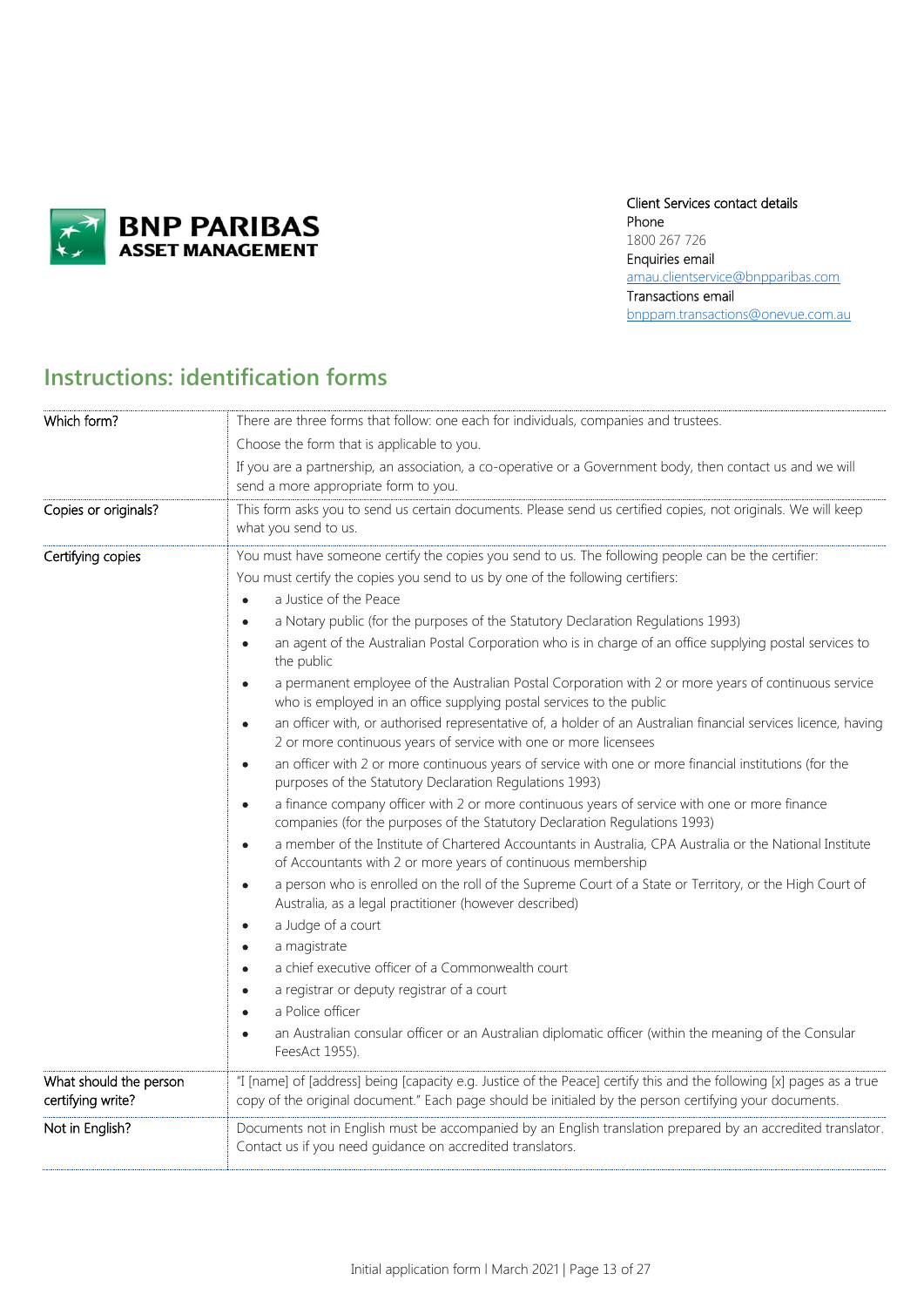

Client Services contact details Phone 1800 267 726 Enquiries email [amau.clientservice@bnpparibas.com](mailto:amau.clientservice@bnpparibas.com) Transactions email [bnppam.transactions@onevue.com.au](mailto:bnppam.transactions@onevue.com.au)

## **Identification form – Individuals**

**Please complete this form if you have not previously invested in a BNP PARIBAS ASSET MANAGEMENT Australia Limited distributed trust. A separate form is required for each investor in the case of joint holdings. If you make an error while completing this form, do not use correction fluid. Cross out your mistakes and initial your changes.**

**If you are a trustee, do NOT complete this form. Complete the Identification form – Trusts and Trustees instead.**

- 1. Please complete this identification form in block letters and using a black pen.
- 2. Make copies of your ID document(s) and arrange for them to be certified. Please refer to the 'Instructions' page for more information on getting your documents certified.
- 3. Include this identification form and certified copies of your ID documents with your initial application form when you send it to us.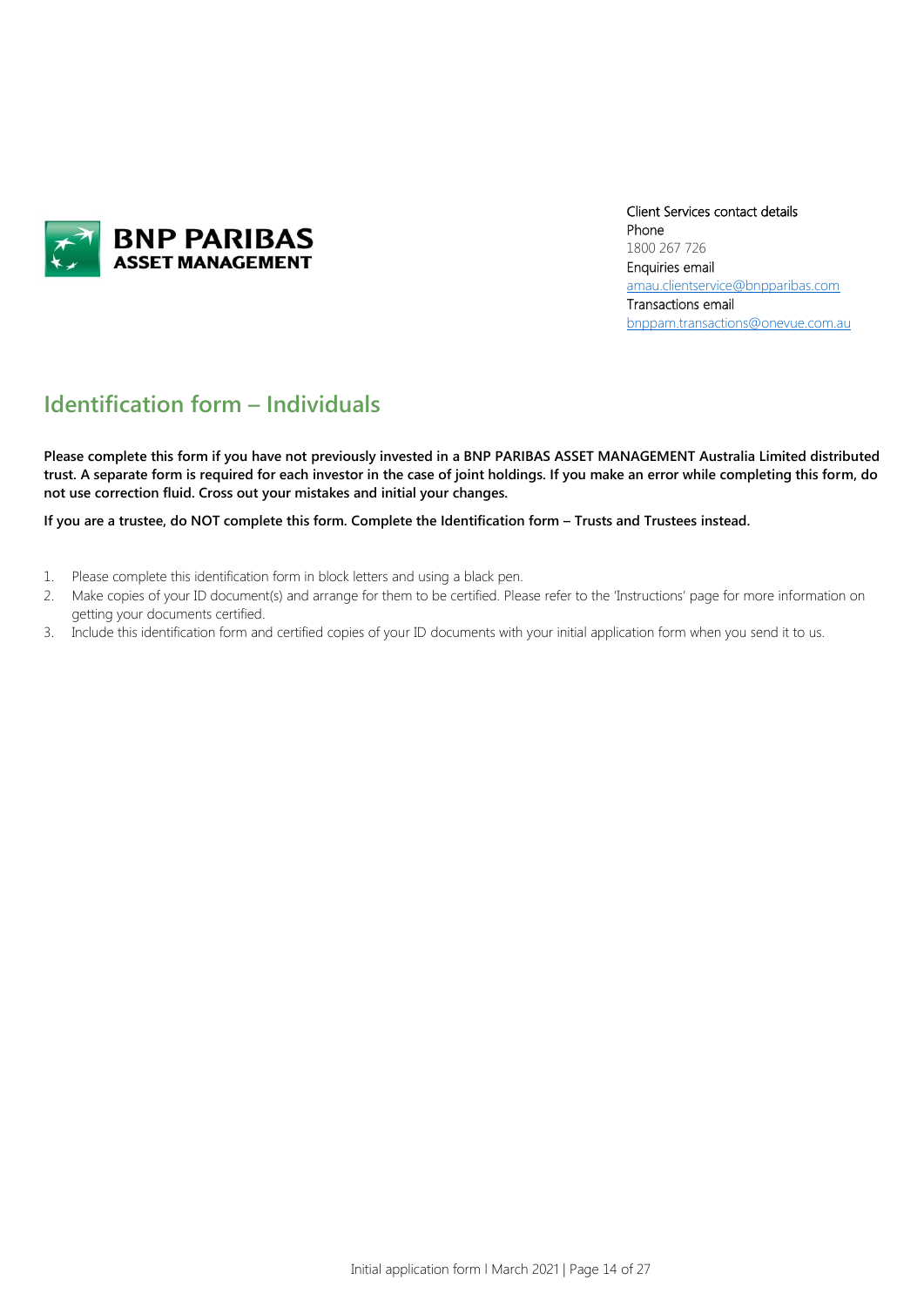## **1. PERSONAL DETAILS**

| н.<br>Η<br>г |  |
|--------------|--|
|--------------|--|

| <b>FENJUINAL DETAILJ</b><br>Title<br>Full given names                                                        | If you can't provide anything from Group 1, then provide a certified<br>copy of one of the following:                                                                                                                |  |  |
|--------------------------------------------------------------------------------------------------------------|----------------------------------------------------------------------------------------------------------------------------------------------------------------------------------------------------------------------|--|--|
| Surname                                                                                                      | Australian or foreign government issued birth certificate OR<br>Australian or foreign government issued citizenship certificate<br>OR                                                                                |  |  |
| Date of birth (DD/MM/YYYY)<br>Usual occupation                                                               | Centrelink pension or health card<br>please copy the front and back.<br>PLUS provide a certified copy of one of the following:<br>a Government issued notice                                                         |  |  |
| Please indicate the source and origin of funds being invested:<br>savings                                    | one which shows your name and residential address, not more<br>than 12 months old OR<br>a rates or utilities notice                                                                                                  |  |  |
| investment<br>superannuation contributions<br>commission                                                     | one which shows your name and residential address, not more<br>than 3 months old $OR$<br>ATO notice<br>one which shows any debt owing to the ATO, your name and<br>residential address, not more than 12 months old. |  |  |
| donation/gift                                                                                                | <b>SIGNATURE</b><br>3.<br>Signature                                                                                                                                                                                  |  |  |
| inheritance<br>normal course of business<br>asset sale<br>other - write the source and origin of funds below | Date (DD/MM/YYYY)                                                                                                                                                                                                    |  |  |
| <b>VERIFICATION PROCEDURE - INDIVIDUAL INVESTOR</b><br>2.                                                    |                                                                                                                                                                                                                      |  |  |

Please provide a certified copy of one document from Group 1 or if you can't, a certified copy of two documents from Group 2 for each individual applicant.

## Group 1

Provide a certified copy of one of these:

| Australian driver's licence                                                                                                  |
|------------------------------------------------------------------------------------------------------------------------------|
| showing your photo, and please copy the front and back OR                                                                    |
| foreign driver's licence                                                                                                     |
| showing your date of birth, signature and photo OR                                                                           |
| Australian passport                                                                                                          |
| a passport that has expired within the preceding two years is<br>acceptable, and please copy the pages which identify you OR |
|                                                                                                                              |
| foreign passport                                                                                                             |
| showing your signature and photo, and please copy the pages<br>which identify you <b>OR</b>                                  |
| Australian State or Territory Government issued ID card                                                                      |
| showing your date of birth, signature and photo OR                                                                           |
| foreign Government issued ID card                                                                                            |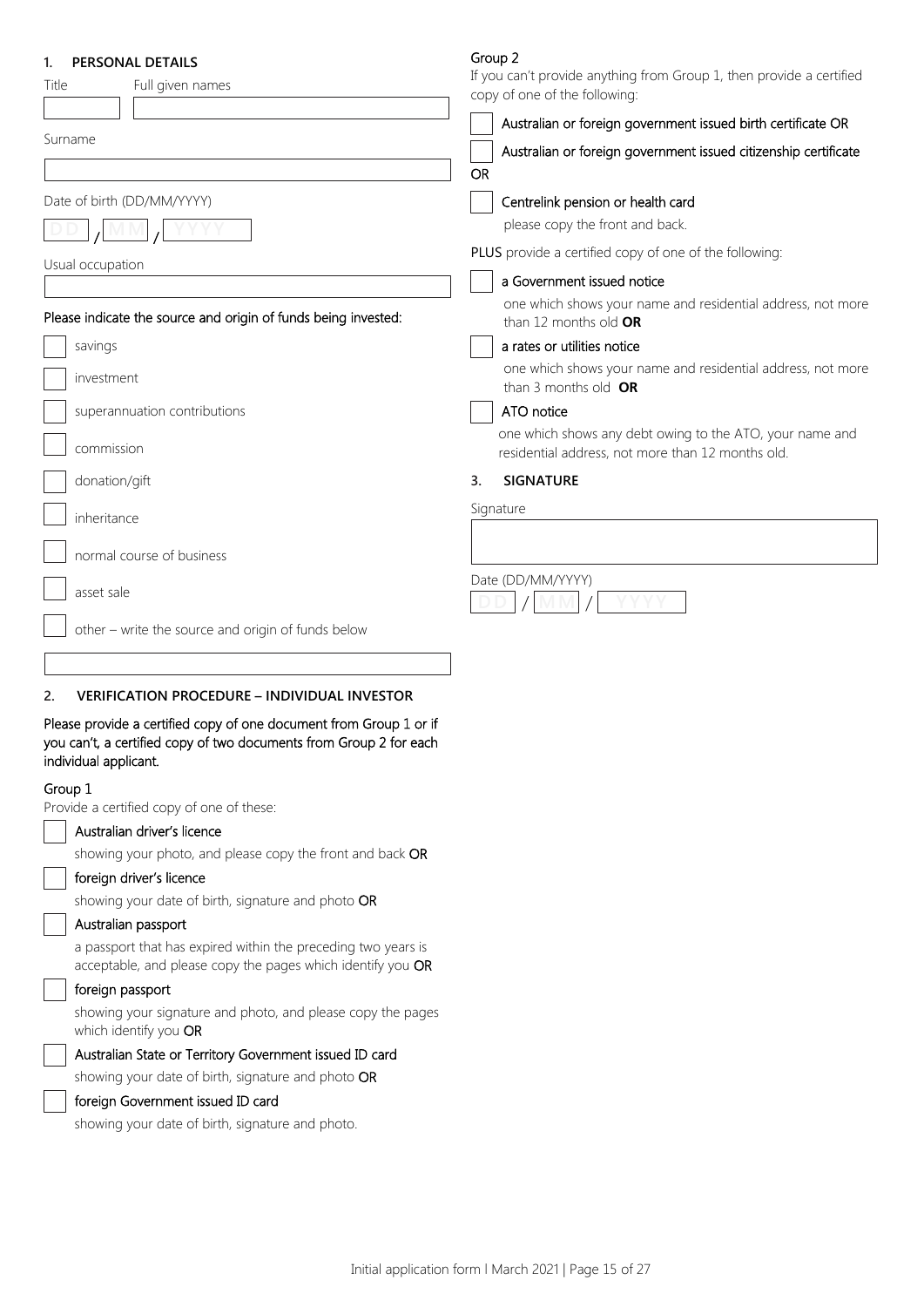

Client Services contact details Phone 1800 267 726 Enquiries email [amau.clientservice@bnpparibas.com](mailto:amau.clientservice@bnpparibas.com) Transactions email [bnppam.transactions@onevue.com.au](mailto:bnppam.transactions@onevue.com.au)

## **Identification form – Australian and foreign companies**

**Please complete this form if you are a company investing for the first time with a BNP PARIBAS ASSET MANAGEMENT Australia Limited distributed trust. If you make an error while completing this form, do not use correction fluid. Cross out your mistakes and initial your changes.**

### **If you are a trustee, do NOT complete this form. Complete the Identification form – Trusts and Trustees instead.**

- 1. Please complete this identification form in block letters and using a black pen.
- 2. Make copies of your ID document(s) and arrange for them to be certified. Please refer to the 'Instructions' page for more information on getting your documents certified.
- 3. Include this identification form and certified copies of your ID documents with your initial application form when you send it to us.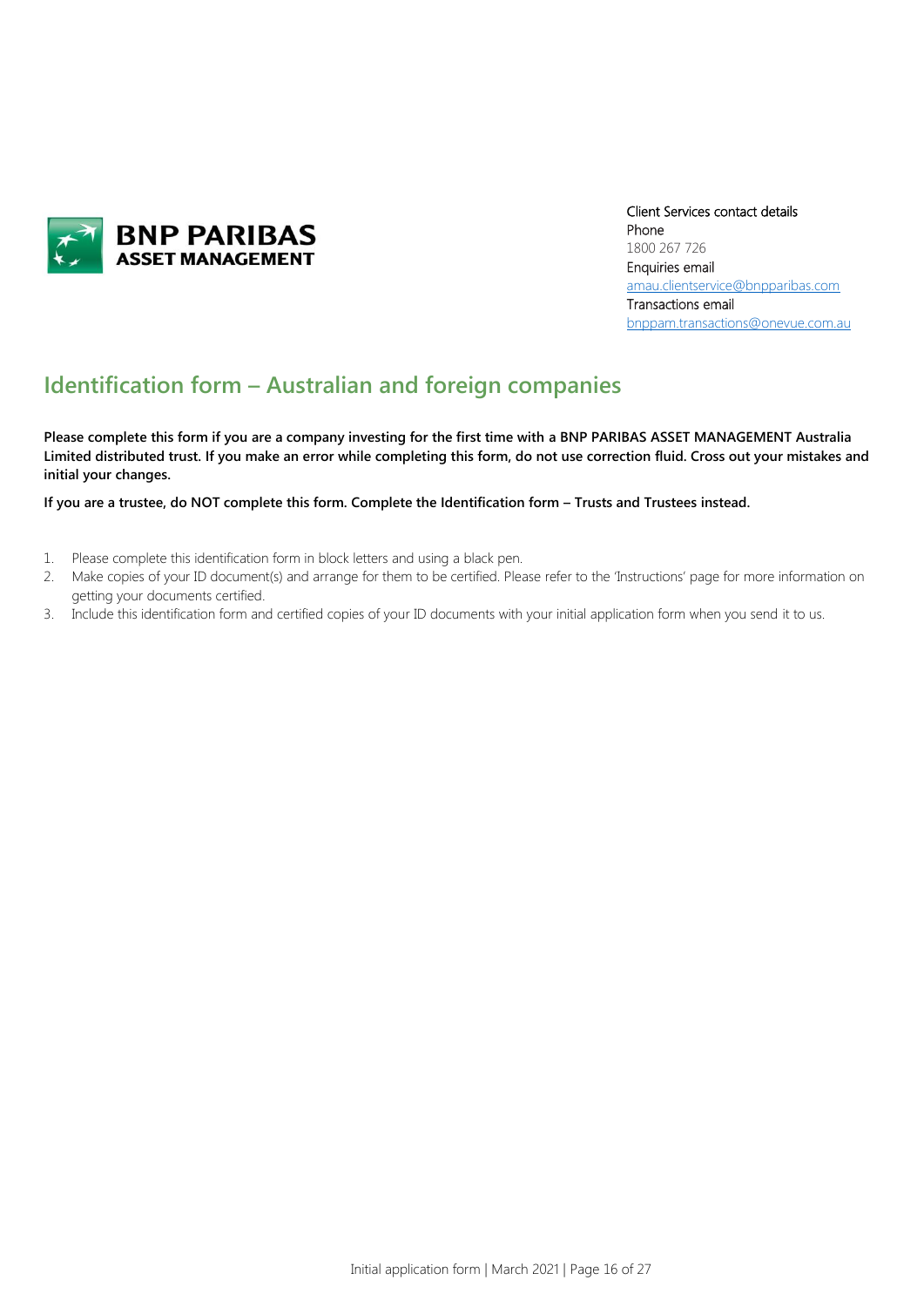| <b>COMPANY DETAILS</b>                                                   | Identification number issued by foreign registration body                                                                                                             |
|--------------------------------------------------------------------------|-----------------------------------------------------------------------------------------------------------------------------------------------------------------------|
| 1.1. General information                                                 |                                                                                                                                                                       |
| Full name of company                                                     | If you are a foreign company registered in Australia write your<br>principal place of business in Australia or the full name and address of<br>your Australian agent. |
| Nature of business                                                       | If you are a foreign company not registered in Australia write your                                                                                                   |
|                                                                          | registered business address in country of formation or principal place<br>of business if there is not a registered address.                                           |
| Please indicate the source and origin of funds being invested:           | A PO Box/RMB/Locked Bag is not acceptable                                                                                                                             |
| savings                                                                  | Property/Building name (if applicable)                                                                                                                                |
| investment                                                               |                                                                                                                                                                       |
| superannuation contributions                                             | Street number<br>Unit                                                                                                                                                 |
| commission                                                               |                                                                                                                                                                       |
| donation/gift                                                            | Street name                                                                                                                                                           |
| inheritance                                                              | Suburb<br>State                                                                                                                                                       |
| normal course of business                                                |                                                                                                                                                                       |
| asset sale                                                               | Country (if not Australia)<br>Post code                                                                                                                               |
|                                                                          |                                                                                                                                                                       |
| other - write the source and origin of funds below                       | Please provide us with certified copies of one of the following:                                                                                                      |
|                                                                          | an ASIC or foreign regulator search OR                                                                                                                                |
| 1.2. Australian companies                                                | an ASIC or foreign regulator certificate of registration.                                                                                                             |
| Principal place of business (if different to registered office address). | <b>COMPANY TYPE</b><br>2.                                                                                                                                             |
| A PO Box/RMB/Locked Bag is not acceptable.                               | Please complete the section below for public companies (section 2.1) or                                                                                               |
| Property/Building name (if applicable)                                   | private companies (section 2.2) (as applicable).                                                                                                                      |
|                                                                          | 2.1. Public company                                                                                                                                                   |
| Street number<br>Unit                                                    | Are you a public company?                                                                                                                                             |
| Street name                                                              | No<br>Yes                                                                                                                                                             |
|                                                                          | If yes, please proceed to section 3.                                                                                                                                  |
| Suburb<br>State                                                          | 2.2. Private company                                                                                                                                                  |
|                                                                          | Are you a private company?                                                                                                                                            |
| Post code<br>Country                                                     | No<br>Yes                                                                                                                                                             |
|                                                                          | If yes, please complete the director details section below if you are a                                                                                               |
| Please provide us with certified copies of the following:                | private Australian company or a private foreign company. Do not<br>complete for public companies.                                                                     |
| an ASIC search OR                                                        | Director details                                                                                                                                                      |
| a certificate of registration issued by ASIC                             | How many directors are there?                                                                                                                                         |
| Foreign companies<br>1.3.                                                | Provide the full name of each director                                                                                                                                |
| Country of formation                                                     | Director 1                                                                                                                                                            |
|                                                                          | Title<br>Full given names                                                                                                                                             |
| Registered in Australia?                                                 |                                                                                                                                                                       |
| Yes - what is the ARBN<br>No                                             | Surname                                                                                                                                                               |
|                                                                          | Director 2                                                                                                                                                            |
| Registered in country of formation?                                      | Title<br>Full given names                                                                                                                                             |

| registered in country or formation.               |
|---------------------------------------------------|
| $\Box$ No $\Box$ Yes – name of regulator/exchange |
|                                                   |

Surname

Identification number issued by foreign registration body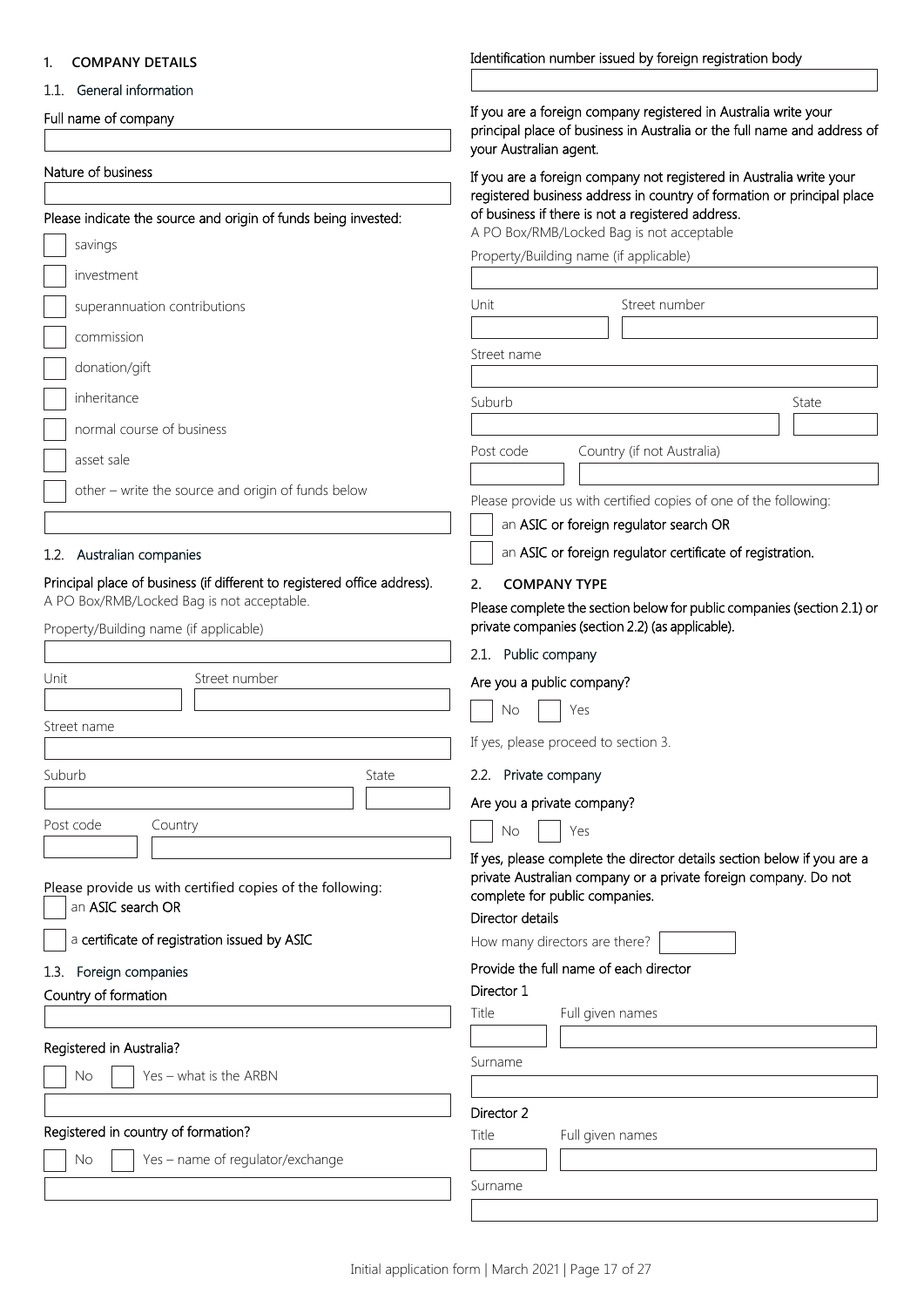#### Director 2

| Director p                                                                                                                       | <b>HELP</b>                                                                                                                           |
|----------------------------------------------------------------------------------------------------------------------------------|---------------------------------------------------------------------------------------------------------------------------------------|
| Title<br>Full given names                                                                                                        | <b>Control:</b> includes control as a result of, or by means of, trusts,                                                              |
|                                                                                                                                  | agreements, arrangements, understandings and practices, whether<br>or not having legal or equitable force and whether or not based on |
| Surname                                                                                                                          | legal or equitable rights, and includes exercising control through the                                                                |
|                                                                                                                                  | capacity to determine decisions about financial and operating<br>policies.                                                            |
| Director 4                                                                                                                       |                                                                                                                                       |
| Title<br>Full given names                                                                                                        | Beneficial owner 1                                                                                                                    |
|                                                                                                                                  | Title<br>Full given names                                                                                                             |
| Surname                                                                                                                          |                                                                                                                                       |
|                                                                                                                                  | Surname/Company name                                                                                                                  |
|                                                                                                                                  |                                                                                                                                       |
| If there are more directors, please provide their name on a separate<br>sheet and attach to this form.                           | Date of birth (DD/MM/YYYY)                                                                                                            |
|                                                                                                                                  |                                                                                                                                       |
| 3.<br>REGULATED/LISTED COMPANIES                                                                                                 |                                                                                                                                       |
| Are you an Australian listed company?                                                                                            | Usual occupation/nature of business                                                                                                   |
| Yes - please provide name of market/exchange<br>No                                                                               |                                                                                                                                       |
| Market/exchange                                                                                                                  | Residential address/Registered office address.                                                                                        |
|                                                                                                                                  | A PO Box/RMB/Locked Bag is not acceptable.                                                                                            |
| Are you a majority-owned subsidiary of an Australian listed company?                                                             | Property/Building name (if applicable)                                                                                                |
|                                                                                                                                  |                                                                                                                                       |
| No<br>Yes - please provide name of listed company<br>and market/exchange                                                         | Unit<br>Street number                                                                                                                 |
| Company                                                                                                                          |                                                                                                                                       |
|                                                                                                                                  | Street name                                                                                                                           |
| Market/Exchange                                                                                                                  |                                                                                                                                       |
|                                                                                                                                  | Suburb<br>State                                                                                                                       |
|                                                                                                                                  |                                                                                                                                       |
| Are you a regulated company?                                                                                                     | Post code                                                                                                                             |
| One that which is licensed by an Australian Commonwealth, State or<br>Territory statutory regulator.                             | Country                                                                                                                               |
| Yes - please provide details of the regulator and<br>No                                                                          |                                                                                                                                       |
| license number                                                                                                                   | Beneficial owner 2                                                                                                                    |
| Regulator                                                                                                                        | Title<br>Full given names                                                                                                             |
|                                                                                                                                  |                                                                                                                                       |
| Licence number                                                                                                                   | Surname/Company name                                                                                                                  |
|                                                                                                                                  |                                                                                                                                       |
|                                                                                                                                  | Date of birth (DD/MM/YYYY)                                                                                                            |
| If you answered yes to any of these questions, please provide us with                                                            |                                                                                                                                       |
| a certified copy of one of the following and sign the form at the end.<br>For you, this form is then complete.                   | Usual occupation/nature of business                                                                                                   |
|                                                                                                                                  |                                                                                                                                       |
| an <b>ASIC</b> search OR                                                                                                         | Residential address/Registered office address.                                                                                        |
| a search of the licence or other records of the relevant regulator                                                               | A PO Box/RMB/Locked Bag is not acceptable.                                                                                            |
| <b>OR</b>                                                                                                                        | Property/Building name (if applicable)                                                                                                |
| a public document issued by the company OR                                                                                       |                                                                                                                                       |
| a search of the relevant market/exchange                                                                                         | Unit<br>Street number                                                                                                                 |
| 4.                                                                                                                               |                                                                                                                                       |
| NON-REGULATED/NON-LISTED COMPANIES<br>If you answered no to all the questions in section 3, please fill in the                   | Street name                                                                                                                           |
| sections 4.1, 4.2 and 4.3 below.                                                                                                 |                                                                                                                                       |
| 4.1. Beneficial owner details                                                                                                    | Suburb<br>State                                                                                                                       |
| Provide details of all beneficial owners who are individuals who,                                                                |                                                                                                                                       |
| through one or more shareholdings, ultimately own 25% or more of                                                                 | Post code<br>Country                                                                                                                  |
| the company's issued capital or who control (whether directly or<br>indirectly) the company and either the date of birth or full |                                                                                                                                       |

indirectly) the company and either the date of birth or full

residential address of each beneficial owner.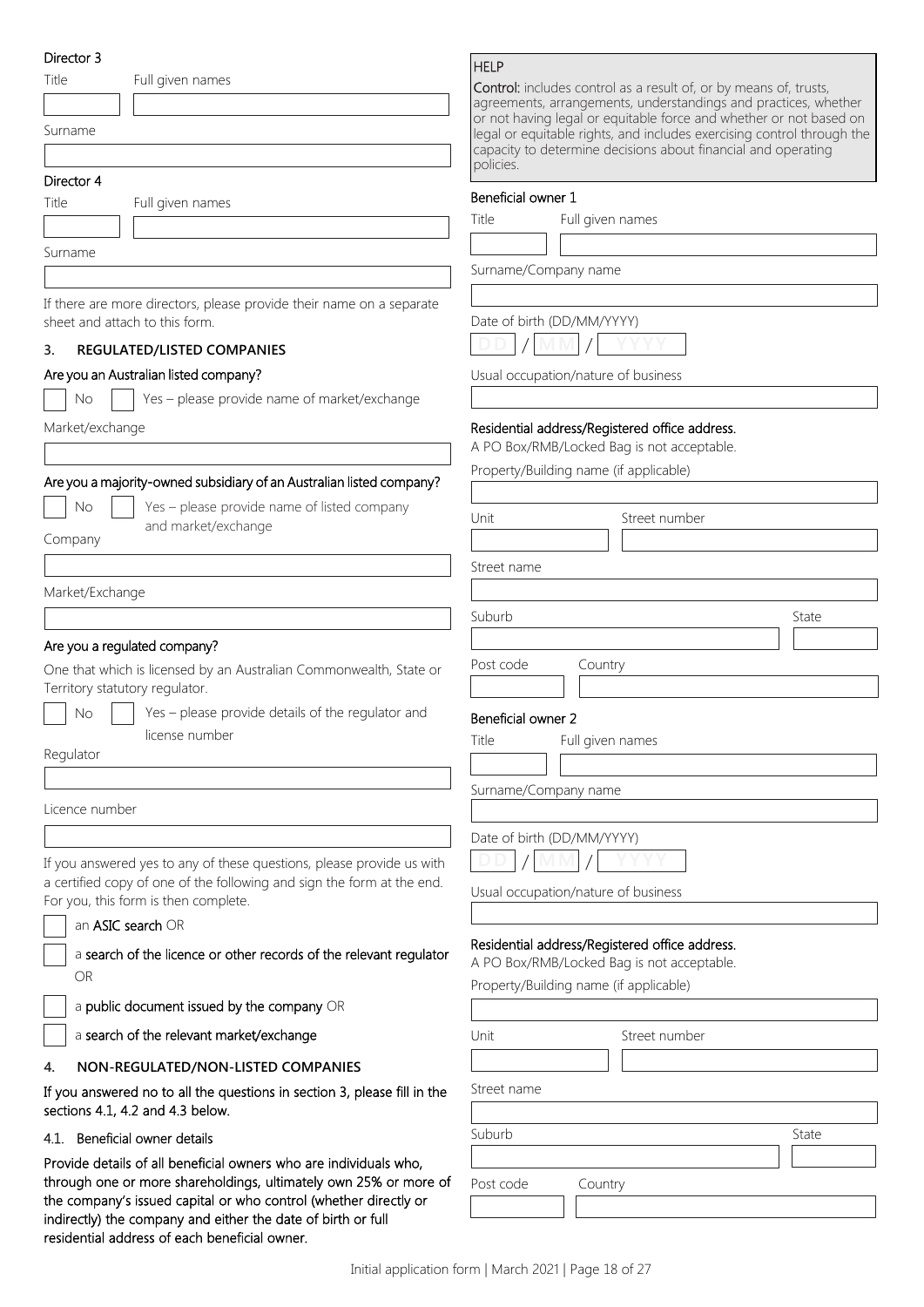| Beneficial owner 3                                                                           | Verification procedure - beneficial owners                                                                                                  |
|----------------------------------------------------------------------------------------------|---------------------------------------------------------------------------------------------------------------------------------------------|
| Title<br>Full given names                                                                    | Please provide a certified copy of one document from Group 1 or if<br>you can't, a certified copy of two documents from Group 2 for each    |
| Surname/Company name                                                                         | individual applicant.                                                                                                                       |
|                                                                                              | Group 1                                                                                                                                     |
| Date of birth (DD/MM/YYYY)                                                                   | Provide a certified copy of one of these:                                                                                                   |
|                                                                                              | Australian driver's licence                                                                                                                 |
| Usual occupation/nature of business                                                          | showing your photo, and please copy the front and back OR                                                                                   |
|                                                                                              | foreign driver's licence                                                                                                                    |
|                                                                                              | showing your date of birth, signature and photo OR                                                                                          |
| Residential address/Registered office address.                                               | Australian passport                                                                                                                         |
| A PO Box/RMB/Locked Bag is not acceptable.                                                   | a passport that has expired within the preceding two years is                                                                               |
| Property/Building name (if applicable)                                                       | acceptable, and please copy the pages which identify you OR                                                                                 |
|                                                                                              | foreign passport                                                                                                                            |
| Unit<br>Street number                                                                        | showing your signature and photo, and please copy the pages                                                                                 |
|                                                                                              | which identify you OR                                                                                                                       |
| Street name                                                                                  | Australian State or Territory Government issued ID card                                                                                     |
|                                                                                              | showing your date of birth, signature and photo OR                                                                                          |
| Suburb                                                                                       | foreign Government issued ID card<br>State                                                                                                  |
|                                                                                              | showing your date of birth, signature and photo.                                                                                            |
| Post code<br>Country                                                                         | Group 2                                                                                                                                     |
|                                                                                              | If you can't provide anything from Group 1, then provide a certified<br>copy of one of the following:                                       |
| Beneficial owner 4                                                                           | Australian or foreign government issued birth certificate OR                                                                                |
| Full given names<br>Title                                                                    | Australian or foreign government issued citizenship certificate                                                                             |
|                                                                                              | OR                                                                                                                                          |
| Surname/Company name                                                                         | Centrelink pension or health card                                                                                                           |
|                                                                                              | please copy the front and back.                                                                                                             |
| Date of birth (DD/MM/YYYY)                                                                   |                                                                                                                                             |
|                                                                                              | <b>PLUS</b> provide a certified copy of one of the following:                                                                               |
| Usual occupation/Nature of business                                                          | a Government issued notice                                                                                                                  |
|                                                                                              | one which shows your name and residential address, not more than<br>12 months old OR                                                        |
| Residential address/Registered office address.<br>A PO Box/RMB/Locked Bag is not acceptable. | a rates or utilities notice                                                                                                                 |
| Property/Building name (if applicable)                                                       | one which shows your name and residential address, not more than 3<br>months old OR                                                         |
|                                                                                              | ATO notice                                                                                                                                  |
| Unit<br>Street number                                                                        | one which shows any debt owing to the ATO, your name and<br>residential address, not more than 12 months old.                               |
| Street name                                                                                  | For each corporate beneficial owner please provide:                                                                                         |
|                                                                                              | a completed Identification form - Australian and Foreign                                                                                    |
| Suburb                                                                                       | State<br>companies, plus any relevant identification.                                                                                       |
|                                                                                              | 4.2. Voting rights                                                                                                                          |
| Post code<br>Country                                                                         | If there are any other individuals, who have not been listed above in                                                                       |
|                                                                                              | section 4.1, and who are entitled, either directly or indirectly, to<br>exercise 25% or more of the company's voting rights, please provide |
|                                                                                              | their name, date of birth, and residential address on a separate sheet                                                                      |

and attach to this form.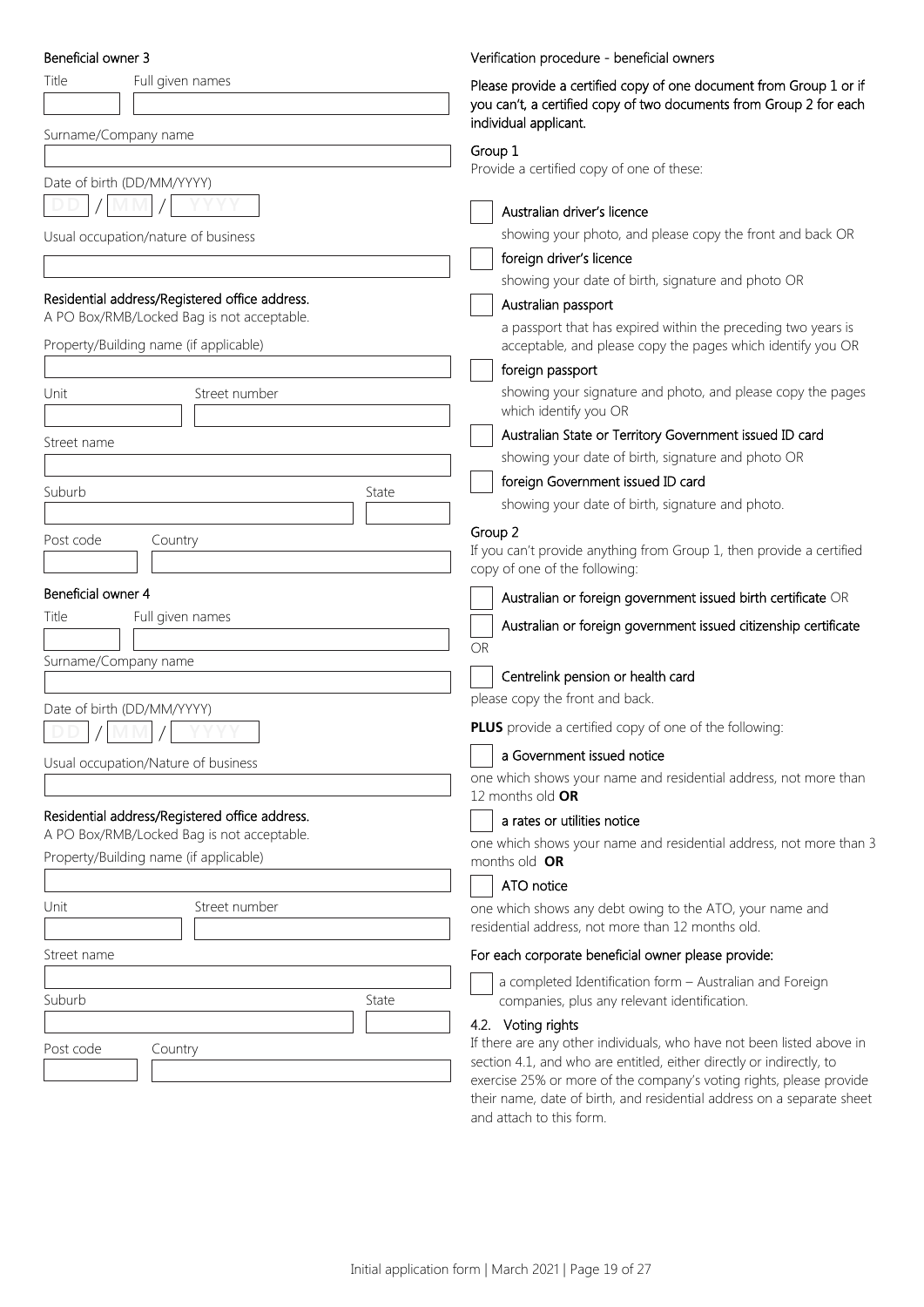#### 4.3. Senior Managing Official details

## If the company does not have any beneficial owners, please provide the details of the Senior Managing Official (or equivalent).

| the details of the Senior Managing Official (or equivalent). |                                                                                                                                                | secretary, this form must be signed by that person. If the company                                                                            |
|--------------------------------------------------------------|------------------------------------------------------------------------------------------------------------------------------------------------|-----------------------------------------------------------------------------------------------------------------------------------------------|
| <b>Title</b>                                                 | Full given names                                                                                                                               | (pursuant to section 204A of the Corporations Act 2001) does not<br>have a company secretary, a sole director can also sign alone.            |
| Surname                                                      |                                                                                                                                                | Otherwise this form must be signed by a director jointly with either<br>another director or a company secretary. Please indicate the capacity |
|                                                              |                                                                                                                                                | in which the form is signed.                                                                                                                  |
|                                                              | Date of birth (DD/MM/YYYY)                                                                                                                     | Signature of director 1                                                                                                                       |
|                                                              |                                                                                                                                                |                                                                                                                                               |
| Company title                                                |                                                                                                                                                | Please print full name                                                                                                                        |
|                                                              |                                                                                                                                                |                                                                                                                                               |
|                                                              | Residential address/Registered office address<br>A PO Box/RMB/Locked Bag is not acceptable.                                                    | Date (DD/MM/YYYY)                                                                                                                             |
|                                                              | Property/Building name (if applicable)                                                                                                         |                                                                                                                                               |
|                                                              |                                                                                                                                                | Company officer (please indicate company capacity)                                                                                            |
| Unit                                                         | Street number                                                                                                                                  | Director                                                                                                                                      |
|                                                              |                                                                                                                                                | Sole director and company secretary                                                                                                           |
| Street name                                                  |                                                                                                                                                | Signature of director 2/company secretary                                                                                                     |
| Suburb                                                       | State                                                                                                                                          |                                                                                                                                               |
|                                                              |                                                                                                                                                | Please print full name                                                                                                                        |
| Post code                                                    | Country                                                                                                                                        |                                                                                                                                               |
|                                                              |                                                                                                                                                | Date (DD/MM/YYYY)                                                                                                                             |
|                                                              |                                                                                                                                                |                                                                                                                                               |
| <b>HELP</b>                                                  |                                                                                                                                                |                                                                                                                                               |
|                                                              | Senior managing official: an individual who makes, or participates in<br>making, decisions that affect the whole, or a substantial part of the | Company officer (please indicate company capacity)                                                                                            |
|                                                              | company, or that may significantly affect the company's financial                                                                              | Director                                                                                                                                      |
| standing.                                                    |                                                                                                                                                | Company secretary                                                                                                                             |
|                                                              |                                                                                                                                                |                                                                                                                                               |

#### Verification procedure - senior managing official details

If you are unable to provide details of the beneficial owners in 4.1 above, please provide documentation showing the name of the senior managing official, as provided in this section 4.3.

## **5. SIGNING INSTRUCTIONS**

Where the company has a sole director who is also the sole company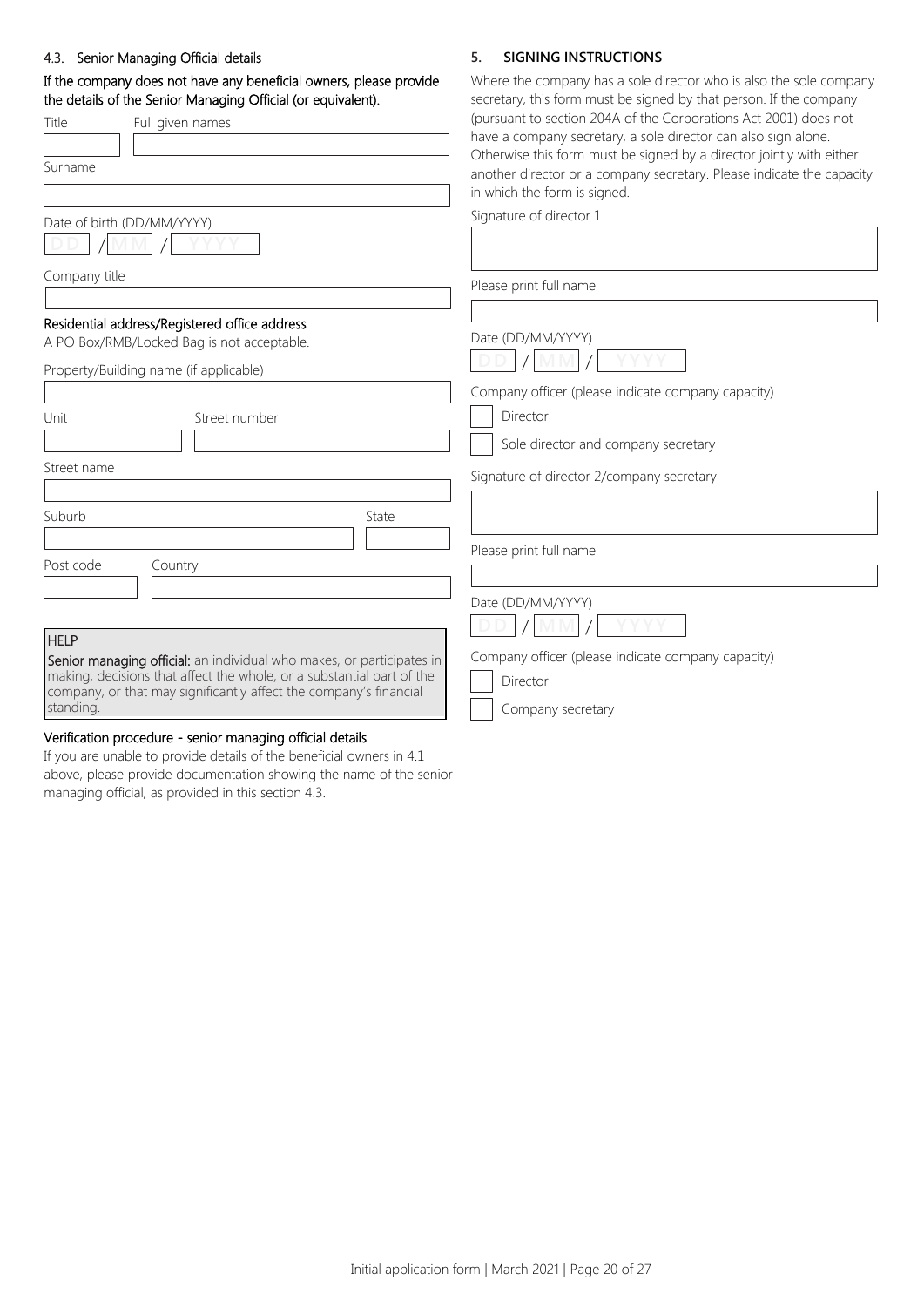

Client Services contact details Phone 1800 267 726 Enquiries email [amau.clientservice@bnpparibas.com](mailto:amau.clientservice@bnpparibas.com) Transactions email [bnppam.transactions@onevue.com.au](mailto:bnppam.transactions@onevue.com.au)

## **Identification form – Trusts and Trustees**

**Please complete this form if you have not previously invested in a BNP PARIBAS ASSET MANAGEMENT Australia Limited distributed trust. If you make an error while completing this form, do not use correction fluid. Cross out your mistakes and initial your changes.**

- 1. Please complete this identification form in block letters and using a black pen.
- 2. Make copies of your ID document(s) and arrange for them to be certified. Please refer to the 'Instructions' page for more information on getting your documents certified.
- 3. Include this identification form and certified copies of your ID documents with your initial application form when you send it to us.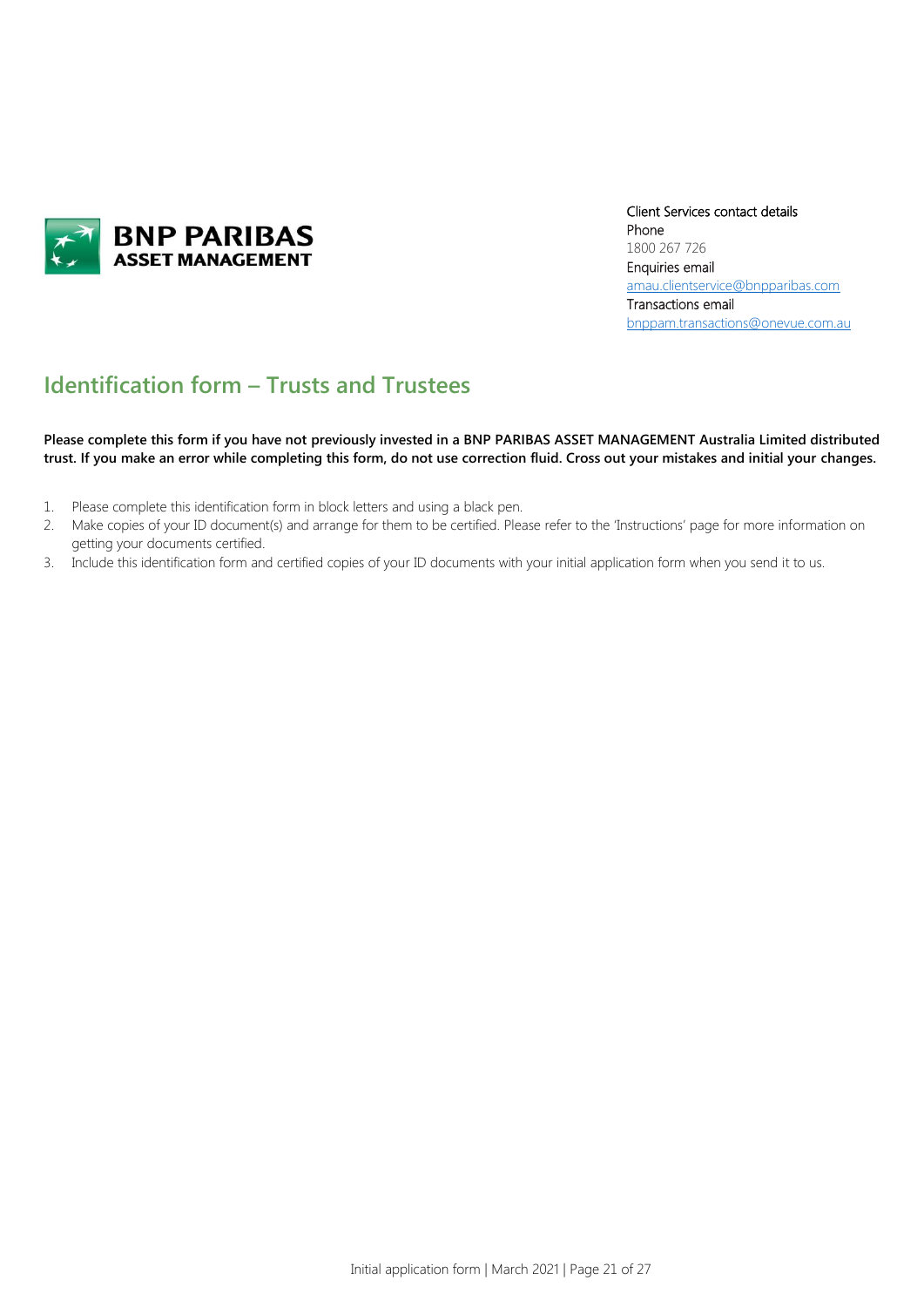## **1. TRUST DETAILS**

Full name of trust

Business name (if any)

Country in that the trust was established

#### Please indicate the source and origin of funds being invested:

|  | savings                                            |
|--|----------------------------------------------------|
|  | investment                                         |
|  | superannuation contributions                       |
|  | commission                                         |
|  | donation/gift                                      |
|  | inheritance                                        |
|  | normal course of business                          |
|  | asset sale                                         |
|  | other – write the source and origin of funds below |
|  |                                                    |

#### **2. TYPE OF TRUST**

#### 2.1. Regulated trusts

#### This includes complying superannuation funds and SMSFs

Superannuation fund - or another type of trust registered and regulated by an Australian Commonwealth statutory regulator

No | Yes

If yes, please tell us:

The trust's ABN

The regulator if not APRA or the ATO

Any licence number

#### Registered managed investment scheme

Yes

If yes, please tell us the ARSN

#### Government superannuation fund

No | Yes

If yes, please tell us the name of the Act that regulates the trust

If you answered yes to any of these questions, then please provide a certified copy of one of the following:

#### superannuation funds

go to [www.abn.business.gov.au,](http://www.abn.business.gov.au/) select the 'Super Fund Lookup' option and print out the results for your superannuation fund OR

#### registered managed investment schemes

an ASIC search of the scheme OR

| Government superannuation funds |
|---------------------------------|
|---------------------------------|

an extract of the establishing legislation.

#### 2.2. Non-regulated trusts

Including family discretionary trusts, family and other unit trusts, deceased estates and charitable trusts (but not including self managed superannuation funds)

Is the trust a non-regulated trust?

No | Yes

If yes, please specify the type of trust

Please provide full name, address and date of birth of all beneficial owners who are individuals who own 25% or more of the trust income or assets or who control (whether directly or indirectly) the trust and either the date of birth or full residential address of each beneficial owner:

#### **HELP**

Control: includes control as a result of, or by means of, trusts, agreements, arrangements, understandings and practices, whether or not having legal or equitable force and whether or not based on legal or equitable rights, and includes exercising control through the capacity to determine decisions about financial and operating policies.

#### Beneficial owner 1

| Title<br>Full given names |  |
|---------------------------|--|
|---------------------------|--|

Surname/Company name

Date of birth (DD/MM/YYYY)



Usual occupation/Nature of business

#### Residential address

A PO Box/RMB/Locked Bag is not acceptable.

Property/Building name (if applicable)

| Unit               |                            | Street number |       |
|--------------------|----------------------------|---------------|-------|
|                    |                            |               |       |
| Street name        |                            |               |       |
|                    |                            |               |       |
| Suburb             |                            |               | State |
|                    |                            |               |       |
| Post code          | Country                    |               |       |
|                    |                            |               |       |
| Beneficial owner 2 |                            |               |       |
| Title              | Full given names           |               |       |
|                    |                            |               |       |
|                    | Surname/Company name       |               |       |
|                    |                            |               |       |
|                    | Date of birth (DD/MM/YYYY) |               |       |
|                    |                            |               |       |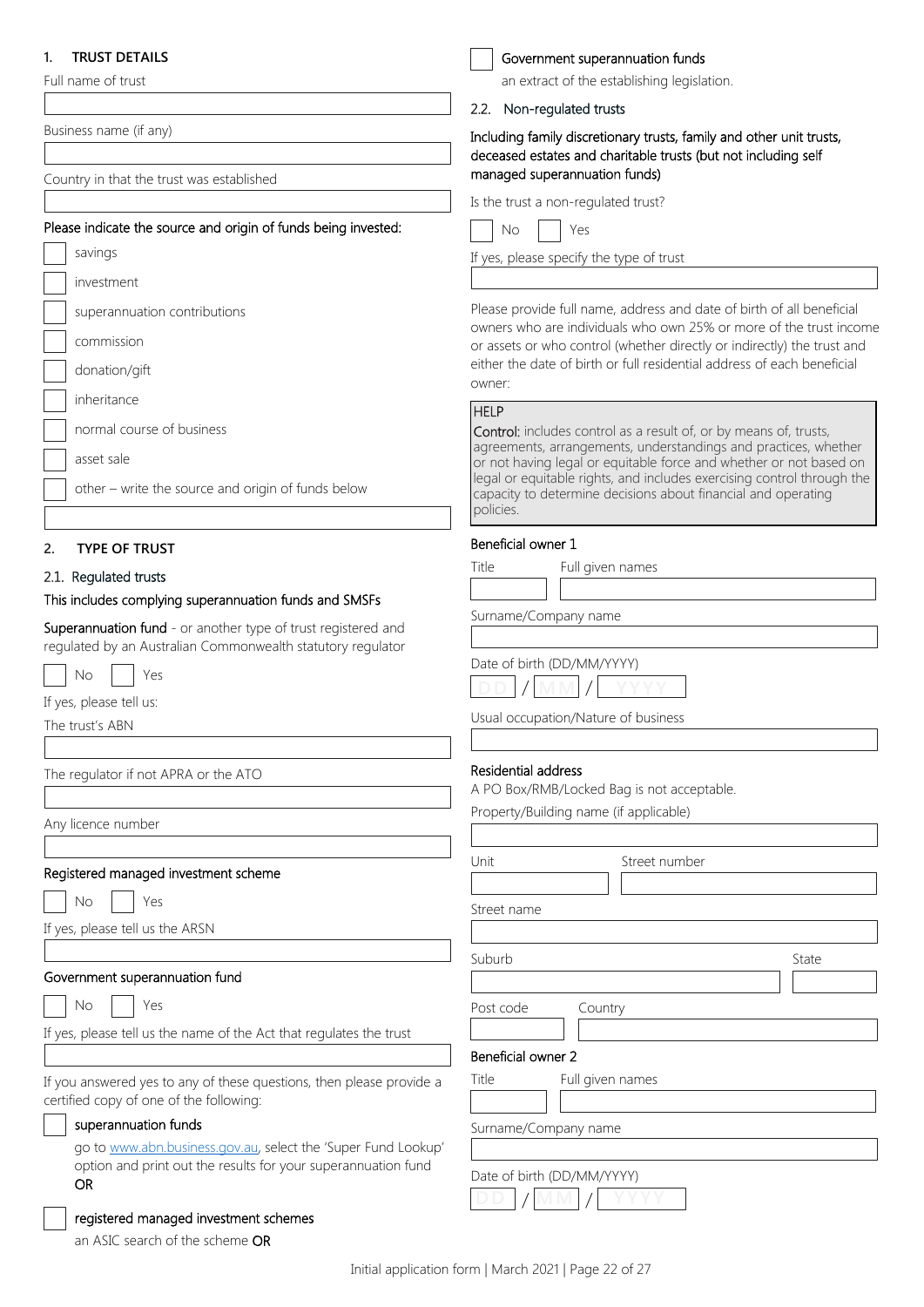| Usual occupation/nature of business                                                  |               | Unit                                                                        | Street number                                                                                                               |  |  |
|--------------------------------------------------------------------------------------|---------------|-----------------------------------------------------------------------------|-----------------------------------------------------------------------------------------------------------------------------|--|--|
|                                                                                      |               |                                                                             |                                                                                                                             |  |  |
| Residential address                                                                  |               | Street name                                                                 |                                                                                                                             |  |  |
| A PO Box/RMB/Locked Bag is not acceptable.                                           |               |                                                                             |                                                                                                                             |  |  |
| Property/Building name (if applicable)                                               |               | Suburb                                                                      | State                                                                                                                       |  |  |
|                                                                                      |               |                                                                             |                                                                                                                             |  |  |
| Unit                                                                                 | Street number | Post code<br>Country                                                        |                                                                                                                             |  |  |
|                                                                                      |               |                                                                             |                                                                                                                             |  |  |
| Street name                                                                          |               |                                                                             | Please provide the name of all beneficiaries that are not beneficial                                                        |  |  |
|                                                                                      |               | owners.                                                                     |                                                                                                                             |  |  |
| Suburb                                                                               | State         |                                                                             | If the trust deed describes the beneficiaries by reference to member                                                        |  |  |
|                                                                                      |               |                                                                             | of a class please provide details of, the class to which the beneficiaries                                                  |  |  |
|                                                                                      |               |                                                                             | belong e.g. family members, unit holders, un-named charities on a                                                           |  |  |
| Post code<br>Country                                                                 |               | separate sheet and attach to this form.                                     |                                                                                                                             |  |  |
|                                                                                      |               | Beneficiary 1                                                               |                                                                                                                             |  |  |
| Beneficial owner 3                                                                   |               | Title<br>Full given names                                                   |                                                                                                                             |  |  |
| Title<br>Full given names                                                            |               |                                                                             |                                                                                                                             |  |  |
|                                                                                      |               | Surname                                                                     |                                                                                                                             |  |  |
| Surname/Company name                                                                 |               |                                                                             |                                                                                                                             |  |  |
|                                                                                      |               | Beneficiary 2                                                               |                                                                                                                             |  |  |
| Date of birth (DD/MM/YYYY)                                                           |               | Title<br>Full given names                                                   |                                                                                                                             |  |  |
|                                                                                      |               |                                                                             |                                                                                                                             |  |  |
| Usual occupation/nature of business                                                  |               | Surname                                                                     |                                                                                                                             |  |  |
|                                                                                      |               |                                                                             |                                                                                                                             |  |  |
|                                                                                      |               |                                                                             |                                                                                                                             |  |  |
| Residential address                                                                  |               | Beneficiary 3                                                               |                                                                                                                             |  |  |
| A PO Box/RMB/Locked Bag is not acceptable.                                           |               | Title<br>Full given names                                                   |                                                                                                                             |  |  |
| Property/Building name (if applicable)                                               |               |                                                                             |                                                                                                                             |  |  |
|                                                                                      |               | Surname                                                                     |                                                                                                                             |  |  |
| Unit                                                                                 | Street number |                                                                             |                                                                                                                             |  |  |
|                                                                                      |               | Beneficiary 4                                                               |                                                                                                                             |  |  |
| Street name                                                                          |               | Title<br>Full given names                                                   |                                                                                                                             |  |  |
|                                                                                      |               |                                                                             |                                                                                                                             |  |  |
| Suburb                                                                               | State         | Surname                                                                     |                                                                                                                             |  |  |
|                                                                                      |               |                                                                             |                                                                                                                             |  |  |
| Post code<br>Country                                                                 |               |                                                                             |                                                                                                                             |  |  |
|                                                                                      |               |                                                                             | Please provide the name of the appointor of the trust, if applicable                                                        |  |  |
| Beneficial owner 4                                                                   |               |                                                                             |                                                                                                                             |  |  |
| Title<br>Full given names                                                            |               | <b>HELP</b>                                                                 |                                                                                                                             |  |  |
|                                                                                      |               |                                                                             |                                                                                                                             |  |  |
|                                                                                      |               |                                                                             | Appointor: the appointor has the power to appoint or remove the<br>trustees of the trust. Not all trusts have an appointor. |  |  |
| Surname/Company name                                                                 |               |                                                                             |                                                                                                                             |  |  |
|                                                                                      |               | Name of trust settlor                                                       |                                                                                                                             |  |  |
| Date of birth (DD/MM/YYYY)                                                           |               |                                                                             |                                                                                                                             |  |  |
|                                                                                      |               |                                                                             |                                                                                                                             |  |  |
| Usual occupation/nature of business                                                  |               |                                                                             | <b>HELP</b>                                                                                                                 |  |  |
|                                                                                      |               | Settlor: this is the person that creates the trust. The settlor may be, for |                                                                                                                             |  |  |
|                                                                                      |               | example, your accountant or solicitor.                                      |                                                                                                                             |  |  |
| Residential address                                                                  |               |                                                                             | Note: you do not need to provide the name of the trust settlor if they                                                      |  |  |
| A PO Box/RMB/Locked Bag is not acceptable.<br>Property/Building name (if applicable) |               | are deceased, or the material asset at the time the trust was               |                                                                                                                             |  |  |
|                                                                                      |               | established was less than \$10,000.                                         |                                                                                                                             |  |  |
|                                                                                      |               |                                                                             |                                                                                                                             |  |  |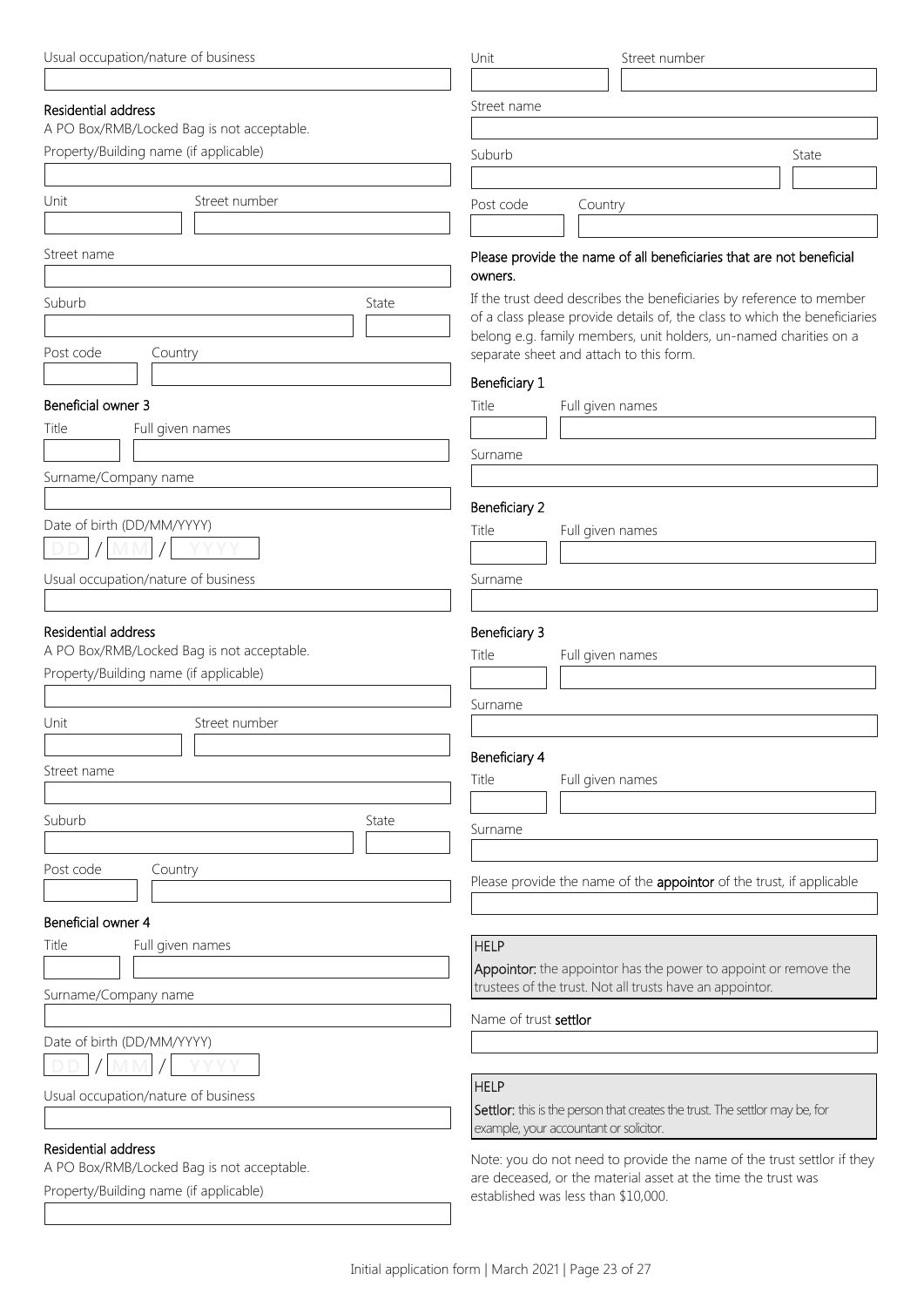#### If you are a non-regulated trust, please provide us with certified copies of one of the following:

## Trust deed

or an extract of the trust deed showing the full name of the trust and any named trust settlor

### Other documentation

confirming the full name of the trust and the name of the trust settlor

### **3. TRUSTEE DETAILS**

#### 3.1 Verification procedure – individual trustee

Title Full given names

Surname

## Date of birth (DD/MM/YYYY)

**DD MM YYYY** / /

Usual occupation

### Please provide a certified copy of one document from Group 1 or if you can't, a certified copy of two documents from Group 2 for each individual applicant.

### Group 1

Provide a certified copy of one of these:

Australian driver's licence

## showing your photo, and please copy the front and back OR

#### foreign driver's licence

showing your date of birth, signature and photo OR

#### Australian passport

a passport that has expired within the preceding two years is acceptable, and please copy the pages which identify you OR

#### foreign passport

showing your signature and photo, and please copy the pages which identify you OR

## Australian State or Territory Government issued ID card

showing your date of birth, signature and photo OR

## foreign Government issued ID card

showing your date of birth, signature and photo.

### Group 2

If you can't provide anything from Group 1, then provide a certified copy of one of the following:

## Australian or foreign government issued birth certificate OR

Australian or foreign government issued citizenship certificate

## OR

Centrelink pension or health card

please copy the front and back.

PLUS provide a certified copy of one of the following:

## a Government issued notice

one which shows your name and residential address, not more than 12 months old **OR**

## a rates or utilities notice

one which shows your name and residential address, not more than 3 months old **OR**



### one which shows any debt owing to the ATO, your name and residential address, not more than 12 months old.

## For each corporate beneficial owner please provide:

a completed Identification form – Australian and Foreign companies, plus any relevant identification.

#### 3.2 Verification procedure – company trustees

#### 3.2.1 General information

Full name of company trustee

Nature of business

ACN

#### 3.2.2 Australian company trustee

#### Place of business (if different to registered office address)

A PO Box/RMB/Locked Bag is not acceptable.

Property/Building name (if applicable)

| Unit        | Street number |       |
|-------------|---------------|-------|
| Street name |               |       |
| Suburb      |               | State |
| Post code   | Country       |       |

### 3.2.3 Foreign company trustee

Country of formation

#### Registered in Australia?

If yes, please provide the ARBN

#### Registered in that country?

| Nη |  | Υρς |
|----|--|-----|
|----|--|-----|

If yes, please provide the name of regulator/exchange

## Identification number issued by foreign registration body

## Registered business address in country of formation.

A PO Box/RMB/Locked Bag is not acceptable

Property/Building name (if applicable)

Unit Street number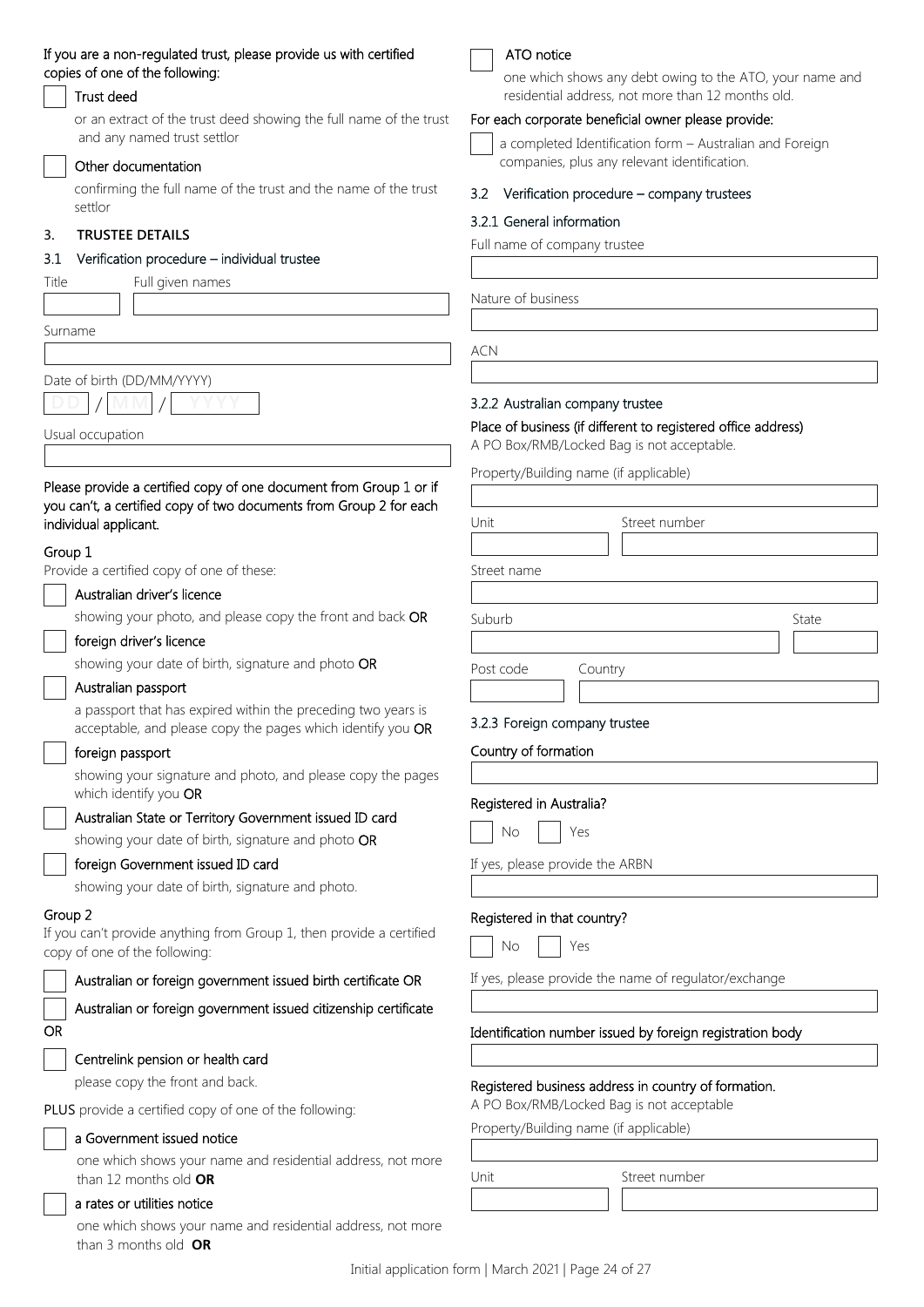## 3.2.5 Regulated/Listed companies

| Street name                                                                                                                                | 3.2.5 Regulated/Listed companies                                                                                       |
|--------------------------------------------------------------------------------------------------------------------------------------------|------------------------------------------------------------------------------------------------------------------------|
|                                                                                                                                            | Are you an Australian listed company?                                                                                  |
| Suburb<br>State                                                                                                                            | Yes - please provide name of market/exchange<br>No                                                                     |
|                                                                                                                                            | Market/Exchange                                                                                                        |
| Post code<br>Country (if not Australia)                                                                                                    |                                                                                                                        |
|                                                                                                                                            | Are you a majority-owned subsidiary of an Australian listed company?                                                   |
| Please provide us with certified copies of one of the following:                                                                           | Yes - please provide name of listed company<br>No                                                                      |
| an ASIC or foreign regulator search OR                                                                                                     | and market/exchange                                                                                                    |
| an ASIC or foreign regulator certificate of registration.                                                                                  | Company                                                                                                                |
| 3.2.4 Company type                                                                                                                         | Market/Exchange                                                                                                        |
| Please complete the section below for public companies (3.2.4 (a)) or                                                                      |                                                                                                                        |
| private companies (section 3.2.4 (b)) (as applicable).                                                                                     | Are you a regulated company?                                                                                           |
| 3.2.4 (a) Public company                                                                                                                   | One which is licensed by an Australian Commonwealth, State or                                                          |
| Are you a public company?                                                                                                                  | Territory statutory regulator.                                                                                         |
| No<br>Yes                                                                                                                                  | No<br>Yes - please provide details of the regulator and                                                                |
| If yes, please proceed to section 3.2.5                                                                                                    | licence number<br>Regulator                                                                                            |
| 3.2.4 (b) Private company                                                                                                                  |                                                                                                                        |
|                                                                                                                                            | Licence number                                                                                                         |
| Are you a private company?                                                                                                                 |                                                                                                                        |
| Yes<br>No                                                                                                                                  | If you answered yes to any of these questions, please provide us with                                                  |
| If yes, please complete the director details section below if you are a<br>private Australian company or a private foreign company. Do not | a certified copy of one of the following and sign the form at the end.                                                 |
| complete for public companies.                                                                                                             | For you, this form is then complete.<br>an ASIC search OR                                                              |
| Director details                                                                                                                           |                                                                                                                        |
| How many directors are there?                                                                                                              | a search of the licence or other records of the relevant regulator<br><b>OR</b>                                        |
| Provide the full name of each director                                                                                                     | a public document issued by the company OR                                                                             |
| Director 1                                                                                                                                 | a search of the relevant market/exchange                                                                               |
| Title<br>Full given names                                                                                                                  |                                                                                                                        |
|                                                                                                                                            | 3.2.6 Non-regulated/Non-listed companies                                                                               |
| Surname                                                                                                                                    | If you answered no to all the questions in section 3.2.5, please fill in<br>the sections 3.2.6 (a), (b) and (c) below. |
|                                                                                                                                            | 3.2.6 (a) Beneficial owner details                                                                                     |
| Director 2                                                                                                                                 | Provide details of all deneficial owners (i.e. company shareholders)                                                   |
| Title<br>Full given names                                                                                                                  | who, through one of more shareholdings, own 25% or more of the                                                         |
|                                                                                                                                            | company's issued capital.                                                                                              |
| Surname                                                                                                                                    | Beneficial owner 1                                                                                                     |
|                                                                                                                                            | Title<br>Full given names                                                                                              |
| Director 3<br>Title                                                                                                                        |                                                                                                                        |
| Full given names                                                                                                                           | Surname/Company name                                                                                                   |
| Surname                                                                                                                                    | Date of birth (DD/MM/YYYY)                                                                                             |
|                                                                                                                                            |                                                                                                                        |
| Director 4                                                                                                                                 | Usual occupation/Nature of business                                                                                    |
| Title<br>Full given names                                                                                                                  |                                                                                                                        |
|                                                                                                                                            | Residential address                                                                                                    |
| Surname                                                                                                                                    | A PO Box/RMB/Locked Bag is not acceptable.                                                                             |
|                                                                                                                                            | Property/Building name (if applicable)                                                                                 |
| If there are more directors, please provide their name on a separate                                                                       |                                                                                                                        |
| sheet and attach to this form.                                                                                                             | Unit<br>Street number                                                                                                  |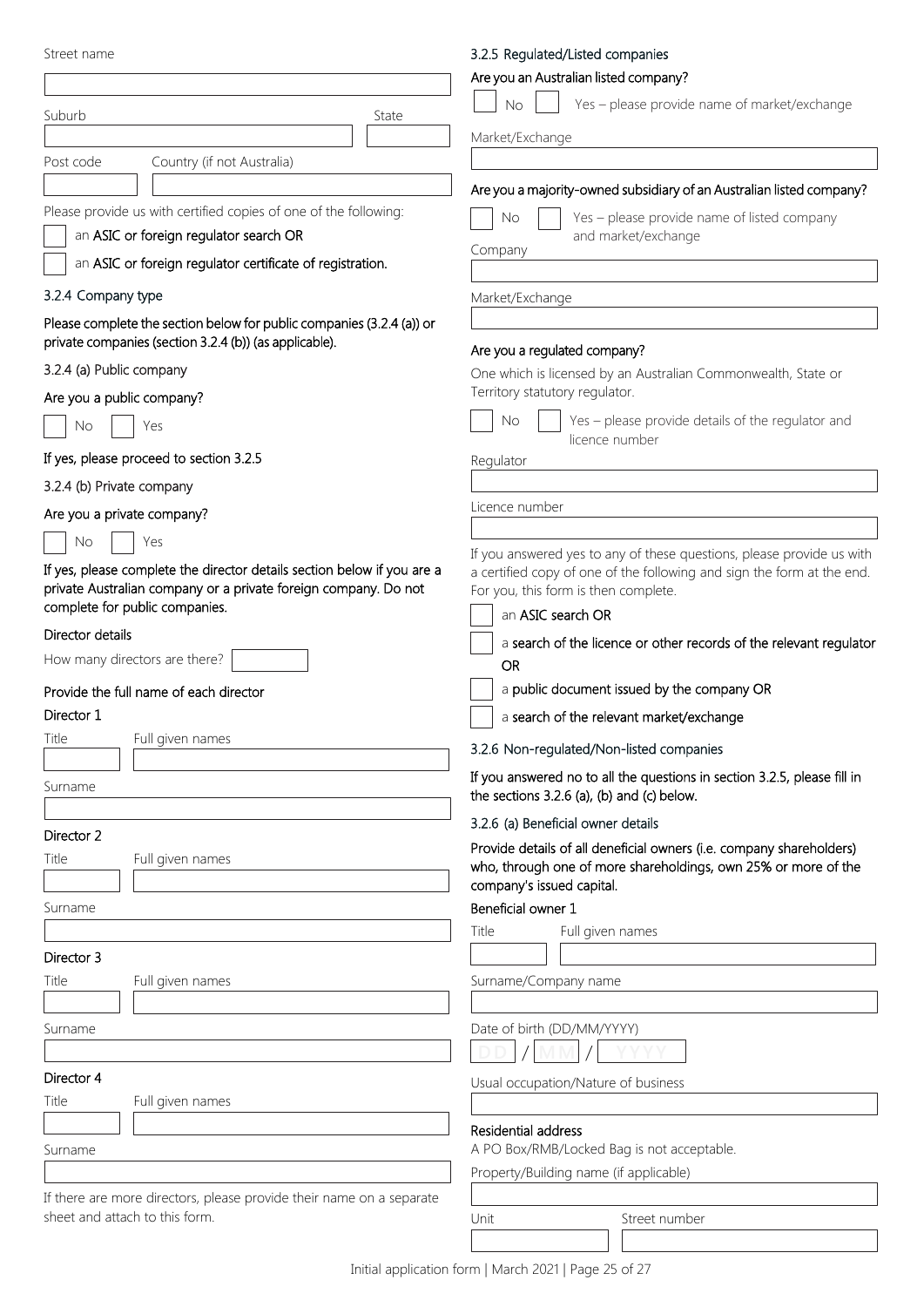| Street name |  |
|-------------|--|
|-------------|--|

### Beneficial owner 4

| JU CC LIGHTC                                                      |       | ר וסוועט וואטוסט<br>Title<br>Full given names                                   |       |
|-------------------------------------------------------------------|-------|---------------------------------------------------------------------------------|-------|
|                                                                   |       |                                                                                 |       |
| Suburb                                                            | State | Surname/Company name                                                            |       |
|                                                                   |       |                                                                                 |       |
| Post code<br>Country                                              |       | Date of birth (DD/MM/YYYY)                                                      |       |
|                                                                   |       | <b>MM</b>                                                                       |       |
| Beneficial owner 2                                                |       | Usual occupation/nature of business                                             |       |
| Title<br>Full given names                                         |       |                                                                                 |       |
|                                                                   |       |                                                                                 |       |
| Surname/Company name                                              |       | Residential address<br>A PO Box/RMB/Locked Bag is not acceptable.               |       |
| Date of birth (DD/MM/YYYY)                                        |       | Property/Building name (if applicable)                                          |       |
|                                                                   |       |                                                                                 |       |
|                                                                   |       | Unit<br>Street number                                                           |       |
| Usual occupation/nature of business                               |       |                                                                                 |       |
|                                                                   |       | Street name                                                                     |       |
| Residential address<br>A PO Box/RMB/Locked Bag is not acceptable. |       |                                                                                 |       |
| Property/Building name (if applicable)                            |       | Suburb                                                                          | State |
|                                                                   |       |                                                                                 |       |
| Unit<br>Street number                                             |       | Post code<br>Country                                                            |       |
|                                                                   |       |                                                                                 |       |
| Street name                                                       |       | Verification procedure - beneficial owners                                      |       |
|                                                                   |       | Please provide a certified copy of one document from Group 1 or if              |       |
| Suburb                                                            | State | you can't, a certified copy of two documents from Group 2 for each              |       |
|                                                                   |       | individual applicant.                                                           |       |
| Post code<br>Country                                              |       | Group 1<br>Provide a certified copy of one of these:                            |       |
|                                                                   |       | Australian driver's licence                                                     |       |
| Beneficial owner 3                                                |       | showing your photo, and please copy the front and back OR                       |       |
| Title<br>Full given names                                         |       | foreign driver's licence                                                        |       |
|                                                                   |       | showing your date of birth, signature and photo OR                              |       |
| Surname/Company name                                              |       | Australian passport                                                             |       |
|                                                                   |       | a passport that has expired within the preceding two years is                   |       |
| Date of birth (DD/MM/YYYY)                                        |       | acceptable, and please copy the pages which identify you OR<br>foreign passport |       |
|                                                                   |       | showing your signature and photo, and please copy the pages                     |       |
| Usual occupation/nature of business                               |       | which identify you OR                                                           |       |
|                                                                   |       | Australian State or Territory Government issued ID card                         |       |
| Residential address<br>A PO Box/RMB/Locked Bag is not acceptable. |       | showing your date of birth, signature and photo OR                              |       |
| Property/Building name (if applicable)                            |       | foreign Government issued ID card                                               |       |
|                                                                   |       | showing your date of birth, signature and photo.                                |       |
| Street number<br>Unit                                             |       | Group 2<br>If you can't provide anything from Group 1, then provide a certified |       |
|                                                                   |       | copy of one of the following:                                                   |       |
| Street name                                                       |       | Australian or foreign government issued birth certificate OR                    |       |
|                                                                   |       | Australian or foreign government issued citizenship certificate                 |       |
| Suburb                                                            | State | OR                                                                              |       |
|                                                                   |       | Centrelink pension or health card                                               |       |
| Post code<br>Country                                              |       | please copy the front and back.                                                 |       |
|                                                                   |       |                                                                                 |       |